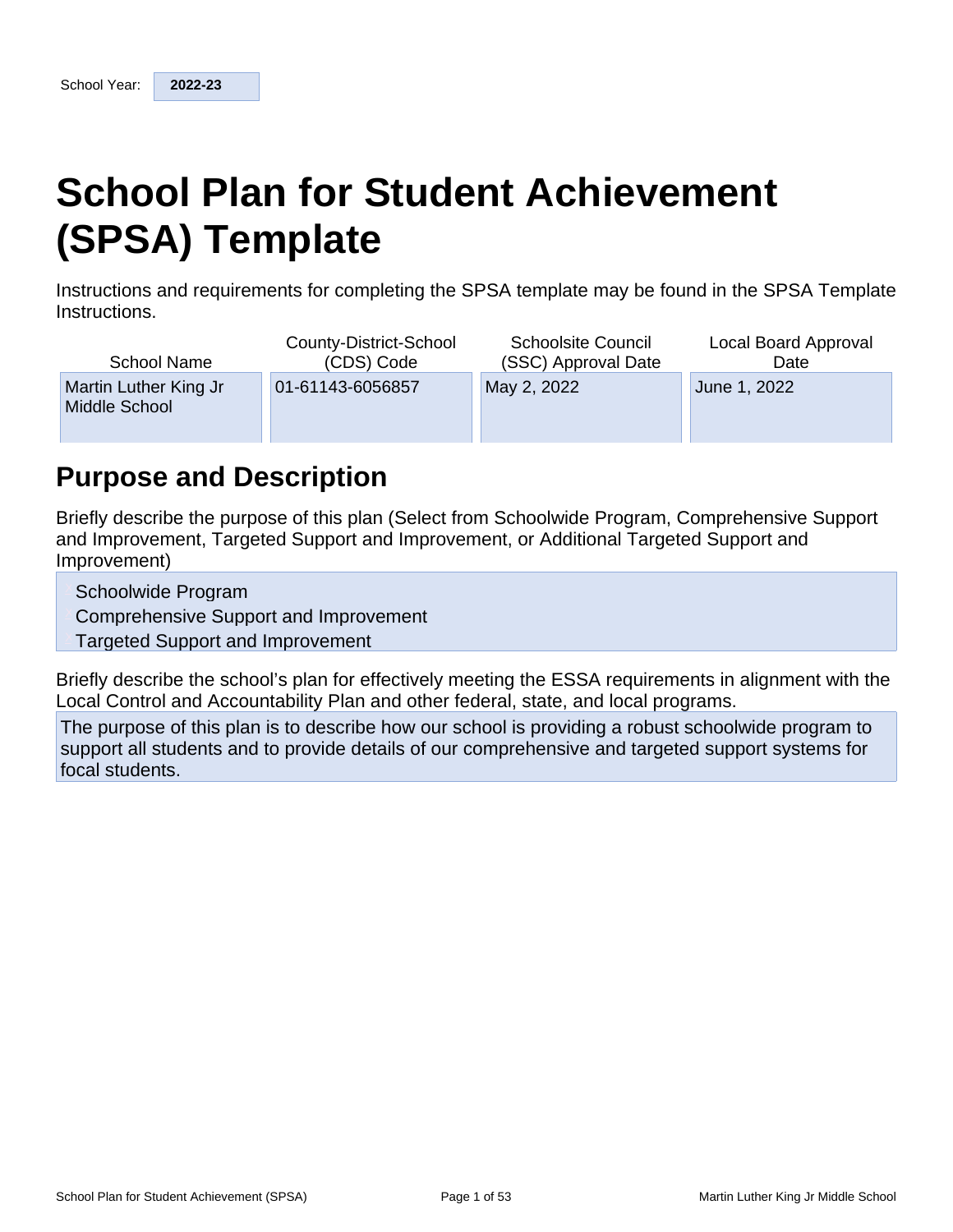## **Comprehensive Needs Assessment Components**

## **Data Analysis**

Please refer to the School and Student Performance Data section where an analysis is provided.

### **Surveys**

This section provides a description of surveys (i.e., Student, Parent, Teacher) used during the school-year, and a summary of results from the survey(s).

The BUSD LCAP survey was sent out the final week of April and data was not available in time to use for site planning purposes this year and King did not complete its own survey.

All students complete a survey in the Spring each year that aligns with the one given at BHS. The survey was not given this current year due to a cut in the position at BREA. The counselors at King have given surveys to students this year.

### **Classroom Observations**

This section provides a description of types and frequency of classroom observations conducted during the school-year and a summary of findings.

Administrators conduct informal classroom walkthroughs as well as formal observations as part of coaching and evaluation. Classroom observations indicate that classrooms are managed well, with relatively few disruptions. The teachers display both strong content knowledge and a deep caring for middle school students. There is good communication among teachers in the departments, and most departments use the same summative assessments. Areas of growth for teachers is to plan lessons with more student-directed learning and less teacher talk. Special education and general education teachers need more time to collaborate to differentiate their roles in terms of in terms of lesson design and tiered modifications.

## **Analysis of Current Instructional Program**

The following statements are derived from the Elementary and Secondary Education Act (ESEA) of 1965 and Essential Program Components (EPCs). In conjunction with the needs assessments, these categories may be used to discuss and develop critical findings that characterize current instructional practice for numerically significant subgroups as well as individual students who are:

- Not meeting performance goals
- Meeting performance goals
- Exceeding performance goals

Discussion of each of these statements should result in succinct and focused findings based on verifiable facts. Avoid vague or general descriptions. Each successive school plan should examine the status of these findings and note progress made. Special consideration should be given to any practices, policies, or procedures found to be noncompliant through ongoing monitoring of categorical programs.

## **Standards, Assessment, and Accountability**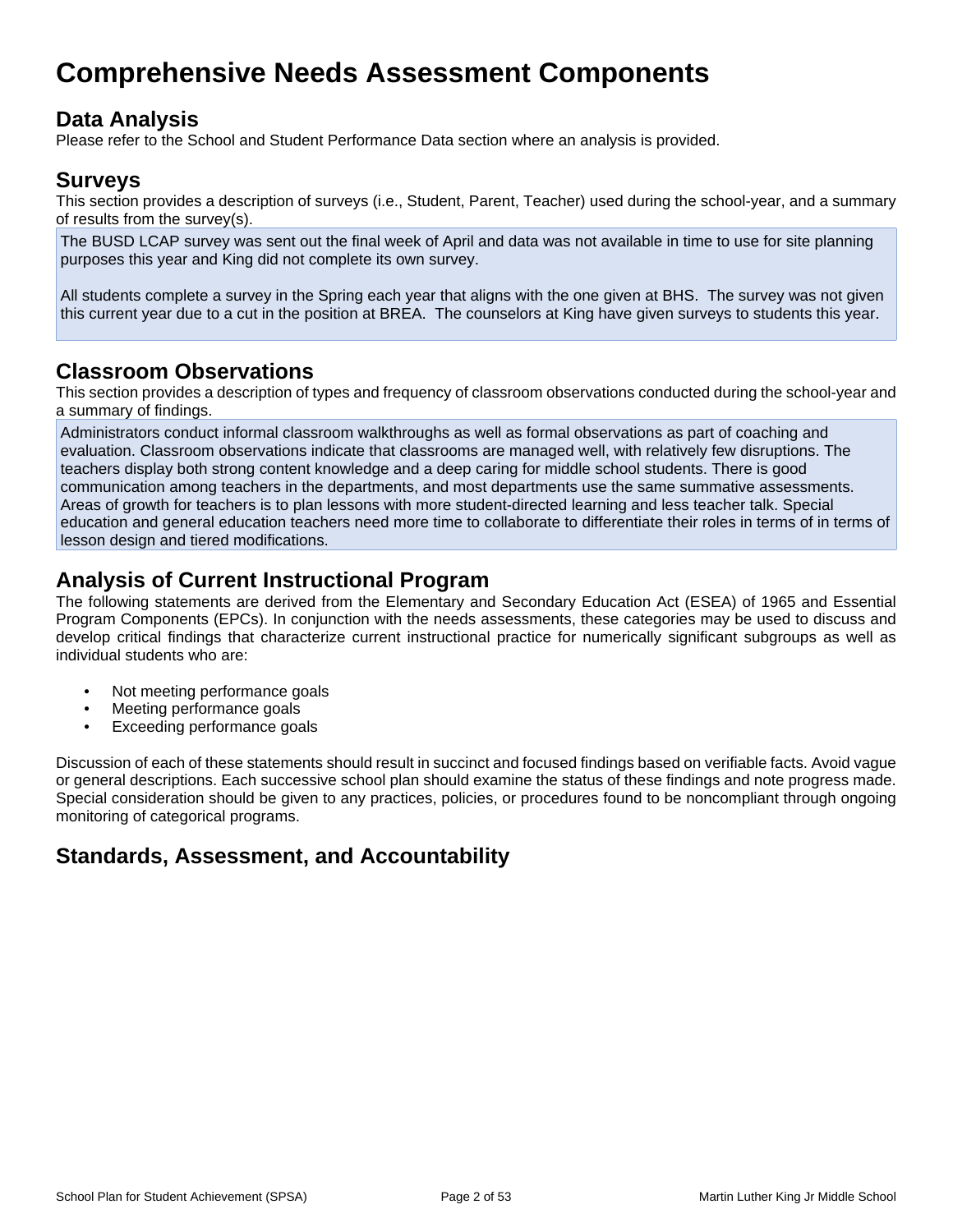Use of state and local assessments to modify instruction and improve student achievement (ESEA)

Students are identified for services by both state and local criteria including quarterly STAR math and reading assessments, SBA testing, and English Learners also have an annual ELPAC score. Students significantly below grade level in math or reading are assigned to an intervention class. If the added support does not prove adequate, a student study team meets to determine if program modification, special education testing or some other measure will lead to more success. Teachers look at collective and individual data to design and modify their instruction and to determine the need for extra services. Students who are not performing at grade level in reading, writing or math are placed in an English/language arts or math INTERVENTION class as available in the master schedule. Students who are slightly below grade level in reading, writing or math are are placed in an English/language arts or math SUPPORT class as available in the master schedule

Resource teachers regularly speak with classroom teachers to determine ways to support students with IEP's in the classroom. This arrangement allows resource students to be present in their core instructional classes for a maximum amount of time and still receive individual or small group services. The structure of Special Education is in continual need of review and adjustment as we look at ways to better serve our population, including work on improving attendance rates. In addition, services are more and more being "front loaded" so that students receive the support they need without the need of a special education designation. Student "response to intervention and instruction" (RTI2) is an integral component of any SST process. Our goal is to fully include as many special education students as possible as well as reduce our identification numbers; especially in our overrepresented populations.

English Learners take the ELPAC test annually, which provides additional information to help place English Learners appropriately in classes such as English Language Development classes, SDAIE classes, Academic Language Development (AVID Excel). In sixth grade, English Learners are clustered by English language levels. In seventh and eighth, there are sheltered humanities classes. English learners are clustered in math and science classes and support is provided by an ELD coach. There is a sheltered after school homework center specifically designed to meet the needs of English Learners. The offerings are dependent on FTE provided fro the newcomer program.

Use of data to monitor student progress on curriculum-embedded assessments and modify instruction (EPC)

All assessments are aligned to the Common Core pacing guides. The grade level case management teams (COS) meet weekly and review grade level attendance, behavioral, and academic data to monitor student success. The staff continues to work on developing more formative data and short intervention cycles.

## **Staffing and Professional Development**

Status of meeting requirements for highly qualified staff (ESEA)

All King staff meet the NCLB requirements for highly qualified staff. Classified staff also meet the NCLB requirements.

Sufficiency of credentialed teachers and teacher professional development (e.g., access to instructional materials training on SBE-adopted instructional materials) (EPC)

King has been able to recruit outstanding credentialed teachers in all subject areas. It has become increasingly difficult to recruit and retain young teachers and a diverse faculty. Some positions have been harder to fill in recent years, particularly part-time teachers and Special Education case managers. The district continues to offer professional development days and departmental collaboration connected to the core curriculum and best pedagogical practices.

Alignment of staff development to content standards, assessed student performance, and professional needs (ESEA)

The site instructional leadership team and grade level COS teams review data frequently to inform programmatic needs and also to inform the site's professional development plan and allotment of BSEP teacher-initiated professional development (TIP) funds.

Ongoing instructional assistance and support for teachers (e.g., use of content experts and instructional coaches) (EPC) King will focus coaching and professional development based on assessed need through teacher observations and selfreporting. Site-based and district-level instructional coaches will be utilized.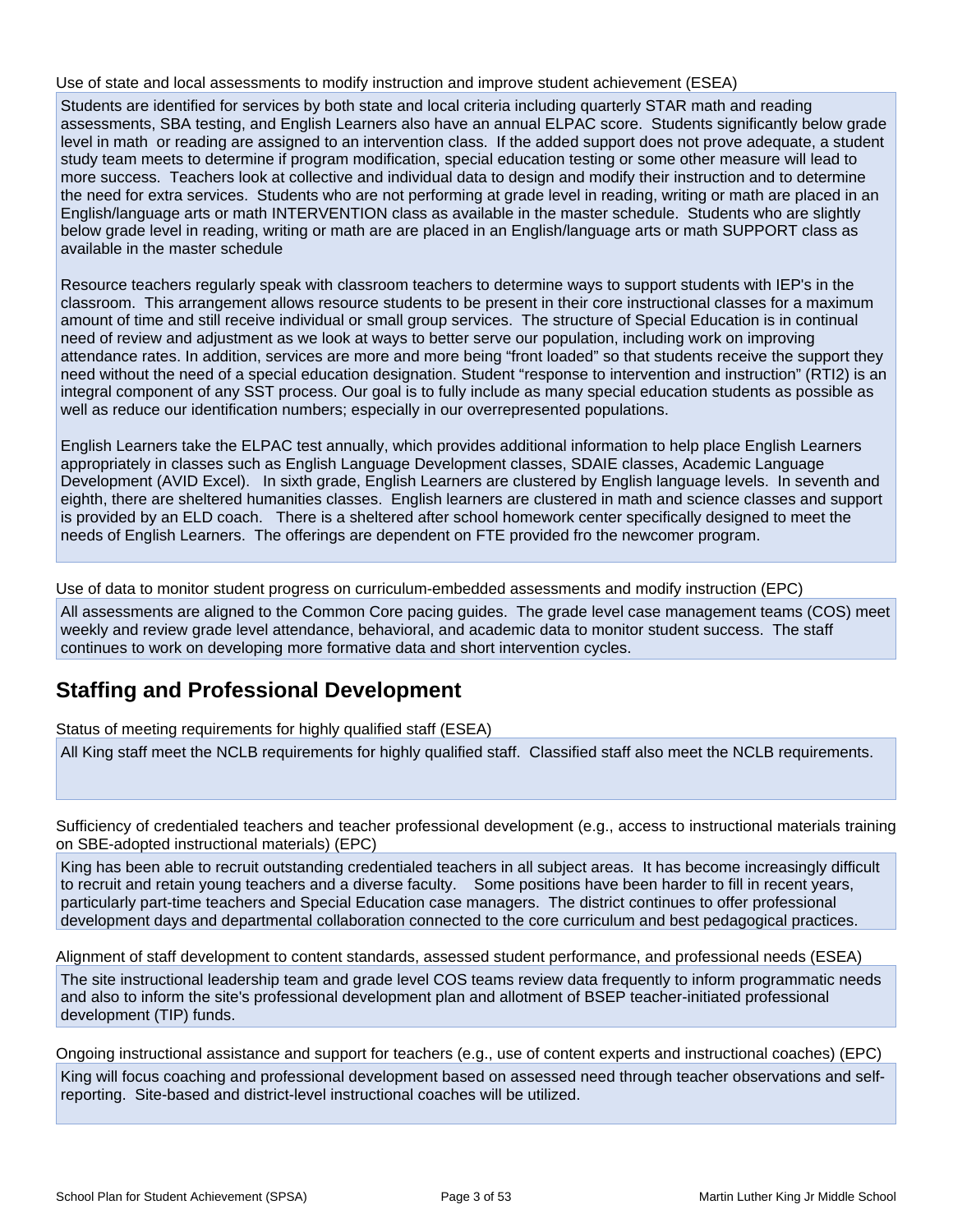Teacher collaboration by grade level (kindergarten through grade eight [K–8]) and department (grades nine through twelve) (EPC)

King teachers meet within department grade level teams approximately twice per month for curriculum/assessment mapping work and review of student work in a professional learning community format. Intensive work times are provided at the start of the year to coordinate pacing, content, and assessment and quarterly as needed.

## **Teaching and Learning**

Alignment of curriculum, instruction, and materials to content and performance standards (ESEA)

King Middle School's "Early Back" days have focused on alignment and implementation of standards based curriculum and instructional strategies. Departments and grade levels meet regularly during the school year to articulate within and between grade levels.

In reading and writing, humanities teachers have used the Inquiry by Design curriculum and continue to work on strategies that increase vocabulary and reading comprehension in all subject areas. Teachers have developed schoolwide vertically aligned templates for annotation and summary and academic discussion protocols.

All departments regularly review new materials that will support their program as well as discuss and share strategies for the most effective use of their current resources.

All core subject areas (Math, English, History, and Science) utilize state adopted materials although the math department heavily relies on Desmos which teachers deem superior to Engage NY (Eureka Math).

Adherence to recommended instructional minutes for reading/language arts and mathematics (K–8) (EPC) The school schedule meets district and contract requirements, and includes a modified block schedule for 7th and 8th grade with three all period days and two block days. So students see every teacher four days per week. The 6th graders see their teachers daily.

Lesson pacing schedule (K–8) and master schedule flexibility for sufficient numbers of intervention courses (EPC)

The humanities, math and science teachers follow district pacing guides. History has not yet aligned lesson and assessment pacing. The master schedule has remained flexible enough to add support and intervention classes mostly funded at the site level. Support classes are an additional dose of grade-level curriculum and intervention classes focus on below grade level skill gaps. The master schedule always prioritizes early intervention with more support at 6th grade.

Availability of standards-based instructional materials appropriate to all student groups (ESEA)

Berkeley Unified School District has adopted and purchased state approved instructional materials in history, science, mathematics, and English. Each year King submits an order to insure that the materials will continue to be available to all students.

Use of SBE-adopted and standards-aligned instructional materials, including intervention materials, and for high school students, access to standards-aligned core courses (EPC)

State adopted and standards aligned materials are part of the King instructional program in math, science, history, and English. The intervention program for reading support includes the use of Read 180 and math intervention is using ST math. ELD curriculum includes the use of various software programs.

## **Opportunity and Equal Educational Access**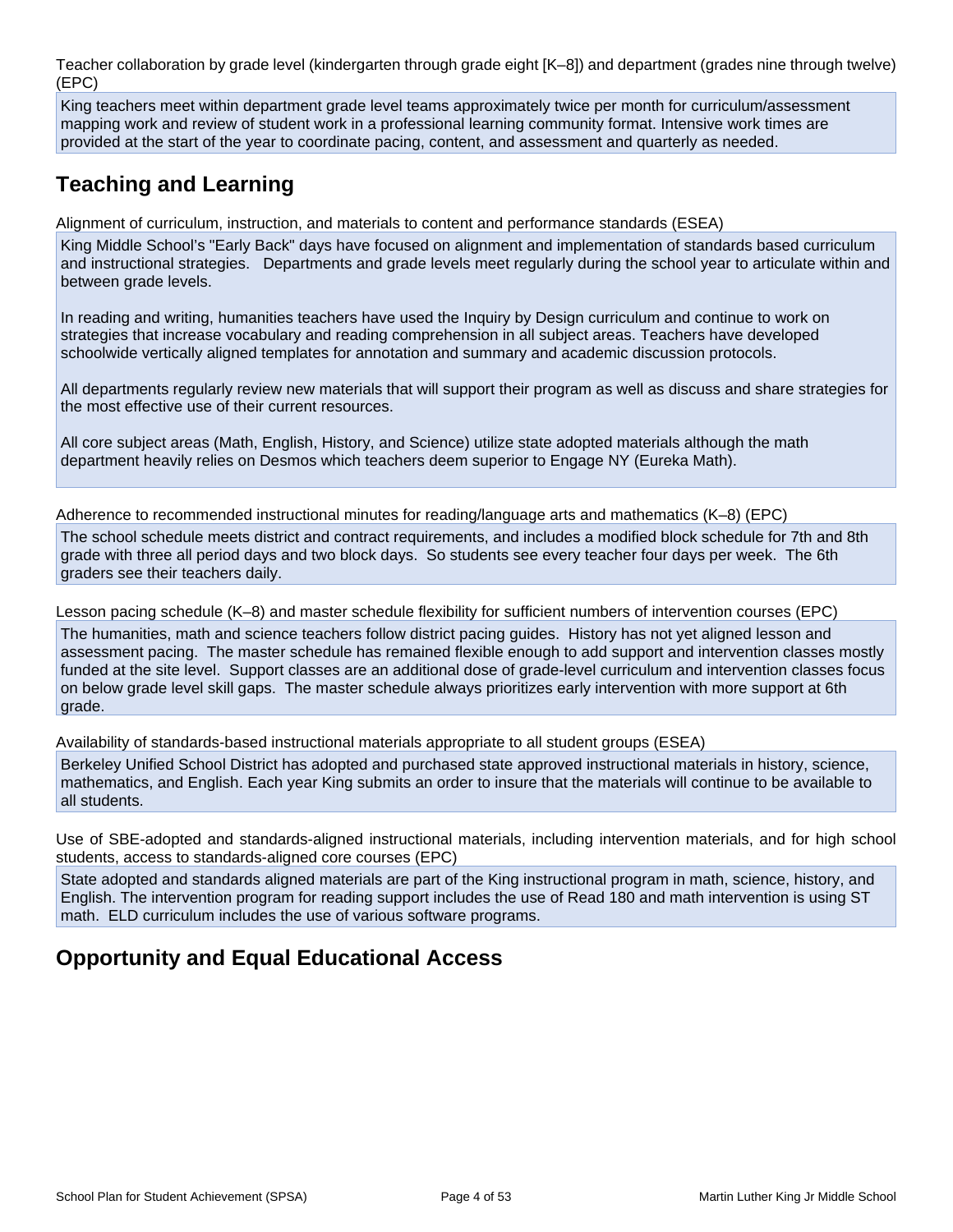Services provided by the regular program that enable underperforming students to meet standards (ESEA)

The King Middle School philosophy and organizational structure promote maximum support for all students. If students are not experiencing success in any class, teachers use a variety of strategies including adjusting or modifying assignments. Some teachers provide on-going individual and small group tutoring before school, at lunch or after school.

King vice-principals also take an active role in the support of underperforming students. Vice-principals and counselors follow a class through their entire tenure at King. The Coordination of Services Team (COS) meetings have a weekly schedule for reviewing attendance, behavioral and academic data. The team helps to identify students for services such as support classes, intervention classes or afterschool academic programs. During the three years that students attend King, the vice-principals, resource teachers, and counselors get to know them well. This individual attention helps many students become more accountable and successful. Each grade level has a learning center that is run by the special education staff and is open to any student needing support in a smaller setting.

Evidence-based educational practices to raise student achievement

The following research-based educational practices are widely utilized at King to raise student achievement:

- De-tracked academic classes with high expectations for all students
- Lower class size in math and reading support and intervention classes
- Opportunities for increased time and targeted instruction
- Utilization of state board adopted, research based core programs
- Utilization of research based intervention programs
- School-wide sustained silent reading
- Reinforcing effort through a high profile habits of work grade
- Wide use of Constructing Meaning strategies for annotation, academic vocabulary and academic discussion protocols
- Cohort-based intervention teams meet weekly to review data and student progress and create plans to meet student needs
- Inquiry-based team meetings using formative assessment and team planning to improve target results

## **Parental Engagement**

Resources available from family, school, district, and community to assist under-achieving students (ESEA)

King Middle School and the Berkeley school community provide many services for students who are performing just at or below grade level:

- Counselor, interns and volunteers
- Berkeley Mental Health and other community-based mental health providers
- English Language Learner tutors through Stiles Hall
- Stiles Hall mentors
- Bridge math tutros and homework support in LEARNS
- AVID mentors
- Reading coach volunteers

Involvement of parents, community representatives, classroom teachers, other school personnel, and students in secondary schools, in the planning, implementation, and evaluation of ConApp programs (5 California Code of Regulations 3932) King Middle School has an active School Governance Council that meets at least once per month. The parent and staff communities give input through the school survey. Parents are encouraged to volunteer in classrooms and around the school. Teachers give input through the biweekly instructional leadership team meetings.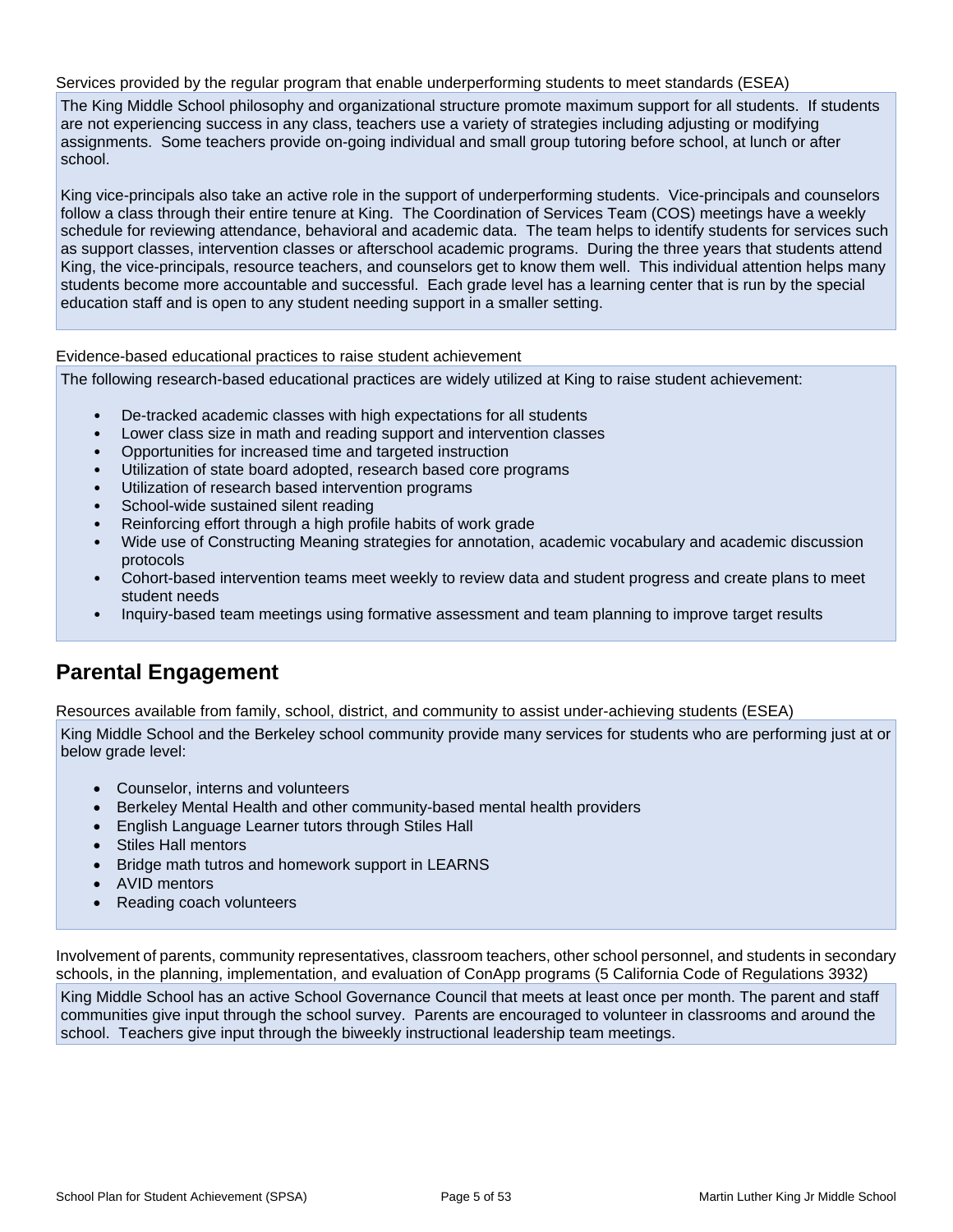Services provided by categorical funds that enable underperforming students to meet standards (ESEA)

See action plans and action plan budgets

Fiscal support (EPC) BSEP, General Fund, PTA, LCAP

## **Stakeholder Involvement**

How, when, and with whom did the school consult as part of the planning process for this SPSA/Annual Review and Update?

### **Involvement Process for the SPSA and Annual Review and Update**

The School Site Committee (SSC) was established through an election process in early September, and is comprised of parents/guardians, teachers, the principal and other staff. They review data and the goals and action items of the site plan monthly to ensure alignment and effective implementation with the Local Control and Accountability Plan and other federal, state, and local programs. Parents, staff and the principal attend the meetings and fully participate equitably in the development and oversight process.

## **Resource Inequities**

Briefly identify and describe any resource inequities identified as a result of the required needs assessment, as applicable.

There are far more students identified as needing additional support and intervention than there is capacity for within the allocated resources for Tier 2 and Tier 3 level groups. The school does not receive dedicates resources for either reading intervention or reading support classes, and very minimal (.6FTE) funding for math support and intervention classes. The school does not qualify for Title I funding but still has a relatively high number of unduplicated students.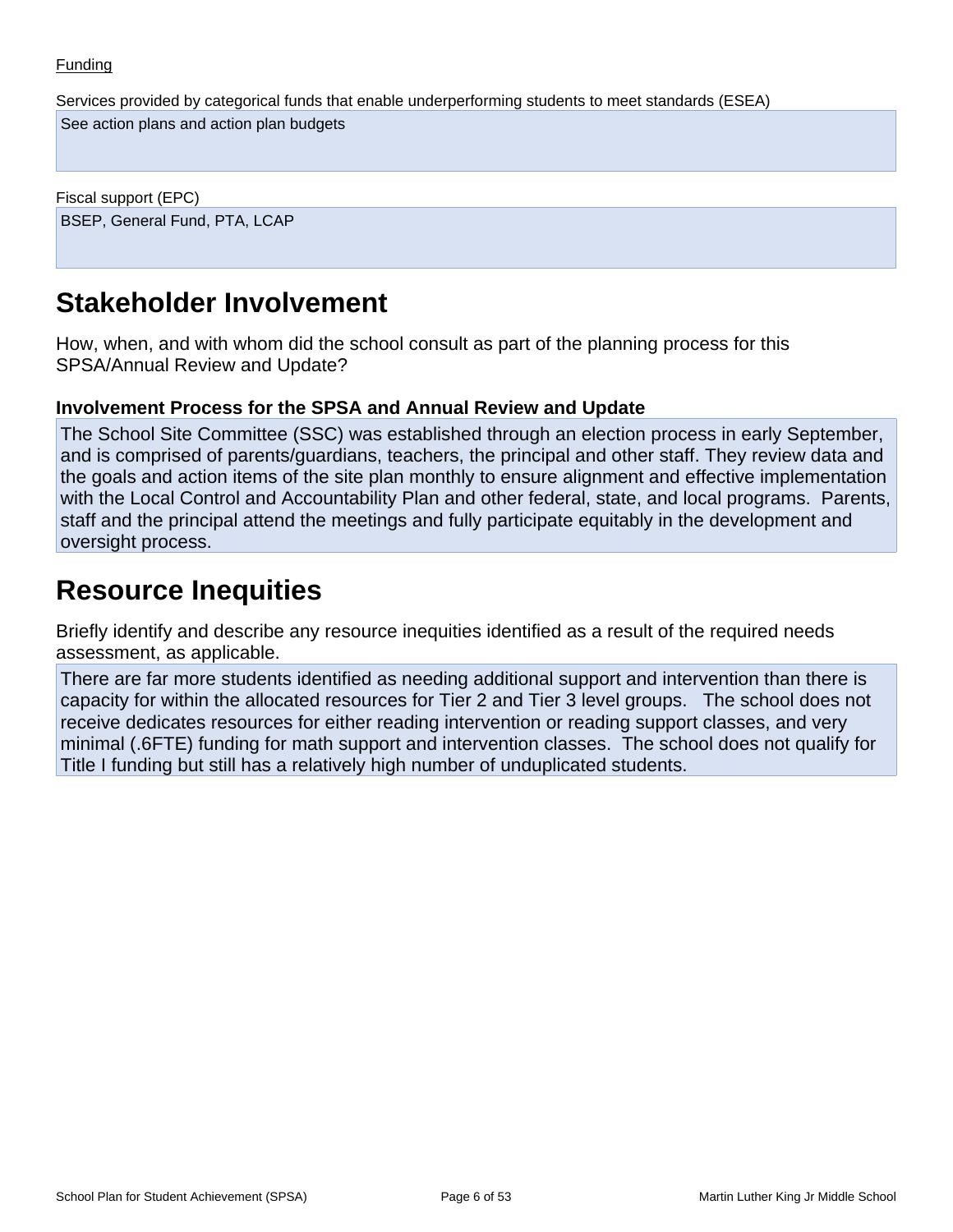## **Student Enrollment Enrollment By Student Group**

## **Student Enrollment Enrollment By Grade Level**

| <b>Student Enrollment by Grade Level</b> |           |                           |           |  |  |  |  |  |  |  |  |
|------------------------------------------|-----------|---------------------------|-----------|--|--|--|--|--|--|--|--|
|                                          |           | <b>Number of Students</b> |           |  |  |  |  |  |  |  |  |
| Grade                                    | $18 - 19$ | 19-20                     | $20 - 21$ |  |  |  |  |  |  |  |  |
| Grade 6                                  | 320       | 332                       | 305       |  |  |  |  |  |  |  |  |
| Grade 7                                  | 318       | 334                       | 325       |  |  |  |  |  |  |  |  |
| Grade 8                                  | 351       | 317                       | 328       |  |  |  |  |  |  |  |  |
| Total Enrollment                         | 989       | 983                       | 958       |  |  |  |  |  |  |  |  |

#### **Conclusions based on this data:**

- **1.** The size of the school has remained stable.
- **2.** The school population is larger than the October census data shows due to the influx of newcomers throughout the year.
- **3.** There was no subgroup enrollment data provided in this year's plan.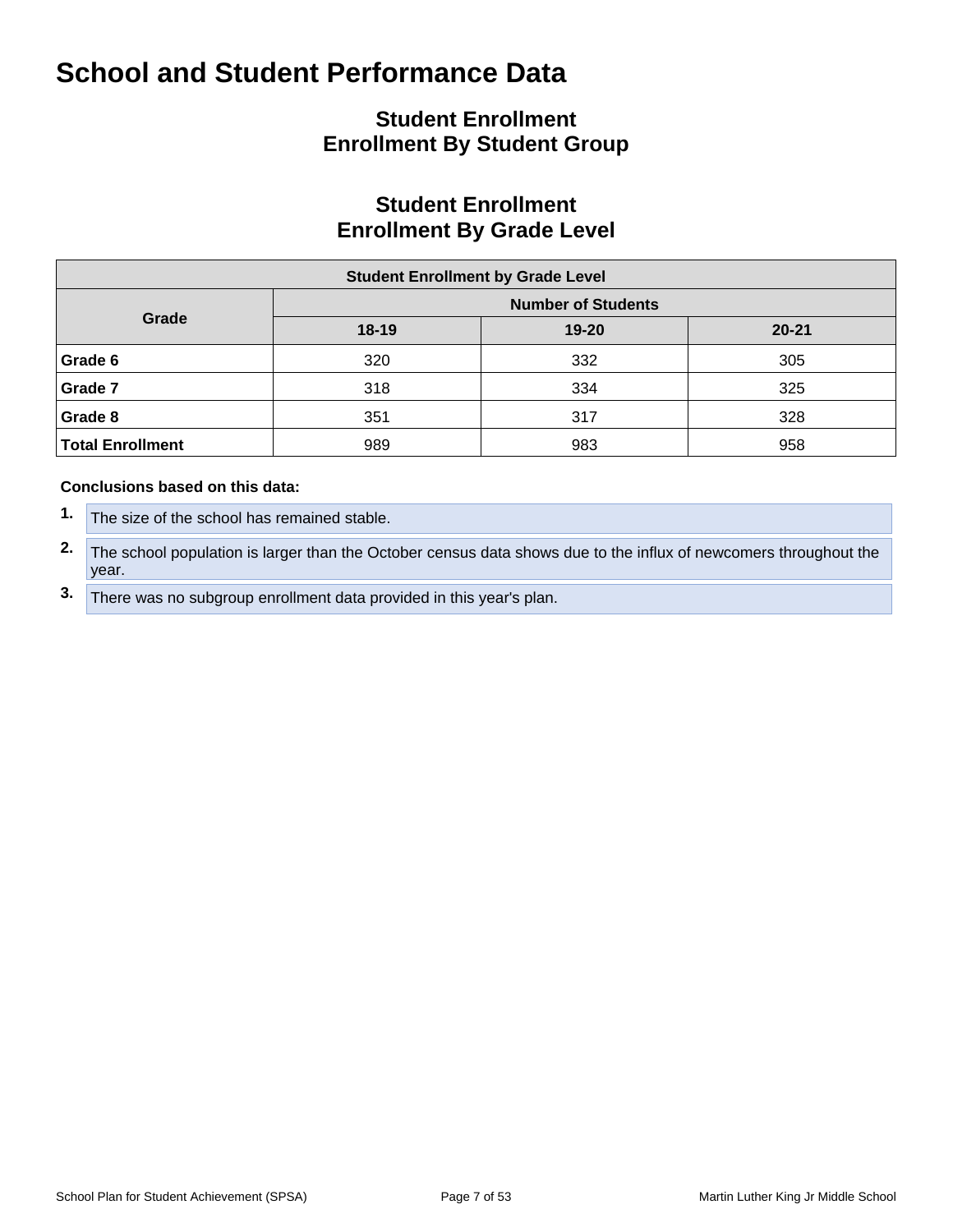### **Student Enrollment English Learner (EL) Enrollment**

| <b>English Learner (EL) Enrollment</b>               |         |                           |           |                            |           |           |  |  |  |  |  |  |
|------------------------------------------------------|---------|---------------------------|-----------|----------------------------|-----------|-----------|--|--|--|--|--|--|
|                                                      |         | <b>Number of Students</b> |           | <b>Percent of Students</b> |           |           |  |  |  |  |  |  |
| <b>Student Group</b>                                 | $18-19$ | $19 - 20$                 | $20 - 21$ | $18-19$                    | $19 - 20$ | $20 - 21$ |  |  |  |  |  |  |
| <b>English Learners</b>                              | 64      | 65                        | 47        | 6.5%                       | 6.6%      | 4.9%      |  |  |  |  |  |  |
| <b>Fluent English Proficient (FEP)</b>               | 91      | 94                        | 102       | 9.2%                       | 9.6%      | 10.6%     |  |  |  |  |  |  |
| <b>Reclassified Fluent English Proficient (RFEP)</b> | 0       | 6                         | 5         | $0.0\%$                    | 9.4%      | 7.7%      |  |  |  |  |  |  |

#### **Conclusions based on this data:**

**2.** Fewer students have been reclassifying as English Learners, possibly due to higher reclassification rates at the elementary schools.

**3.** Fewer newcomers enrolled during the pandemic year.

**<sup>1.</sup>** There is a continuing annual decrease in the number of English Learners enrolling at King.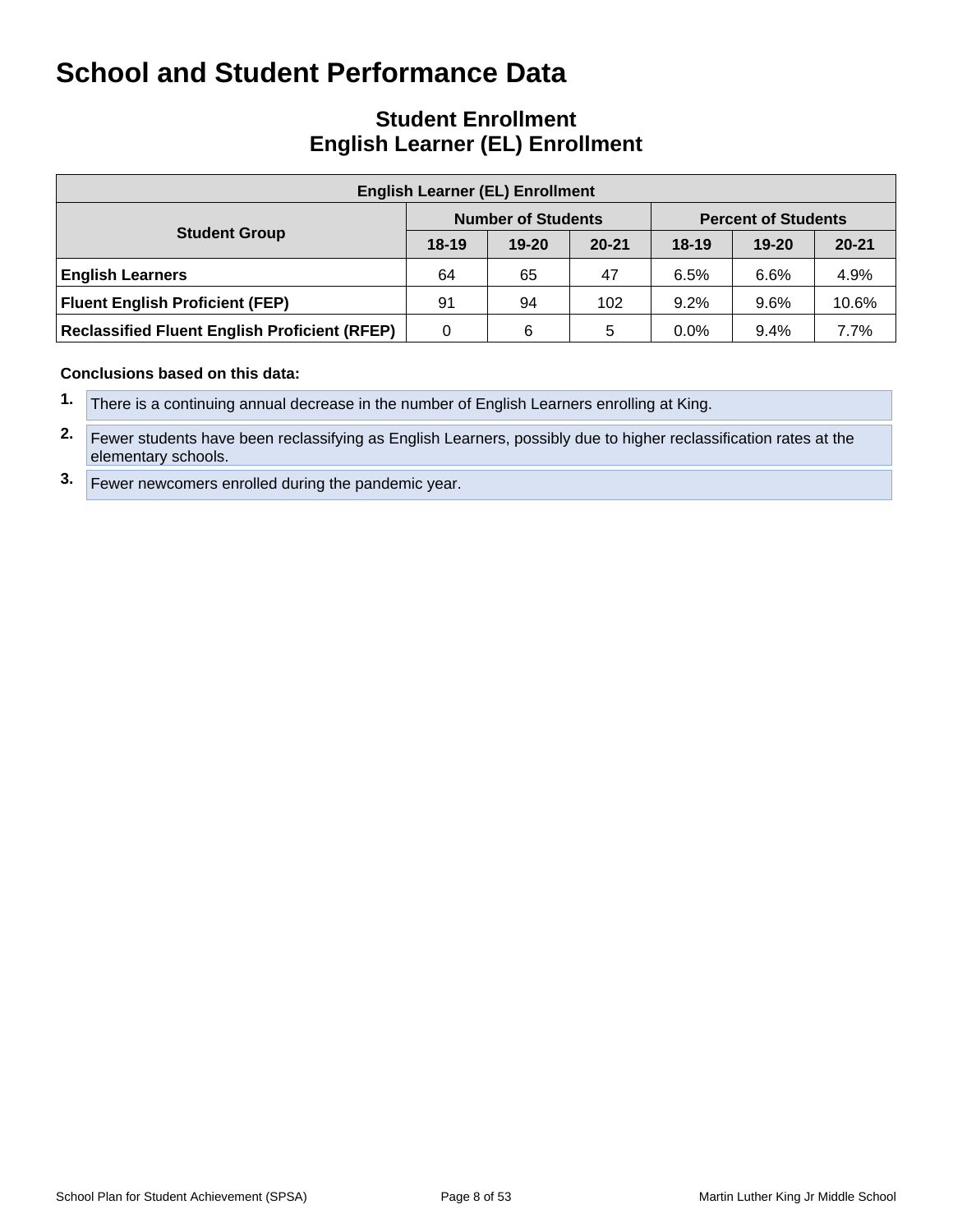### **CAASPP Results English Language Arts/Literacy (All Students)**

| <b>Overall Participation for All Students</b> |           |                        |           |           |                      |           |           |                    |           |                        |         |           |  |
|-----------------------------------------------|-----------|------------------------|-----------|-----------|----------------------|-----------|-----------|--------------------|-----------|------------------------|---------|-----------|--|
| Grade                                         |           | # of Students Enrolled |           |           | # of Students Tested |           |           | # of Students with |           | % of Enrolled Students |         |           |  |
| Level                                         | $17 - 18$ | $18 - 19$              | $20 - 21$ | $17 - 18$ | $18 - 19$            | $20 - 21$ | $17 - 18$ | $18-19$            | $20 - 21$ | $17 - 18$              | $18-19$ | $20 - 21$ |  |
| Grade 6                                       | 321       | 334                    | 303       | 305       | 322                  | 0         | 303       | 321                | 0         | 95                     | 96.4    | 0.0       |  |
| Grade 7                                       | 348       | 318                    | 324       | 332       | 307                  | 0         | 331       | 305                | 0         | 95.4                   | 96.5    | 0.0       |  |
| Grade 8                                       | 337       | 348                    | 324       | 324       | 339                  | 0         | 321       | 338                | 0         | 96.1                   | 97.4    | 0.0       |  |
| <b>All Grades</b>                             | 1006      | 1000                   | 951       | 961       | 968                  | 0         | 955       | 964                | 0         | 95.5                   | 96.8    | 0.0       |  |

The "% of Enrolled Students Tested" showing in this table is not the same as "Participation Rate" for federal accountability purposes.

#### 2019-20 Data:

Executive Order N-30-20 was issued which waived the assessment, accountability, and reporting requirements for the 2019-2020 school year, thus no data is available to report for this year.

|                   | <b>Overall Achievement for All Students</b> |                         |                                                                                           |            |                    |  |                |             |  |                   |                 |  |                |               |  |
|-------------------|---------------------------------------------|-------------------------|-------------------------------------------------------------------------------------------|------------|--------------------|--|----------------|-------------|--|-------------------|-----------------|--|----------------|---------------|--|
| Grade             |                                             | <b>Mean Scale Score</b> |                                                                                           | % Standard |                    |  | % Standard Met |             |  | % Standard Nearly |                 |  | % Standard Not |               |  |
| Level             |                                             |                         | 17-18 18-19 20-21 17-18 18-19 20-21 17-18 18-19 20-21 17-18 18-19 20-21 17-18 18-19 20-21 |            |                    |  |                |             |  |                   |                 |  |                |               |  |
| Grade 6           | 2570.1                                      | 2568.                   |                                                                                           |            | $33.99 \mid 35.20$ |  |                | 36.30 33.33 |  |                   | 16.83   19.31   |  | 12.87          | 12.15         |  |
| Grade 7           | 2609.                                       | 2604.                   |                                                                                           |            | 37.46 36.39        |  |                | 40.79 40.33 |  |                   | $12.69$   12.46 |  | 9.06           | 10.82         |  |
| Grade 8           | 2630.1                                      | 2625.                   |                                                                                           |            | $39.25 \mid 38.17$ |  |                | 40.81 37.28 |  | 9.35              | 14.50           |  |                | 10.59   10.06 |  |
| <b>All Grades</b> | N/A                                         | N/A                     | N/A                                                                                       |            | 36.96 36.62        |  | 39.37          | 36.93       |  |                   | $12.88$   15.46 |  |                | 10.79   11.00 |  |

#### 2019-20 Data:

Executive Order N-30-20 was issued which waived the assessment, accountability, and reporting requirements for the 2019-2020 school year, thus no data is available to report for this year.

| Reading<br>Demonstrating understanding of literary and non-fictional texts |           |                  |           |           |                       |           |                  |         |           |  |  |  |  |
|----------------------------------------------------------------------------|-----------|------------------|-----------|-----------|-----------------------|-----------|------------------|---------|-----------|--|--|--|--|
|                                                                            |           | % Above Standard |           |           | % At or Near Standard |           | % Below Standard |         |           |  |  |  |  |
| <b>Grade Level</b>                                                         | $17 - 18$ | $18-19$          | $20 - 21$ | $17 - 18$ | $18-19$               | $20 - 21$ | $17 - 18$        | $18-19$ | $20 - 21$ |  |  |  |  |
| Grade 6                                                                    | 43.05     | 36.71            |           | 43.38     | 47.47                 |           | 13.58            | 15.82   |           |  |  |  |  |
| Grade 7                                                                    | 49.39     | 45.54            |           | 39.09     | 40.26                 |           | 11.52            | 14.19   |           |  |  |  |  |
| Grade 8                                                                    | 50.00     | 51.18            |           | 39.06     | 33.73                 |           | 10.94            | 15.09   |           |  |  |  |  |
| <b>All Grades</b>                                                          | 47.58     | 44.62            |           | 40.44     | 40.33                 |           | 11.97            | 15.05   |           |  |  |  |  |

#### 2019-20 Data:

Executive Order N-30-20 was issued which waived the assessment, accountability, and reporting requirements for the 2019-2020 school year, thus no data is available to report for this year.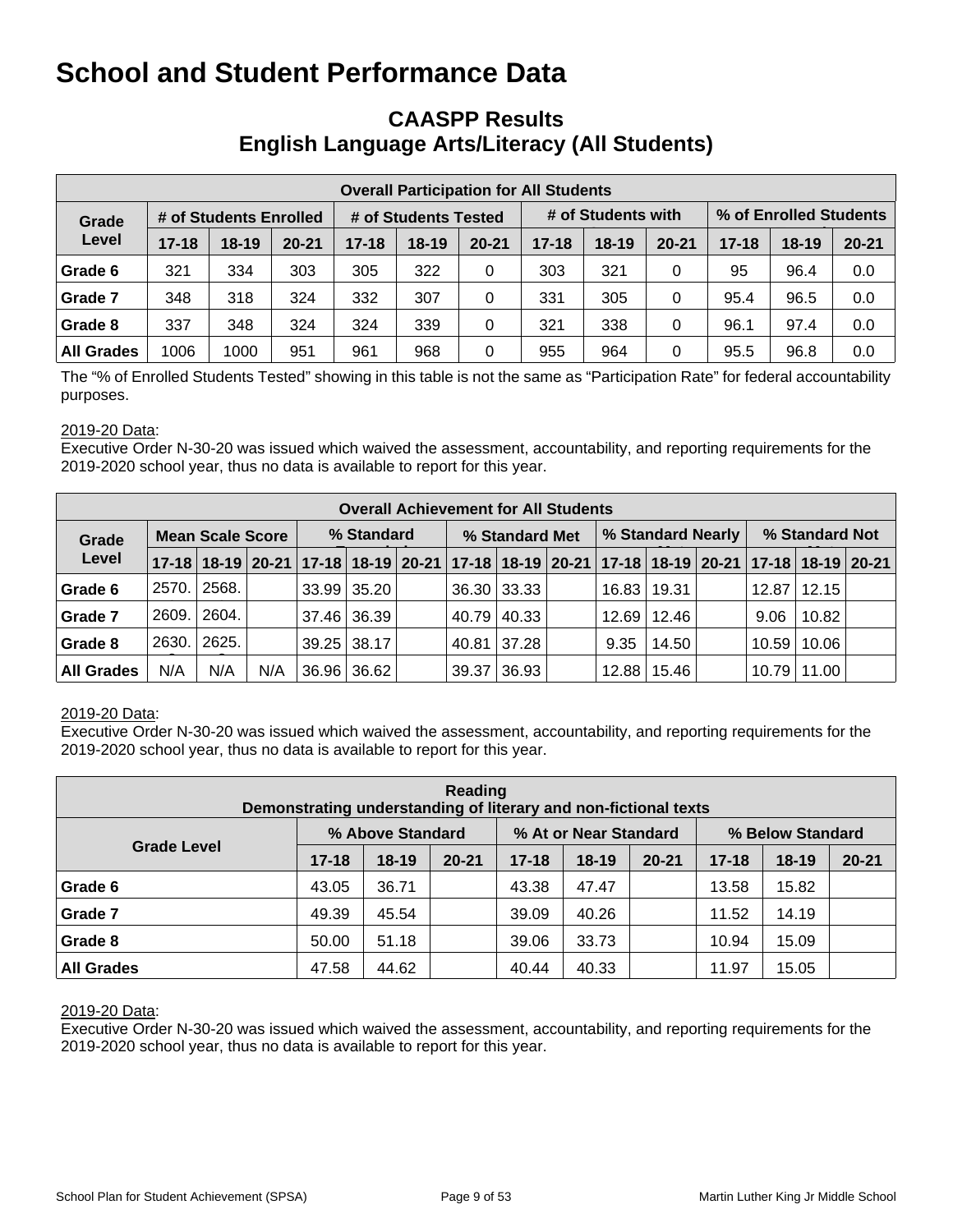| Writing<br>Producing clear and purposeful writing |                  |         |           |           |                       |           |                  |           |           |  |  |  |  |
|---------------------------------------------------|------------------|---------|-----------|-----------|-----------------------|-----------|------------------|-----------|-----------|--|--|--|--|
|                                                   | % Above Standard |         |           |           | % At or Near Standard |           | % Below Standard |           |           |  |  |  |  |
| <b>Grade Level</b>                                | $17 - 18$        | $18-19$ | $20 - 21$ | $17 - 18$ | $18 - 19$             | $20 - 21$ | $17 - 18$        | $18 - 19$ | $20 - 21$ |  |  |  |  |
| Grade 6                                           | 39.26            | 37.54   |           | 40.94     | 46.37                 |           | 19.80            | 16.09     |           |  |  |  |  |
| Grade 7                                           | 49.69            | 44.08   |           | 38.65     | 44.08                 |           | 11.66            | 11.84     |           |  |  |  |  |
| Grade 8                                           | 52.24            | 38.81   |           | 33.65     | 48.96                 |           | 14.10            | 12.24     |           |  |  |  |  |
| <b>All Grades</b>                                 | 47.22            | 40.06   |           | 37.71     | 46.55                 |           | 15.06            | 13.39     |           |  |  |  |  |

#### 2019-20 Data:

Executive Order N-30-20 was issued which waived the assessment, accountability, and reporting requirements for the 2019-2020 school year, thus no data is available to report for this year.

| Listening<br>Demonstrating effective communication skills |           |                  |           |           |                       |           |                  |         |           |  |  |  |  |
|-----------------------------------------------------------|-----------|------------------|-----------|-----------|-----------------------|-----------|------------------|---------|-----------|--|--|--|--|
|                                                           |           | % Above Standard |           |           | % At or Near Standard |           | % Below Standard |         |           |  |  |  |  |
| <b>Grade Level</b>                                        | $17 - 18$ | $18-19$          | $20 - 21$ | $17 - 18$ | $18 - 19$             | $20 - 21$ | $17 - 18$        | $18-19$ | $20 - 21$ |  |  |  |  |
| Grade 6                                                   | 32.33     | 28.62            |           | 60.67     | 61.01                 |           | 7.00             | 10.38   |           |  |  |  |  |
| Grade 7                                                   | 27.05     | 28.85            |           | 65.35     | 62.62                 |           | 7.60             | 8.52    |           |  |  |  |  |
| Grade 8                                                   | 38.44     | 33.43            |           | 55.00     | 61.54                 |           | 6.56             | 5.03    |           |  |  |  |  |
| <b>All Grades</b>                                         | 32.56     | 30.39            |           | 60.38     | 61.71                 |           | 7.06             | 7.91    |           |  |  |  |  |

#### 2019-20 Data:

Executive Order N-30-20 was issued which waived the assessment, accountability, and reporting requirements for the 2019-2020 school year, thus no data is available to report for this year.

| <b>Research/Inquiry</b><br>Investigating, analyzing, and presenting information |           |                  |           |           |                       |           |                  |         |           |  |  |  |  |
|---------------------------------------------------------------------------------|-----------|------------------|-----------|-----------|-----------------------|-----------|------------------|---------|-----------|--|--|--|--|
|                                                                                 |           | % Above Standard |           |           | % At or Near Standard |           | % Below Standard |         |           |  |  |  |  |
| <b>Grade Level</b>                                                              | $17 - 18$ | $18-19$          | $20 - 21$ | $17 - 18$ | $18 - 19$             | $20 - 21$ | $17 - 18$        | $18-19$ | $20 - 21$ |  |  |  |  |
| Grade 6                                                                         | 47.51     | 44.79            |           | 41.20     | 43.85                 |           | 11.30            | 11.36   |           |  |  |  |  |
| Grade 7                                                                         | 45.59     | 51.80            |           | 48.63     | 39.02                 |           | 5.78             | 9.18    |           |  |  |  |  |
| Grade 8                                                                         | 49.53     | 47.48            |           | 42.63     | 41.84                 |           | 7.84             | 10.68   |           |  |  |  |  |
| <b>All Grades</b>                                                               | 47.52     | 47.97            |           | 44.26     | 41.61                 |           | 8.22             | 10.43   |           |  |  |  |  |

#### 2019-20 Data:

Executive Order N-30-20 was issued which waived the assessment, accountability, and reporting requirements for the 2019-2020 school year, thus no data is available to report for this year.

#### **Conclusions based on this data:**

**1.** CAASPP testing was halted due to COVID so this data is neither current nor relevant.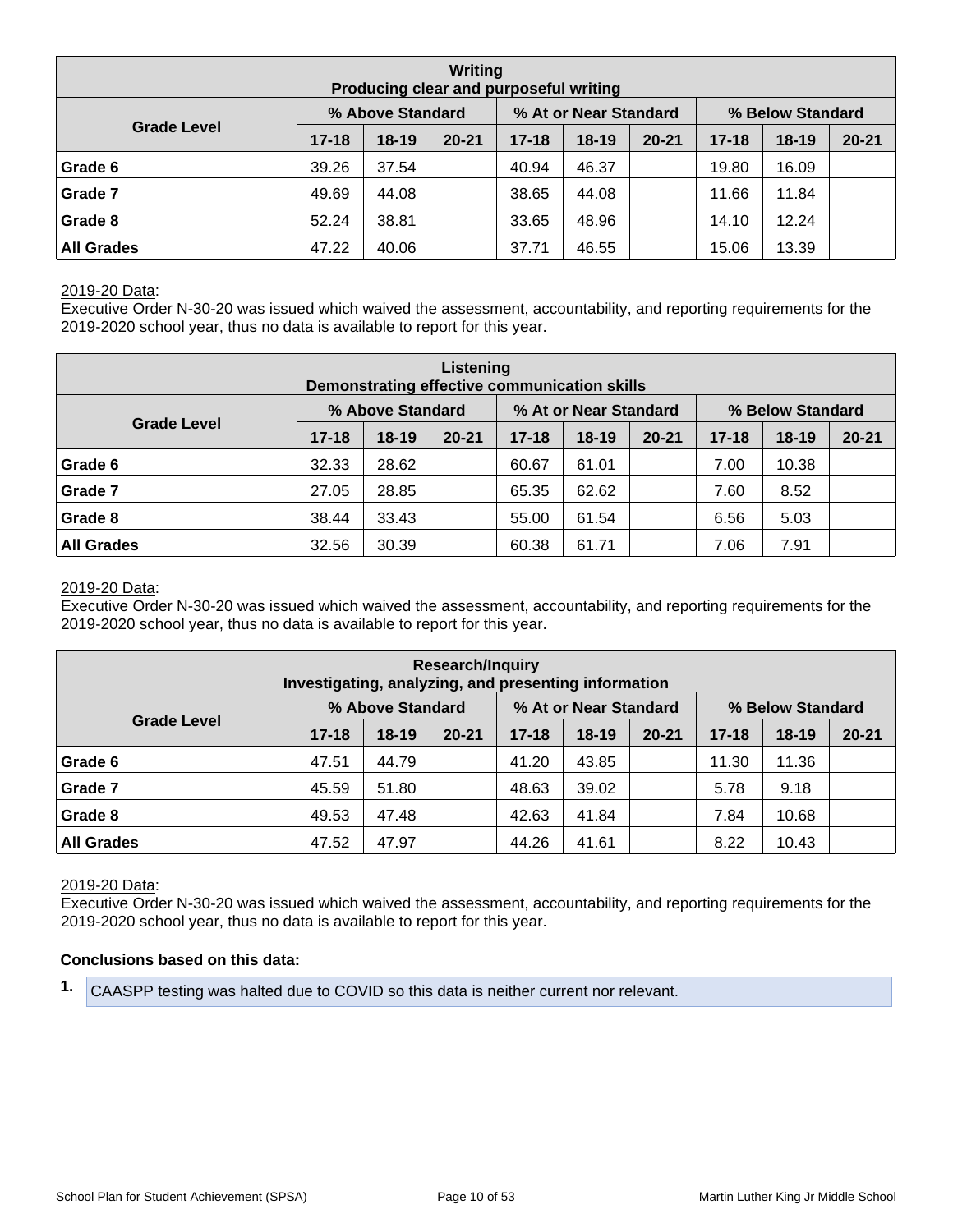### **CAASPP Results Mathematics (All Students)**

| <b>Overall Participation for All Students</b> |                        |           |                      |           |                    |           |           |                        |           |           |           |           |  |
|-----------------------------------------------|------------------------|-----------|----------------------|-----------|--------------------|-----------|-----------|------------------------|-----------|-----------|-----------|-----------|--|
| Grade                                         | # of Students Enrolled |           | # of Students Tested |           | # of Students with |           |           | % of Enrolled Students |           |           |           |           |  |
| Level                                         | $17 - 18$              | $18 - 19$ | $20 - 21$            | $17 - 18$ | $18 - 19$          | $20 - 21$ | $17 - 18$ | $18-19$                | $20 - 21$ | $17 - 18$ | $18 - 19$ | $20 - 21$ |  |
| Grade 6                                       | 321                    | 334       | 303                  | 313       | 320                | 0         | 312       | 319                    | 0         | 97.5      | 95.8      | 0.0       |  |
| Grade 7                                       | 348                    | 318       | 324                  | 335       | 304                | 0         | 334       | 303                    | 0         | 96.3      | 95.6      | 0.0       |  |
| Grade 8                                       | 337                    | 348       | 324                  | 319       | 332                | 0         | 316       | 330                    | 0         | 94.7      | 95.4      | 0.0       |  |
| <b>All Grades</b>                             | 1006                   | 1000      | 951                  | 967       | 956                | $\Omega$  | 962       | 952                    | 0         | 96.1      | 95.6      | 0.0       |  |

\* The "% of Enrolled Students Tested" showing in this table is not the same as "Participation Rate" for federal accountability purposes.

#### 2019-20 Data:

Executive Order N-30-20 was issued which waived the assessment, accountability, and reporting requirements for the 2019-2020 school year, thus no data is available to report for this year.

|                   | <b>Overall Achievement for All Students</b> |                         |     |               |               |  |                                                                                           |               |  |                   |               |  |                 |               |  |
|-------------------|---------------------------------------------|-------------------------|-----|---------------|---------------|--|-------------------------------------------------------------------------------------------|---------------|--|-------------------|---------------|--|-----------------|---------------|--|
| Grade             |                                             | <b>Mean Scale Score</b> |     | % Standard    |               |  | % Standard Met                                                                            |               |  | % Standard Nearly |               |  | % Standard Not  |               |  |
| Level             |                                             |                         |     |               |               |  | 17-18 18-19 20-21 17-18 18-19 20-21 17-18 18-19 20-21 17-18 18-19 20-21 17-18 18-19 20-21 |               |  |                   |               |  |                 |               |  |
| Grade 6           | 2580.                                       | 2575.                   |     |               | 43.91   41.38 |  | 24.36 25.71                                                                               |               |  | 15.71             | 16.30         |  | 16.03           | 16.61         |  |
| Grade 7           | 2601.                                       | 2610.                   |     |               | 41.32 47.85   |  |                                                                                           | 28.14   24.42 |  |                   | 19.16   14.52 |  |                 | 11.38   13.20 |  |
| Grade 8           | 2629.                                       | 2636.                   |     |               | 44.30   48.79 |  |                                                                                           | 24.37   22.73 |  |                   | 18.04   17.27 |  | $13.29$   11.21 |               |  |
| <b>All Grades</b> | N/A                                         | N/A                     | N/A | 43.14   46.01 |               |  |                                                                                           | 25.68 24.26   |  | 17.67             | 16.07         |  | 13.51           | 13.66         |  |

#### 2019-20 Data:

Executive Order N-30-20 was issued which waived the assessment, accountability, and reporting requirements for the 2019-2020 school year, thus no data is available to report for this year.

| <b>Concepts &amp; Procedures</b><br>Applying mathematical concepts and procedures |           |                  |           |           |                       |           |                  |           |           |  |  |  |  |
|-----------------------------------------------------------------------------------|-----------|------------------|-----------|-----------|-----------------------|-----------|------------------|-----------|-----------|--|--|--|--|
|                                                                                   |           | % Above Standard |           |           | % At or Near Standard |           | % Below Standard |           |           |  |  |  |  |
| <b>Grade Level</b>                                                                | $17 - 18$ | $18 - 19$        | $20 - 21$ | $17 - 18$ | $18 - 19$             | $20 - 21$ | $17 - 18$        | $18 - 19$ | $20 - 21$ |  |  |  |  |
| Grade 6                                                                           | 49.68     | 50.78            |           | 28.53     | 27.90                 |           | 21.79            | 21.32     |           |  |  |  |  |
| Grade 7                                                                           | 51.09     | 56.67            |           | 30.53     | 25.67                 |           | 18.38            | 17.67     |           |  |  |  |  |
| Grade 8                                                                           | 53.82     | 56.05            |           | 32.23     | 30.25                 |           | 13.95            | 13.69     |           |  |  |  |  |
| <b>All Grades</b>                                                                 | 51.50     | 54.45            |           | 30.41     | 27.97                 |           | 18.09            | 17.58     |           |  |  |  |  |

#### 2019-20 Data:

Executive Order N-30-20 was issued which waived the assessment, accountability, and reporting requirements for the 2019-2020 school year, thus no data is available to report for this year.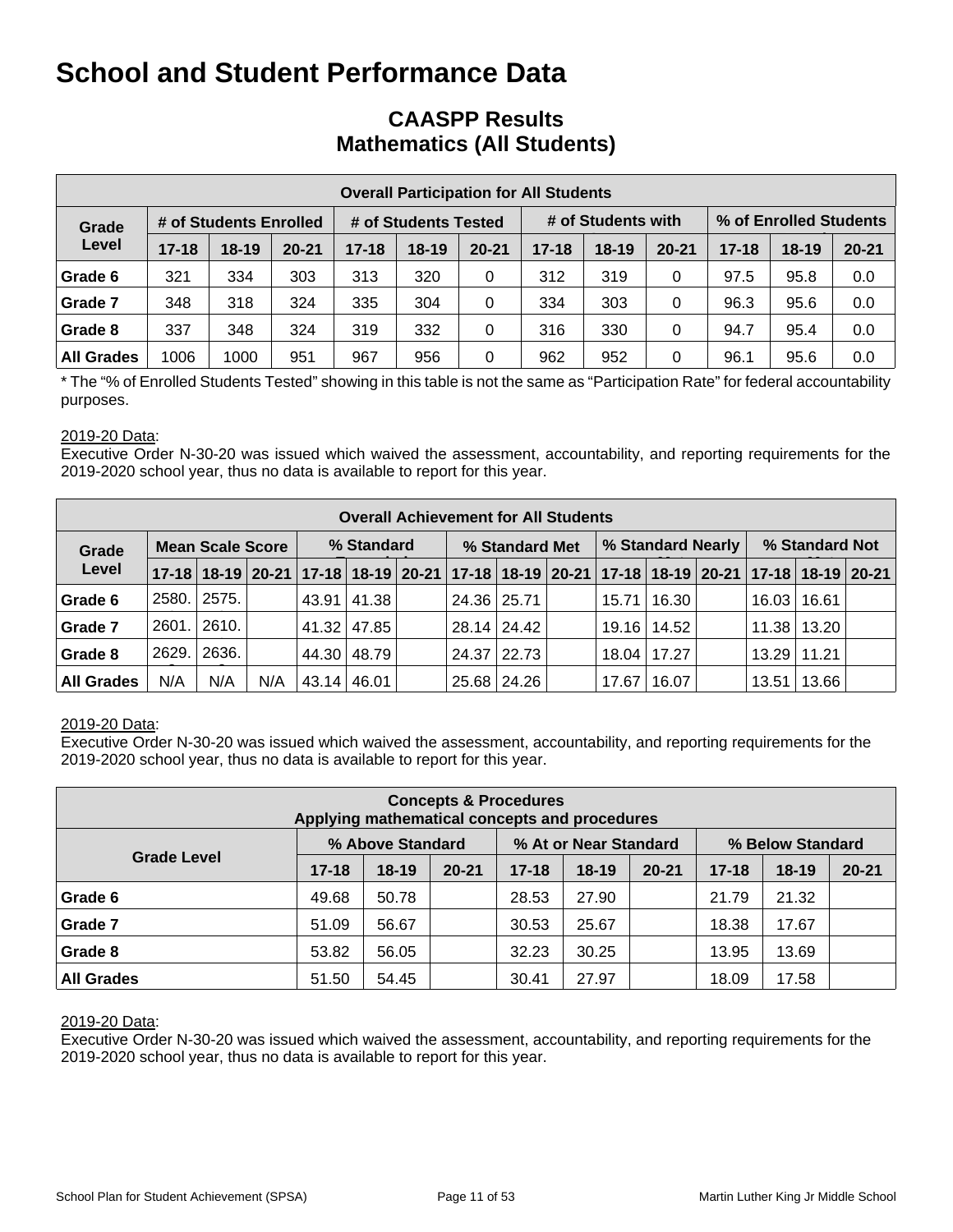| <b>Problem Solving &amp; Modeling/Data Analysis</b><br>Using appropriate tools and strategies to solve real world and mathematical problems |           |         |           |           |         |           |           |           |           |  |
|---------------------------------------------------------------------------------------------------------------------------------------------|-----------|---------|-----------|-----------|---------|-----------|-----------|-----------|-----------|--|
| % Above Standard<br>% At or Near Standard<br>% Below Standard<br><b>Grade Level</b>                                                         |           |         |           |           |         |           |           |           |           |  |
|                                                                                                                                             | $17 - 18$ | $18-19$ | $20 - 21$ | $17 - 18$ | $18-19$ | $20 - 21$ | $17 - 18$ | $18 - 19$ | $20 - 21$ |  |
| Grade 6                                                                                                                                     | 46.15     | 39.81   |           | 37.50     | 40.44   |           | 16.35     | 19.75     |           |  |
| Grade 7                                                                                                                                     | 41.44     | 50.50   |           | 44.74     | 35.97   |           | 13.81     | 13.53     |           |  |
| Grade 8                                                                                                                                     | 49.04     | 46.65   |           | 39.49     | 39.94   |           | 11.46     | 13.41     |           |  |
| <b>All Grades</b>                                                                                                                           | 45.46     | 45.58   |           | 40.67     | 38.84   |           | 13.87     | 15.58     |           |  |

#### 2019-20 Data:

Executive Order N-30-20 was issued which waived the assessment, accountability, and reporting requirements for the 2019-2020 school year, thus no data is available to report for this year.

| <b>Communicating Reasoning</b><br>Demonstrating ability to support mathematical conclusions |           |         |           |           |           |           |           |           |           |  |  |
|---------------------------------------------------------------------------------------------|-----------|---------|-----------|-----------|-----------|-----------|-----------|-----------|-----------|--|--|
| % Above Standard<br>% At or Near Standard<br>% Below Standard                               |           |         |           |           |           |           |           |           |           |  |  |
| <b>Grade Level</b>                                                                          | $17 - 18$ | $18-19$ | $20 - 21$ | $17 - 18$ | $18 - 19$ | $20 - 21$ | $17 - 18$ | $18 - 19$ | $20 - 21$ |  |  |
| Grade 6                                                                                     | 45.51     | 40.13   |           | 36.22     | 40.13     |           | 18.27     | 19.75     |           |  |  |
| Grade 7                                                                                     | 43.07     | 48.01   |           | 48.80     | 42.38     |           | 8.13      | 9.60      |           |  |  |
| Grade 8                                                                                     | 48.21     | 48.76   |           | 37.79     | 45.96     |           | 14.01     | 5.28      |           |  |  |
| <b>All Grades</b>                                                                           | 45.60     |         | 41.11     | 42.84     |           | 13.35     | 11.56     |           |           |  |  |

#### 2019-20 Data:

Executive Order N-30-20 was issued which waived the assessment, accountability, and reporting requirements for the 2019-2020 school year, thus no data is available to report for this year.

#### **Conclusions based on this data:**

**1.** CAASPP testing was halted due to COVID so this data is neither current nor relevant.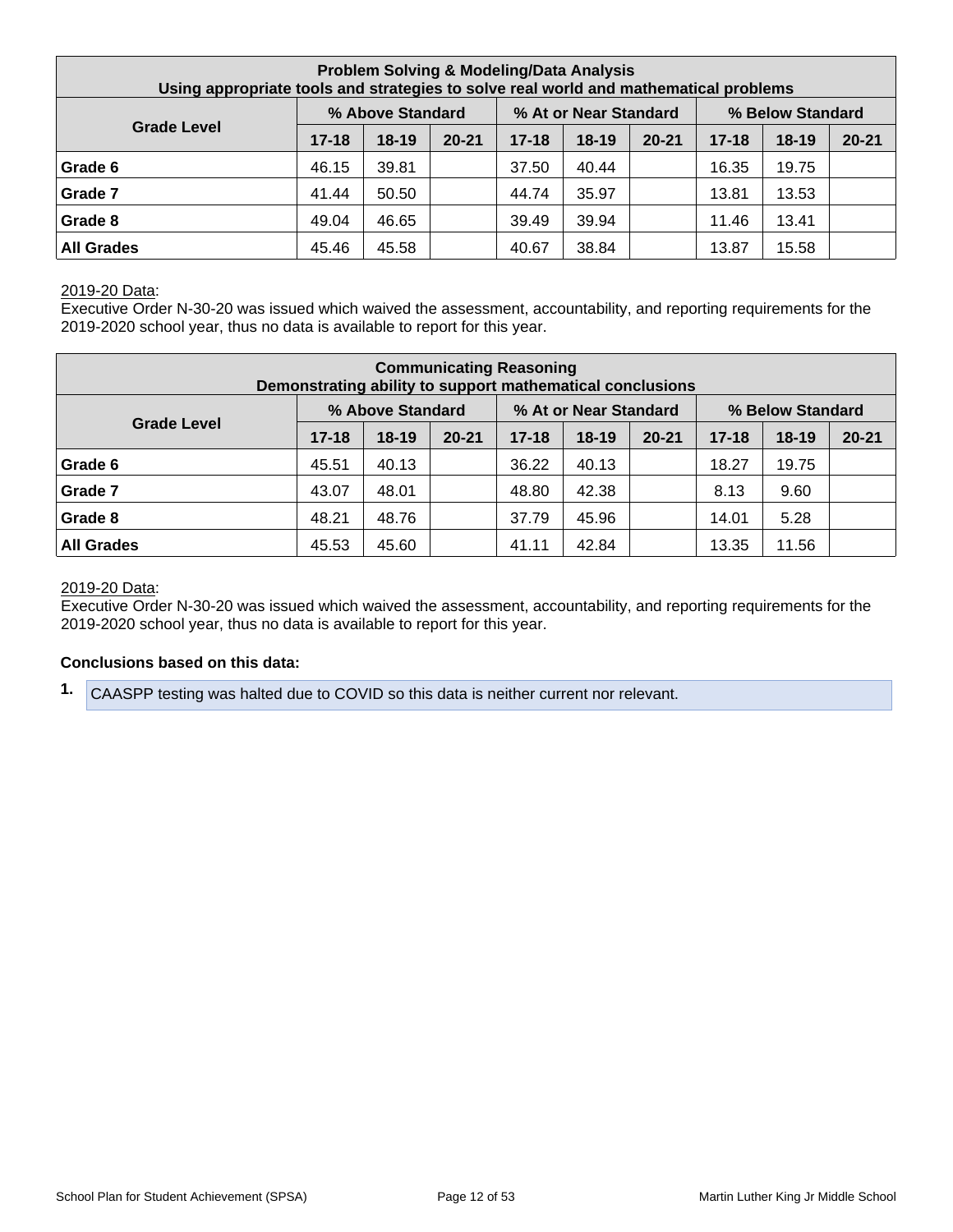## **ELPAC Results**

|                   | <b>ELPAC Summative Assessment Data</b><br>Number of Students and Mean Scale Scores for All Students                                                |                |        |        |                      |        |        |                         |        |    |                                            |    |
|-------------------|----------------------------------------------------------------------------------------------------------------------------------------------------|----------------|--------|--------|----------------------|--------|--------|-------------------------|--------|----|--------------------------------------------|----|
| Grade             |                                                                                                                                                    | <b>Overall</b> |        |        | <b>Oral Language</b> |        |        | <b>Written Language</b> |        |    | <b>Number of</b><br><b>Students Tested</b> |    |
| Level             | $18-19$<br>$20 - 21$<br>$17 - 18$<br>$18-19$<br>$20 - 21$<br>$17 - 18$<br>$17 - 18$<br>$18-19$<br>$17 - 18$<br>$18 - 19$<br>$20 - 21$<br>$20 - 21$ |                |        |        |                      |        |        |                         |        |    |                                            |    |
| 6                 | 1528.1                                                                                                                                             | 1519.0         | 1505.3 | 1529.9 | 1495.3               | 1511.6 | 1525.4 | 1542.1                  | 1498.5 | 17 | 20                                         | 12 |
| 7                 | 1569.9                                                                                                                                             | 1491.7         | 1541.1 | 1572.8 | 1485.4               | 1545.9 | 1566.7 | 1497.6                  | 1535.7 | 21 | 23                                         | 18 |
| 8                 | 14<br>1577.8<br>1555.6<br>1548.6<br>1550.9<br>1560.5<br>1559.8<br>16<br>23<br>1554.8<br>1591.5<br>1563.6                                           |                |        |        |                      |        |        |                         |        |    |                                            |    |
| <b>All Grades</b> |                                                                                                                                                    |                |        |        |                      |        |        |                         |        | 54 | 66                                         | 44 |

#### 2019-20 Data:

Executive Order N-30-20 was issued which waived the assessment, accountability, and reporting requirements for the 2019-2020 school year, thus no data is available to report for this year.

|                                                | <b>Overall Language</b><br>Percentage of Students at Each Performance Level for All Students |         |             |         |         |                    |                                                                                     |       |                    |                                    |       |       |    |    |    |
|------------------------------------------------|----------------------------------------------------------------------------------------------|---------|-------------|---------|---------|--------------------|-------------------------------------------------------------------------------------|-------|--------------------|------------------------------------|-------|-------|----|----|----|
| Grade                                          |                                                                                              | Level 4 |             |         | Level 3 | Level 2<br>Level 1 |                                                                                     |       |                    | <b>Total Number</b><br>of Students |       |       |    |    |    |
| Level                                          | $17 - 18$                                                                                    |         |             |         |         |                    | 18-19 20-21 17-18 18-19 20-21 17-18 18-19 20-21 17-18 18-19 20-21 17-18 18-19 20-21 |       |                    |                                    |       |       |    |    |    |
| 6                                              | $\star$                                                                                      |         | 25.00 27.27 | $\ast$  |         | 45.00 36.36        | $\star$                                                                             | 0.00  | 18.18              | $\star$                            | 30.00 | 18.18 | 17 | 20 | 11 |
| 7                                              | 61.90                                                                                        |         | 17.39 33.33 | $\star$ | 26.09   | 22.22              | $\star$                                                                             |       | 21.74 27.78        | $\star$                            | 34.78 | 16.67 | 21 | 23 | 18 |
| 8                                              | $\star$                                                                                      |         | 34.78 28.57 | $\star$ | 34.78   | 14.29              | $\star$                                                                             | 17.39 | 42.86              | $\star$                            | 13.04 | 14.29 | 16 | 23 | 14 |
| All Grades 51.85 25.76 30.23 22.22 34.85 23.26 |                                                                                              |         |             |         |         |                    | $\star$                                                                             |       | $13.64 \mid 30.23$ | $\star$                            | 25.76 | 16.28 | 54 | 66 | 43 |

#### 2019-20 Data:

Executive Order N-30-20 was issued which waived the assessment, accountability, and reporting requirements for the 2019-2020 school year, thus no data is available to report for this year.

| <b>Oral Language</b><br>Percentage of Students at Each Performance Level for All Students |           |         |             |                         |             |       |                    |       |             |                                    |       |       |                                                                                     |    |    |
|-------------------------------------------------------------------------------------------|-----------|---------|-------------|-------------------------|-------------|-------|--------------------|-------|-------------|------------------------------------|-------|-------|-------------------------------------------------------------------------------------|----|----|
| Grade                                                                                     |           | Level 4 |             |                         | Level 3     |       | Level 1<br>Level 2 |       |             | <b>Total Number</b><br>of Students |       |       |                                                                                     |    |    |
| Level                                                                                     | $17 - 18$ |         |             |                         |             |       |                    |       |             |                                    |       |       | 18-19 20-21 17-18 18-19 20-21 17-18 18-19 20-21 17-18 18-19 20-21 17-18 18-19 20-21 |    |    |
| 6                                                                                         | $\ast$    | 30.00   | 45.45       | $\star$                 | 40.00       | 36.36 | $\star$            | 0.00  | 0.00        | $\star$                            | 30.00 | 18.18 | 17                                                                                  | 20 | 11 |
| $\overline{7}$                                                                            | 66.67     |         | 21.74 38.89 | $\star$                 | 21.74 27.78 |       | $\star$            |       | 21.74 22.22 |                                    | 34.78 | 11.11 | 21                                                                                  | 23 | 18 |
| 8                                                                                         | $\ast$    |         | 56.52 28.57 | $\star$                 | 17.39       | 28.57 |                    | 13.04 | 28.57       | $\ast$                             | 13.04 | 14.29 | 16                                                                                  | 23 | 14 |
| All Grades                                                                                | 57.41     |         |             | 36.36 37.21 27.78 25.76 |             | 30.23 | $\star$            | 12.12 | 18.60       | $\ast$                             | 25.76 | 13.95 | 54                                                                                  | 66 | 43 |

#### 2019-20 Data:

Executive Order N-30-20 was issued which waived the assessment, accountability, and reporting requirements for the 2019-2020 school year, thus no data is available to report for this year.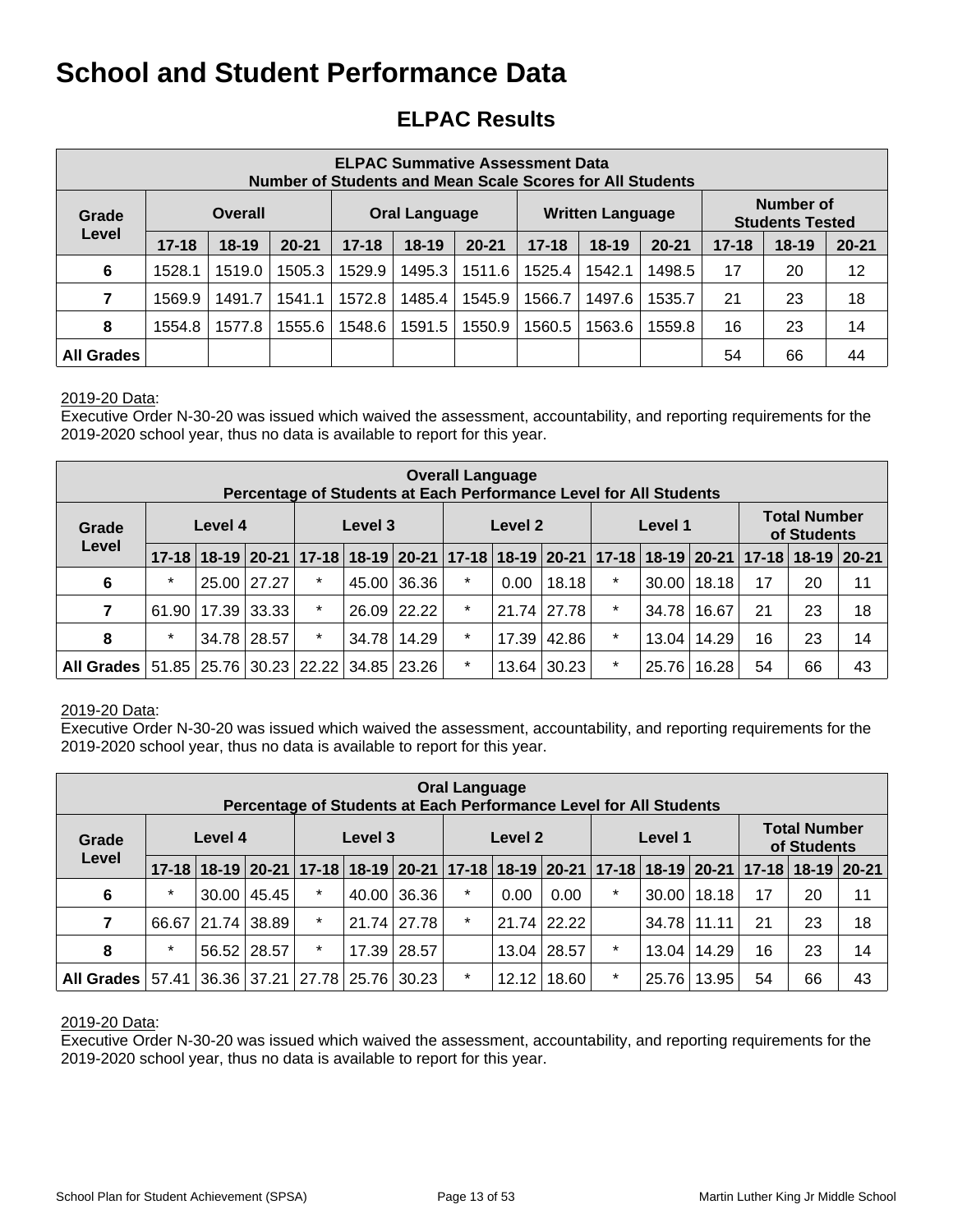| <b>Written Language</b><br>Percentage of Students at Each Performance Level for All Students |           |         |             |                       |         |                 |                    |       |                    |                 |                                    |               |                                                                                     |    |    |
|----------------------------------------------------------------------------------------------|-----------|---------|-------------|-----------------------|---------|-----------------|--------------------|-------|--------------------|-----------------|------------------------------------|---------------|-------------------------------------------------------------------------------------|----|----|
| Grade                                                                                        |           | Level 4 |             |                       | Level 3 |                 | Level 1<br>Level 2 |       |                    |                 | <b>Total Number</b><br>of Students |               |                                                                                     |    |    |
| Level                                                                                        | $17 - 18$ |         |             |                       |         |                 |                    |       |                    |                 |                                    |               | 18-19 20-21 17-18 18-19 20-21 17-18 18-19 20-21 17-18 18-19 20-21 17-18 18-19 20-21 |    |    |
| 6                                                                                            | $\star$   | 30.00   | 18.18       | $\star$               | 20.00   | 18.18           | $\star$            | 20.00 | 18.18              | $\star$         | 30.00                              | 45.45         | 17                                                                                  | 20 | 11 |
| 7                                                                                            | $\star$   | 8.70    | 11.11       | $\star$               | 26.09   | 33.33           | $\star$            | 26.09 | 27.78              | $\star$         |                                    | $39.13$ 27.78 | 21                                                                                  | 23 | 18 |
| 8                                                                                            | $\ast$    |         | 21.74 21.43 | $\star$               |         | $26.09$   21.43 | $\star$            |       | $30.43 \mid 14.29$ | $\star$         | 21.74                              | 42.86         | 16                                                                                  | 23 | 14 |
| <b>All Grades</b>                                                                            | 33.33     | 19.70   |             | 16.28   20.37   24.24 |         | 25.58           | $\star$            | 25.76 |                    | $20.93$   27.78 | 30.30 37.21                        |               | 54                                                                                  | 66 | 43 |

#### 2019-20 Data:

Executive Order N-30-20 was issued which waived the assessment, accountability, and reporting requirements for the 2019-2020 school year, thus no data is available to report for this year.

|                   | <b>Listening Domain</b><br>Percentage of Students by Domain Performance Level for All Students |                       |           |                                         |           |           |           |                                    |           |           |         |           |
|-------------------|------------------------------------------------------------------------------------------------|-----------------------|-----------|-----------------------------------------|-----------|-----------|-----------|------------------------------------|-----------|-----------|---------|-----------|
| Grade             |                                                                                                | <b>Well Developed</b> |           | Somewhat/Moderately<br><b>Beginning</b> |           |           |           | <b>Total Number</b><br>of Students |           |           |         |           |
| Level             | $17 - 18$                                                                                      | $18 - 19$             | $20 - 21$ | $17 - 18$                               | $18 - 19$ | $20 - 21$ | $17 - 18$ | $18 - 19$                          | $20 - 21$ | $17 - 18$ | $18-19$ | $20 - 21$ |
| 6                 | $\star$                                                                                        | 20.00                 | 18.18     | $\star$                                 | 50.00     | 63.64     | $\star$   | 30.00                              | 18.18     | 17        | 20      | 11        |
| 7                 | 52.38                                                                                          | 17.39                 | 16.67     | $\star$                                 | 34.78     | 55.56     | $\star$   | 47.83                              | 27.78     | 21        | 23      | 18        |
| 8                 | $\star$                                                                                        | 30.43                 | 28.57     | $\star$                                 | 56.52     | 57.14     | $\star$   | 13.04                              | 14.29     | 16        | 23      | 14        |
| <b>All Grades</b> | 50.00                                                                                          | 22.73                 | 20.93     | 37.04                                   | 46.97     | 58.14     | $\ast$    | 30.30                              | 20.93     | 54        | 66      | 43        |

#### 2019-20 Data:

Executive Order N-30-20 was issued which waived the assessment, accountability, and reporting requirements for the 2019-2020 school year, thus no data is available to report for this year.

|                   | <b>Speaking Domain</b><br>Percentage of Students by Domain Performance Level for All Students |                       |           |           |                     |           |           |                  |           |           |                                    |           |
|-------------------|-----------------------------------------------------------------------------------------------|-----------------------|-----------|-----------|---------------------|-----------|-----------|------------------|-----------|-----------|------------------------------------|-----------|
| Grade             |                                                                                               | <b>Well Developed</b> |           |           | Somewhat/Moderately |           |           | <b>Beginning</b> |           |           | <b>Total Number</b><br>of Students |           |
| Level             | $17 - 18$                                                                                     | $18 - 19$             | $20 - 21$ | $17 - 18$ | $18-19$             | $20 - 21$ | $17 - 18$ | $18-19$          | $20 - 21$ | $17 - 18$ | $18 - 19$                          | $20 - 21$ |
| $6\phantom{1}6$   | $\star$                                                                                       | 50.00                 | 60.00     | $\star$   | 20.00               | 20.00     | $\star$   | 30.00            | 20.00     | 17        | 20                                 | 10        |
| 7                 | 85.71                                                                                         | 47.83                 | 61.11     | $\star$   | 21.74               | 33.33     |           | 30.43            | 5.56      | 21        | 23                                 | 18        |
| 8                 | $\star$                                                                                       | 65.22                 | 42.86     | $\star$   | 21.74               | 42.86     | $\star$   | 13.04            | 14.29     | 16        | 23                                 | 14        |
| <b>All Grades</b> | 70.37                                                                                         | 54.55                 | 54.76     | 22.22     | 21.21               | 33.33     | $\star$   | 24.24            | 11.90     | 54        | 66                                 | 42        |

2019-20 Data:

Executive Order N-30-20 was issued which waived the assessment, accountability, and reporting requirements for the 2019-2020 school year, thus no data is available to report for this year.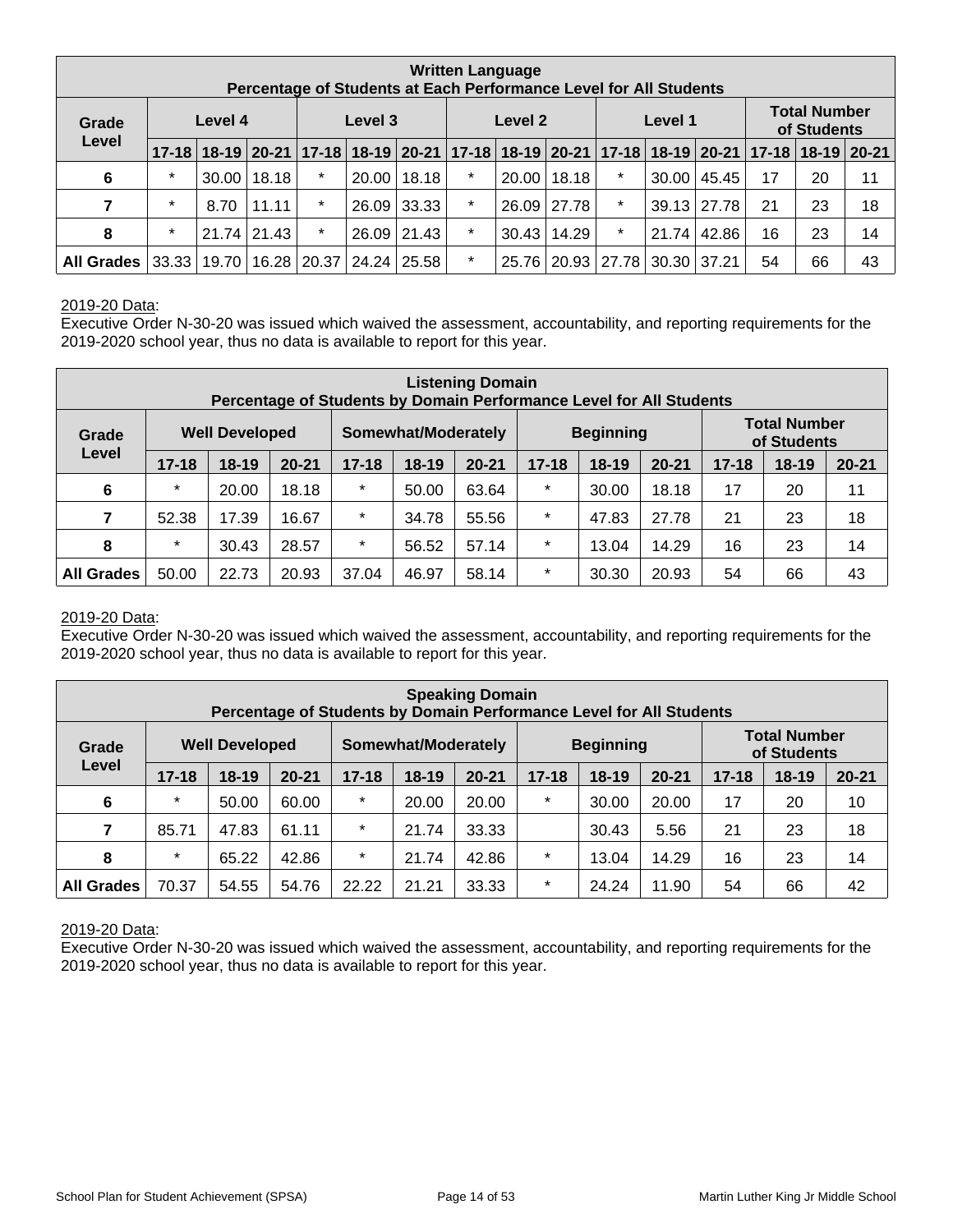|                   | <b>Reading Domain</b><br>Percentage of Students by Domain Performance Level for All Students |                       |           |           |                     |           |           |                  |           |           |                                    |           |
|-------------------|----------------------------------------------------------------------------------------------|-----------------------|-----------|-----------|---------------------|-----------|-----------|------------------|-----------|-----------|------------------------------------|-----------|
| Grade             |                                                                                              | <b>Well Developed</b> |           |           | Somewhat/Moderately |           |           | <b>Beginning</b> |           |           | <b>Total Number</b><br>of Students |           |
| Level             | $17 - 18$                                                                                    | $18-19$               | $20 - 21$ | $17 - 18$ | $18-19$             | $20 - 21$ | $17 - 18$ | $18-19$          | $20 - 21$ | $17 - 18$ | $18 - 19$                          | $20 - 21$ |
| $6\phantom{1}6$   | $\star$                                                                                      | 30.00                 | 27.27     | $\star$   | 35.00               | 9.09      | $\star$   | 35.00            | 63.64     | 17        | 20                                 | 11        |
| 7                 | $\star$                                                                                      | 13.04                 | 27.78     | $\star$   | 30.43               | 16.67     | $\star$   | 56.52            | 55.56     | 21        | 23                                 | 18        |
| 8                 | $\star$                                                                                      | 26.09                 | 21.43     | $\star$   | 43.48               | 28.57     | $\star$   | 30.43            | 50.00     | 16        | 23                                 | 14        |
| <b>All Grades</b> | 37.04                                                                                        | 22.73                 | 25.58     | 27.78     | 36.36               | 18.60     | 35.19     | 40.91            | 55.81     | 54        | 66                                 | 43        |

#### 2019-20 Data:

Executive Order N-30-20 was issued which waived the assessment, accountability, and reporting requirements for the 2019-2020 school year, thus no data is available to report for this year.

|                   | <b>Writing Domain</b><br>Percentage of Students by Domain Performance Level for All Students |                       |           |           |                     |           |           |                  |           |           |                                    |           |
|-------------------|----------------------------------------------------------------------------------------------|-----------------------|-----------|-----------|---------------------|-----------|-----------|------------------|-----------|-----------|------------------------------------|-----------|
| Grade             |                                                                                              | <b>Well Developed</b> |           |           | Somewhat/Moderately |           |           | <b>Beginning</b> |           |           | <b>Total Number</b><br>of Students |           |
| Level             | $17 - 18$                                                                                    | $18-19$               | $20 - 21$ | $17 - 18$ | $18-19$             | $20 - 21$ | $17 - 18$ | $18 - 19$        | $20 - 21$ | $17 - 18$ | $18-19$                            | $20 - 21$ |
| $6\phantom{1}6$   | $\star$                                                                                      | 35.00                 | 9.09      | $\star$   | 30.00               | 63.64     | $\star$   | 35.00            | 27.27     | 17        | 20                                 | 11        |
| 7                 | $\star$                                                                                      | 4.35                  | 5.56      | 57.14     | 69.57               | 72.22     |           | 26.09            | 22.22     | 21        | 23                                 | 18        |
| 8                 | $\star$                                                                                      | 4.35                  | 7.14      | 68.75     | 86.96               | 85.71     | $\star$   | 8.70             | 7.14      | 16        | 23                                 | 14        |
| <b>All Grades</b> | 25.93                                                                                        | 13.64                 | 6.98      | 61.11     | 63.64               | 74.42     | $\star$   | 22.73            | 18.60     | 54        | 66                                 | 43        |

#### 2019-20 Data:

Executive Order N-30-20 was issued which waived the assessment, accountability, and reporting requirements for the 2019-2020 school year, thus no data is available to report for this year.

#### **Conclusions based on this data:**

- **1.** English learners continue to show relative strength in oral language and listening skills.
- **2.** The majority of English learners score in the somewhat/moderately category in writing.
- **3.** The distribution of scores for reading is pretty evenly divided across categories.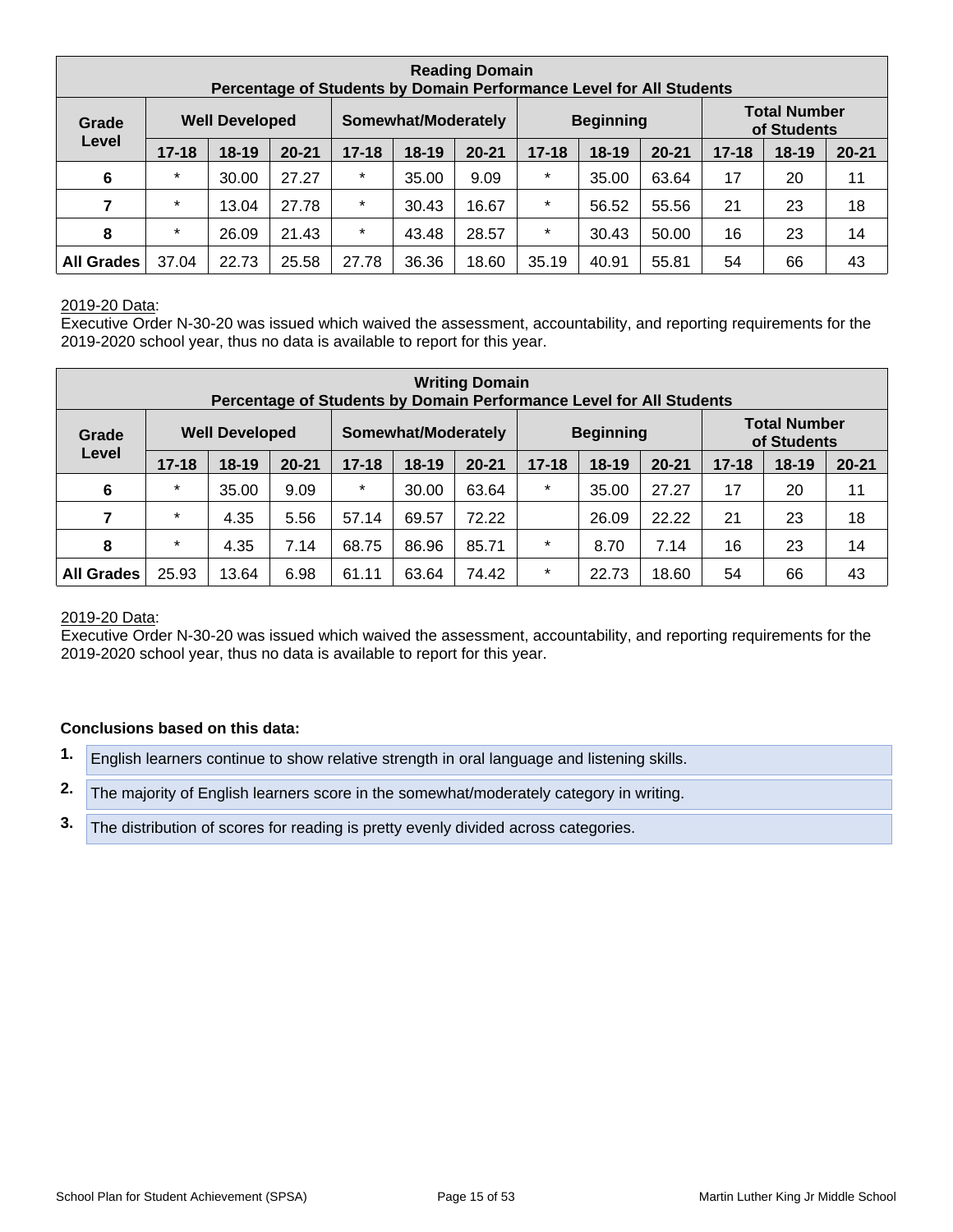## **Student Population**

Although both Senate Bill 98 and Assembly Bill 130 suspended the publication of state indicators on the 2020 and 2021 California School Dashboards, these bills also required the reporting of valid and reliable data that would have been included in these Dashboards.

To meet this requirement, CDE has made available the Enrollment, Graduation Rate Additional Report and the College/Career Measures Report data available. All other reports are not available for 2020 and 2021.

This section provides information about the school's student population.

| 2020-21 Student Population                        |                                                                                                                                                                     |                                                                                                                                                                                                    |                                                                                          |  |  |  |  |  |  |
|---------------------------------------------------|---------------------------------------------------------------------------------------------------------------------------------------------------------------------|----------------------------------------------------------------------------------------------------------------------------------------------------------------------------------------------------|------------------------------------------------------------------------------------------|--|--|--|--|--|--|
| <b>Total</b><br><b>Enrollment</b>                 | Socioeconomically<br><b>Disadvantaged</b>                                                                                                                           | <b>English</b><br>Learners                                                                                                                                                                         | <b>Foster</b><br>Youth                                                                   |  |  |  |  |  |  |
| 958                                               | 21.6                                                                                                                                                                | 4.9                                                                                                                                                                                                | 0.2                                                                                      |  |  |  |  |  |  |
| This is the total number of<br>students enrolled. | This is the percent of students<br>who are eligible for free or<br>reduced priced meals; or have<br>parents/quardians who did not<br>receive a high school diploma. | This is the percent of students<br>who are learning to communicate<br>effectively in English, typically<br>requiring instruction in both the<br>English Language and in their<br>academic courses. | This is the percent of students<br>whose well-being is the<br>responsibility of a court. |  |  |  |  |  |  |

| 2019-20 Enrollment for All Students/Student Group |              |            |  |  |  |  |  |  |  |
|---------------------------------------------------|--------------|------------|--|--|--|--|--|--|--|
| <b>Student Group</b>                              | <b>Total</b> | Percentage |  |  |  |  |  |  |  |
| <b>English Learners</b>                           | 47           | 4.9        |  |  |  |  |  |  |  |
| <b>Foster Youth</b>                               | 2            | 0.2        |  |  |  |  |  |  |  |
| <b>Homeless</b>                                   | 27           | 2.8        |  |  |  |  |  |  |  |
| <b>Socioeconomically Disadvantaged</b>            | 207          | 21.6       |  |  |  |  |  |  |  |
| <b>Students with Disabilities</b>                 | 109          | 11.4       |  |  |  |  |  |  |  |

| <b>Enrollment by Race/Ethnicity</b>                |     |      |  |  |  |
|----------------------------------------------------|-----|------|--|--|--|
| <b>Total</b><br><b>Student Group</b><br>Percentage |     |      |  |  |  |
| <b>African American</b>                            | 98  | 10.2 |  |  |  |
| American Indian or Alaska Native                   |     | 0.1  |  |  |  |
| Asian                                              | 75  | 7.8  |  |  |  |
| <b>Filipino</b>                                    | 4   | 0.4  |  |  |  |
| <b>Hispanic</b>                                    | 154 | 16.1 |  |  |  |
| <b>Two or More Races</b>                           | 166 | 17.3 |  |  |  |
| Native Hawaiian or Pacific Islander                |     | 0.1  |  |  |  |
| <b>White</b>                                       | 457 | 47.7 |  |  |  |

#### **Conclusions based on this data:**

**1.** Over one fifth of the students are socioeconomically disadvantaged.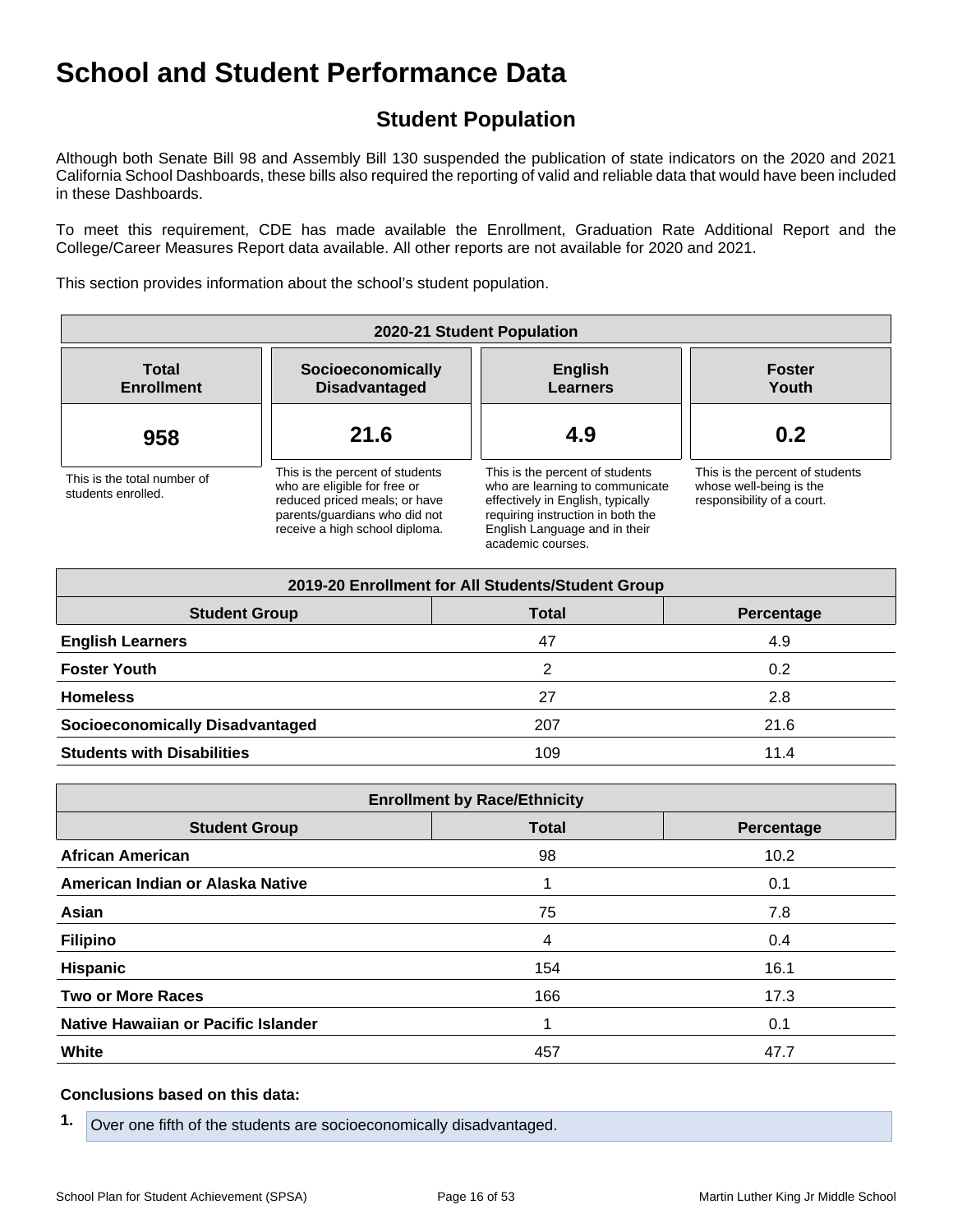- **2.** Nearly half the students are White.
- **3.** The second largest subgroup is students of two or more races.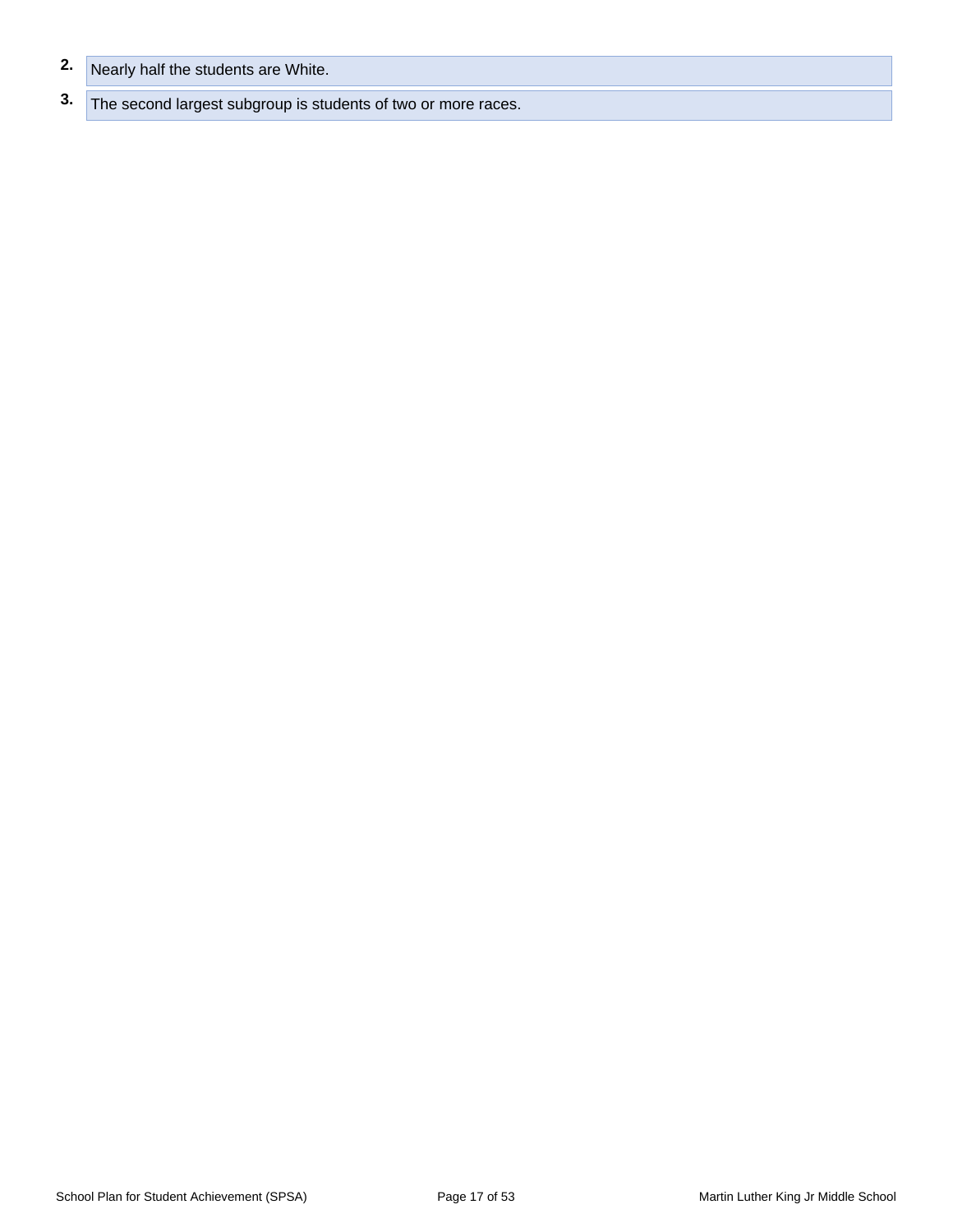## **Overall Performance**

Although both Senate Bill 98 and Assembly Bill 130 suspended the publication of state indicators on the 2020 and 2021 California School Dashboards, these bills also required the reporting of valid and reliable data that would have been included in these Dashboards.

To meet this requirement, CDE has made available the Enrollment, Graduation Rate Additional Report and the College/Career Measures Report data available. All other reports are not available for 2020 and 2021, thus the most recent data (2019 Fall) is provided here.



#### **Conclusions based on this data:**

- **1.** This data is 3 years old and irrelevant since none of these students attend our school.
- **2.** No current data is available due to the pandemic.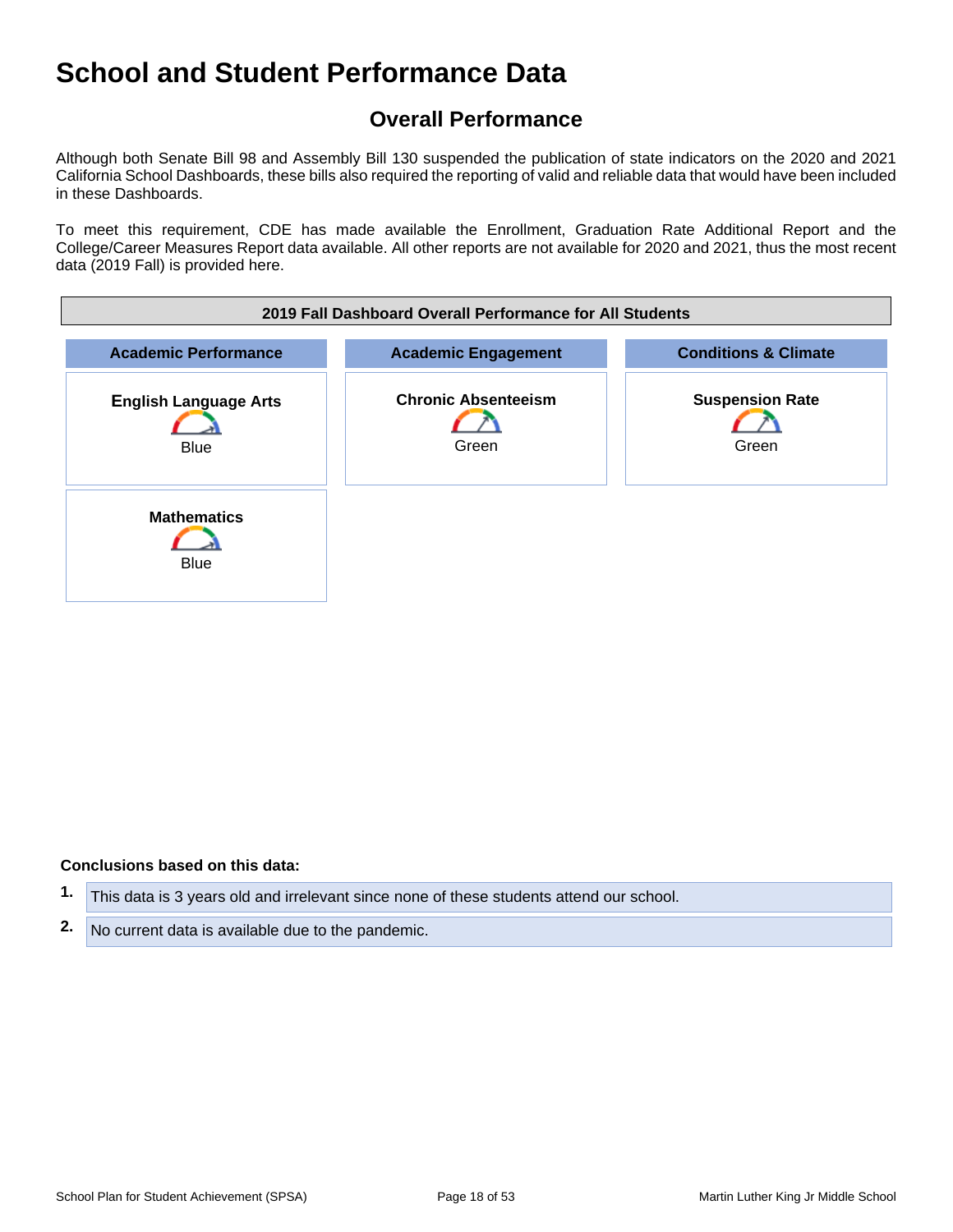## **Academic Performance English Language Arts**

Although both Senate Bill 98 and Assembly Bill 130 suspended the publication of state indicators on the 2020 and 2021 California School Dashboards, these bills also required the reporting of valid and reliable data that would have been included in these Dashboards.

To meet this requirement, CDE has made available the Enrollment, Graduation Rate Additional Report and the College/Career Measures Report data available. All other reports are not available for 2020 and 2021, thus the most recent data (2019 Fall) is provided here.

The performance levels are color-coded and range from lowest-to-highest performance in the following order:



This section provides number of student groups in each color.

| 2019 Fall Dashboard English Language Arts Equity Report |  |  |  |  |
|---------------------------------------------------------|--|--|--|--|
| Green<br><b>Blue</b><br><b>Yellow</b><br>Orange<br>900  |  |  |  |  |
|                                                         |  |  |  |  |

This section provides a view of Student Assessment Results and other aspects of this school's performance, specifically how well students are meeting grade-level standards on the English Language Arts assessment. This measure is based on student performance on the Smarter Balanced Summative Assessment, which is taken annually by students in grades 3–8 and grade 11.

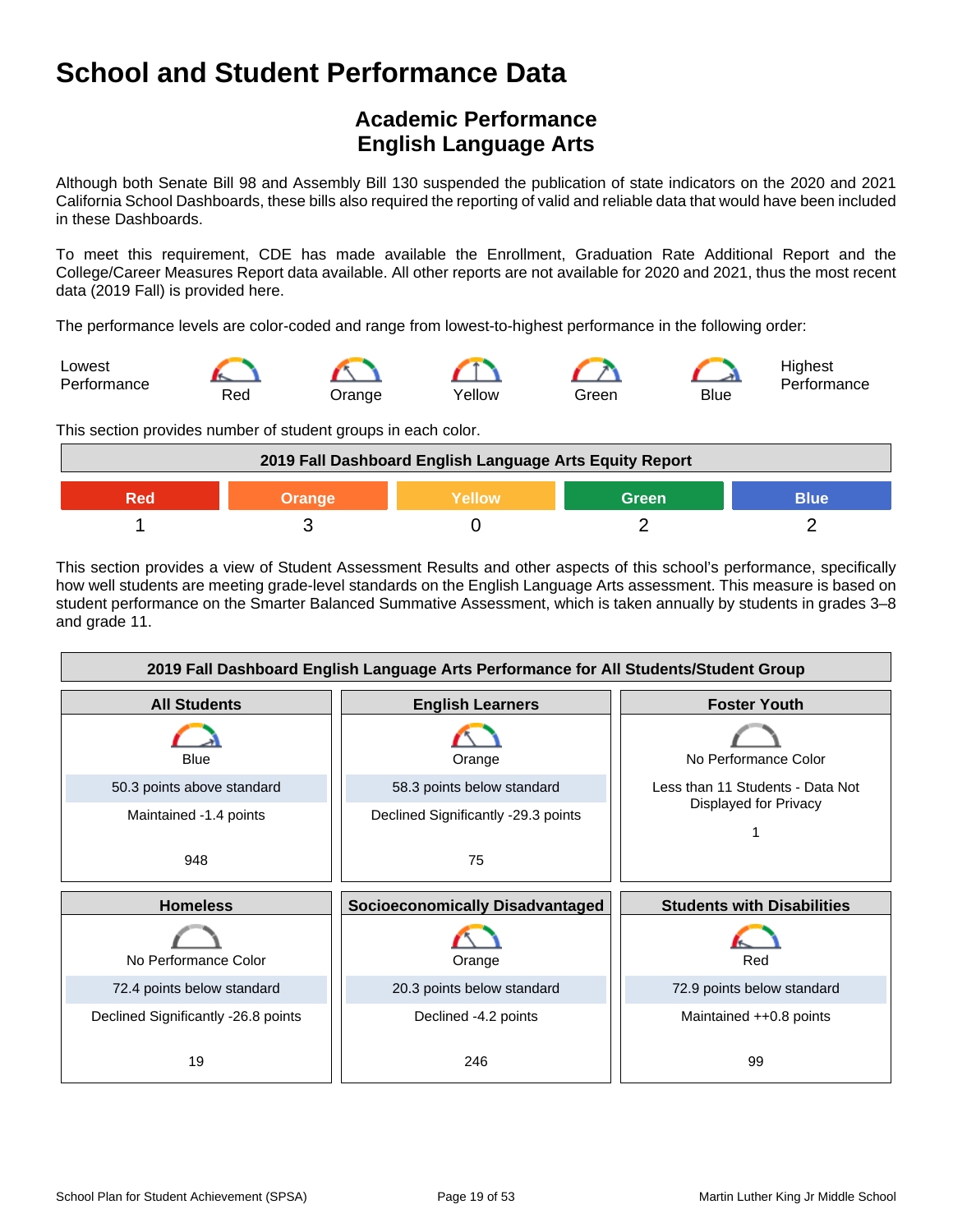

This section provides a view of Student Assessment Results and other aspects of this school's performance, specifically how well students are meeting grade-level standards on the English Language Arts assessment. This measure is based on student performance on the Smarter Balanced Summative Assessment, which is taken annually by students in grades 3–8 and grade 11.

| 2019 Fall Dashboard English Language Arts Data Comparisons for English Learners |                                      |                            |  |
|---------------------------------------------------------------------------------|--------------------------------------|----------------------------|--|
| <b>Current English Learner</b>                                                  | <b>Reclassified English Learners</b> | <b>English Only</b>        |  |
| 99.6 points below standard                                                      | 40.9 points above standard           | 59.5 points above standard |  |
| Declined Significantly -24.1 points                                             | Increased ++5 points                 | Maintained ++1.9 points    |  |
| 53                                                                              | 22                                   | 807                        |  |

#### **Conclusions based on this data:**

- **1.** CAASPP testing was halted due to COVID so this data is neither current nor relevant.
- **2.** African American students, English learners, and students with disabilities are identified subgroups who have historically underperformed.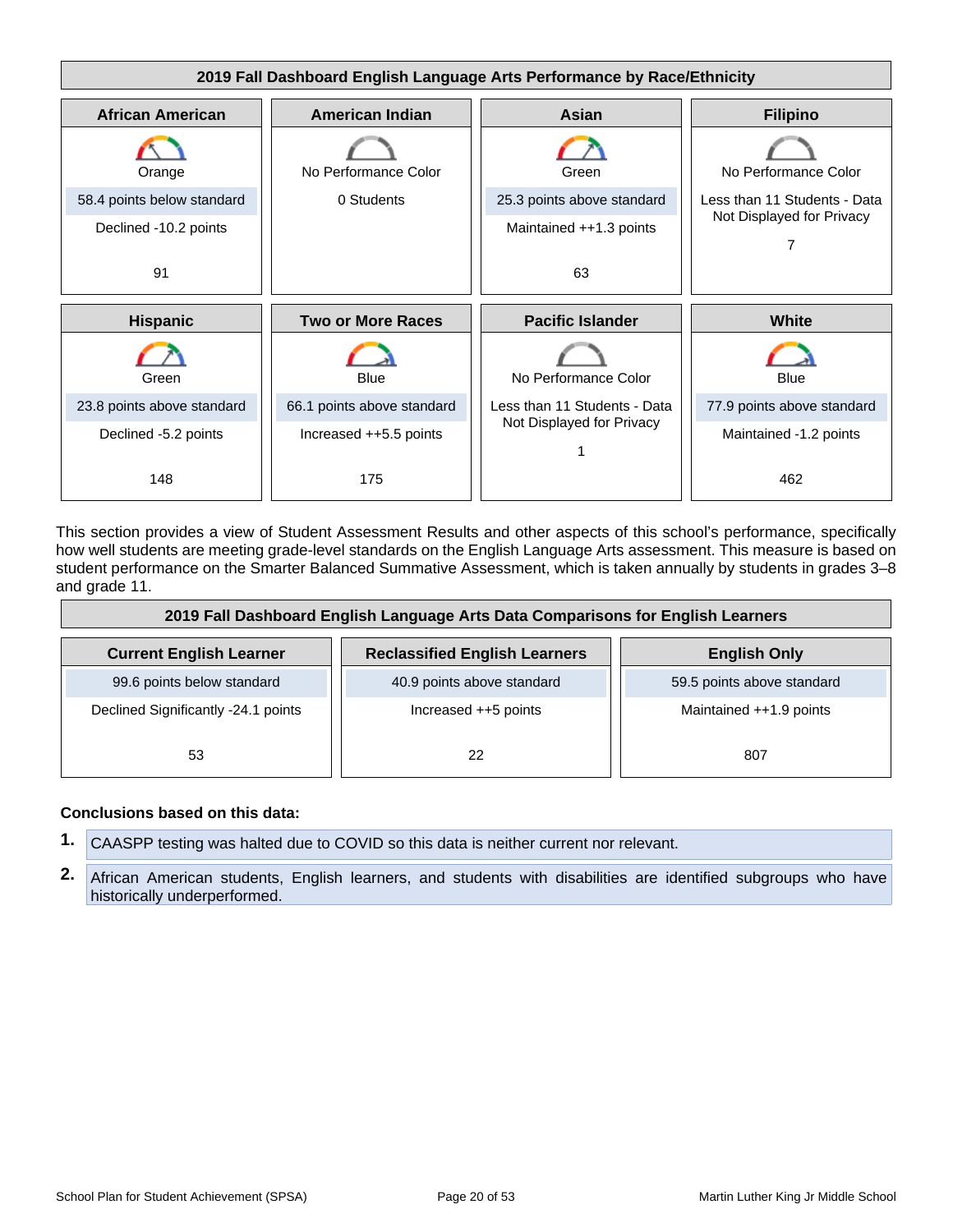## **Academic Performance Mathematics**

Although both Senate Bill 98 and Assembly Bill 130 suspended the publication of state indicators on the 2020 and 2021 California School Dashboards, these bills also required the reporting of valid and reliable data that would have been included in these Dashboards.

To meet this requirement, CDE has made available the Enrollment, Graduation Rate Additional Report and the College/Career Measures Report data available. All other reports are not available for 2020 and 2021, thus the most recent data (2019 Fall) is provided here.

The performance levels are color-coded and range from lowest-to-highest performance in the following order:



This section provides number of student groups in each color.

| 2019 Fall Dashboard Mathematics Equity Report   |  |  |  |  |
|-------------------------------------------------|--|--|--|--|
| <b>Blue</b><br>Green<br>Yellow<br>Orange<br>200 |  |  |  |  |
|                                                 |  |  |  |  |

This section provides a view of Student Assessment Results and other aspects of this school's performance, specifically how well students are meeting grade-level standards on the Mathematics assessment. This measure is based on student performance on the Smarter Balanced Summative Assessment, which is taken annually by students in grades 3–8 and grade 11.

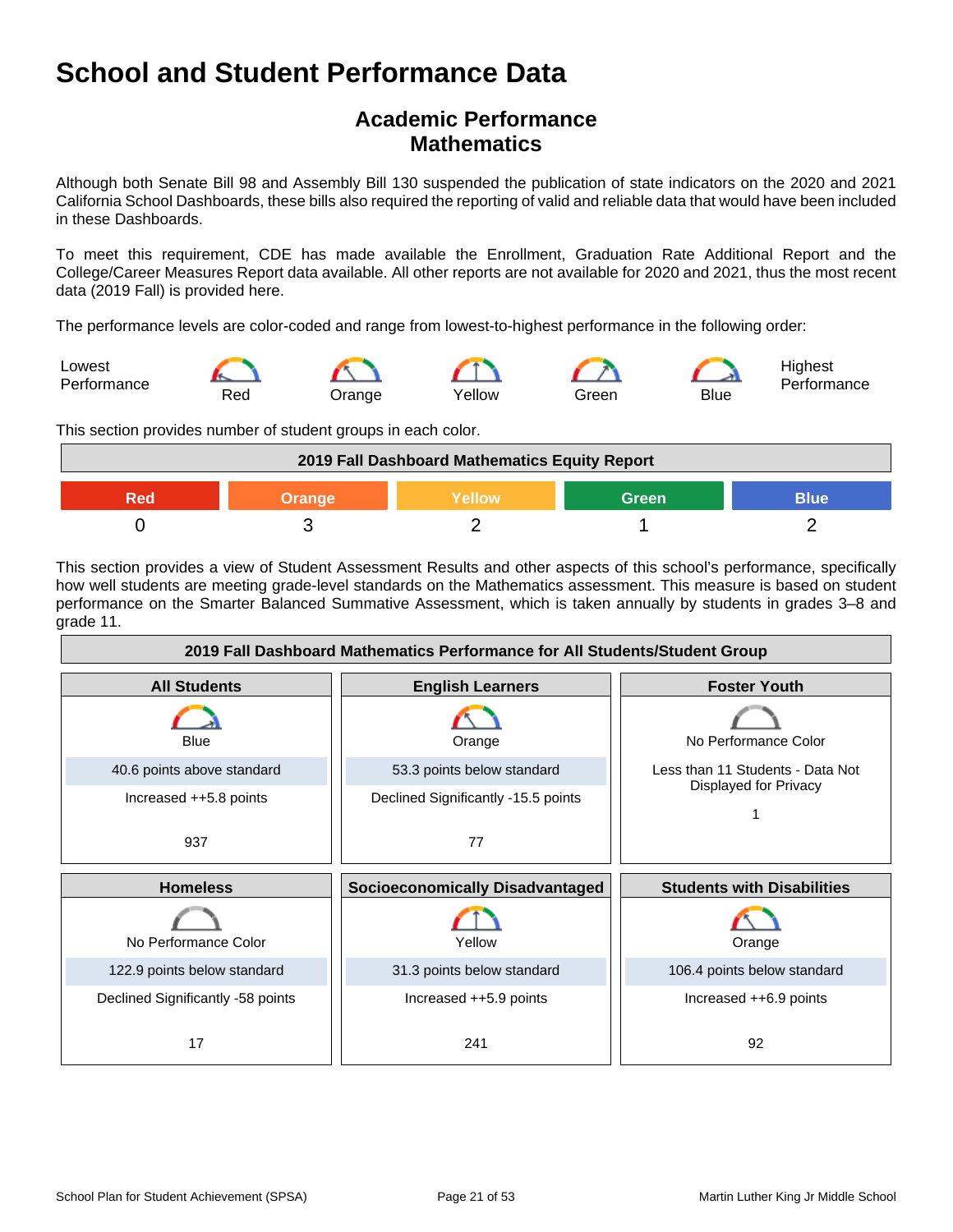

This section provides a view of Student Assessment Results and other aspects of this school's performance, specifically how well students are meeting grade-level standards on the Mathematics assessment. This measure is based on student performance on the Smarter Balanced Summative Assessment, which is taken annually by students in grades 3–8 and grade 11.

| 2019 Fall Dashboard Mathematics Data Comparisons for English Learners |                                      |                            |  |
|-----------------------------------------------------------------------|--------------------------------------|----------------------------|--|
| <b>Current English Learner</b>                                        | <b>Reclassified English Learners</b> | <b>English Only</b>        |  |
| 89 points below standard                                              | 36 points above standard             | 49.2 points above standard |  |
| Declined -14.2 points                                                 | Increased ++12.9 points              | Increased ++8.8 points     |  |
| 55                                                                    | 22                                   | 795                        |  |

#### **Conclusions based on this data:**

- **1.** CAASPP testing was halted due to COVID so this data is neither current nor relevant.
- **2.** African American students, English learners, and students with disabilities are identified subgroups who have historically underperformed.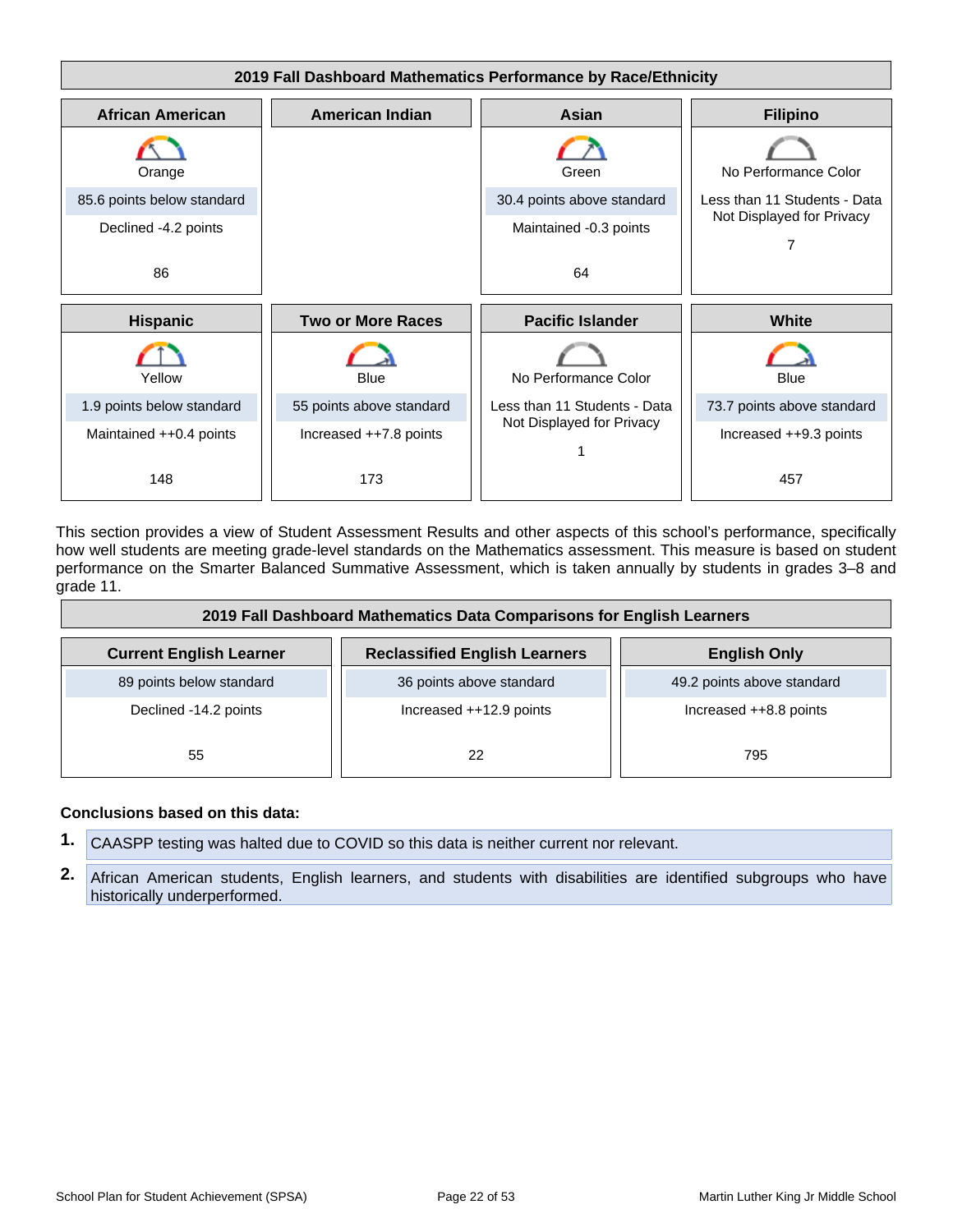## **Academic Performance English Learner Progress**

Although both Senate Bill 98 and Assembly Bill 130 suspended the publication of state indicators on the 2020 and 2021 California School Dashboards, these bills also required the reporting of valid and reliable data that would have been included in these Dashboards.

To meet this requirement, CDE has made available the Enrollment, Graduation Rate Additional Report and the College/Career Measures Report data available. All other reports are not available for 2020 and 2021, thus the most recent data (2019 Fall) is provided here.

This section provides a view of the percentage of current EL students making progress towards English language proficiency or maintaining the highest level.



This section provides a view of the percentage of current EL students who progressed at least one ELPI level, maintained ELPI level 4, maintained lower ELPI levels (i.e, levels 1, 2L, 2H, 3L, or 3H), or decreased at least one ELPI Level.

| 2019 Fall Dashboard Student English Language Acquisition Results                                                                                                                                     |      |      |      |
|------------------------------------------------------------------------------------------------------------------------------------------------------------------------------------------------------|------|------|------|
| <b>Maintained ELPI Level 1,</b><br><b>Progressed At Least</b><br><b>Maintained</b><br><b>Decreased</b><br><b>One ELPI Level</b><br>2L, 2H, 3L, or 3H<br><b>One ELPI Level</b><br><b>ELPI Level 4</b> |      |      |      |
| 8.6                                                                                                                                                                                                  | 34.7 | 23.9 | 32.6 |

#### **Conclusions based on this data:**

**1.** This data is neither current nor relevant since these students no longer attend our school.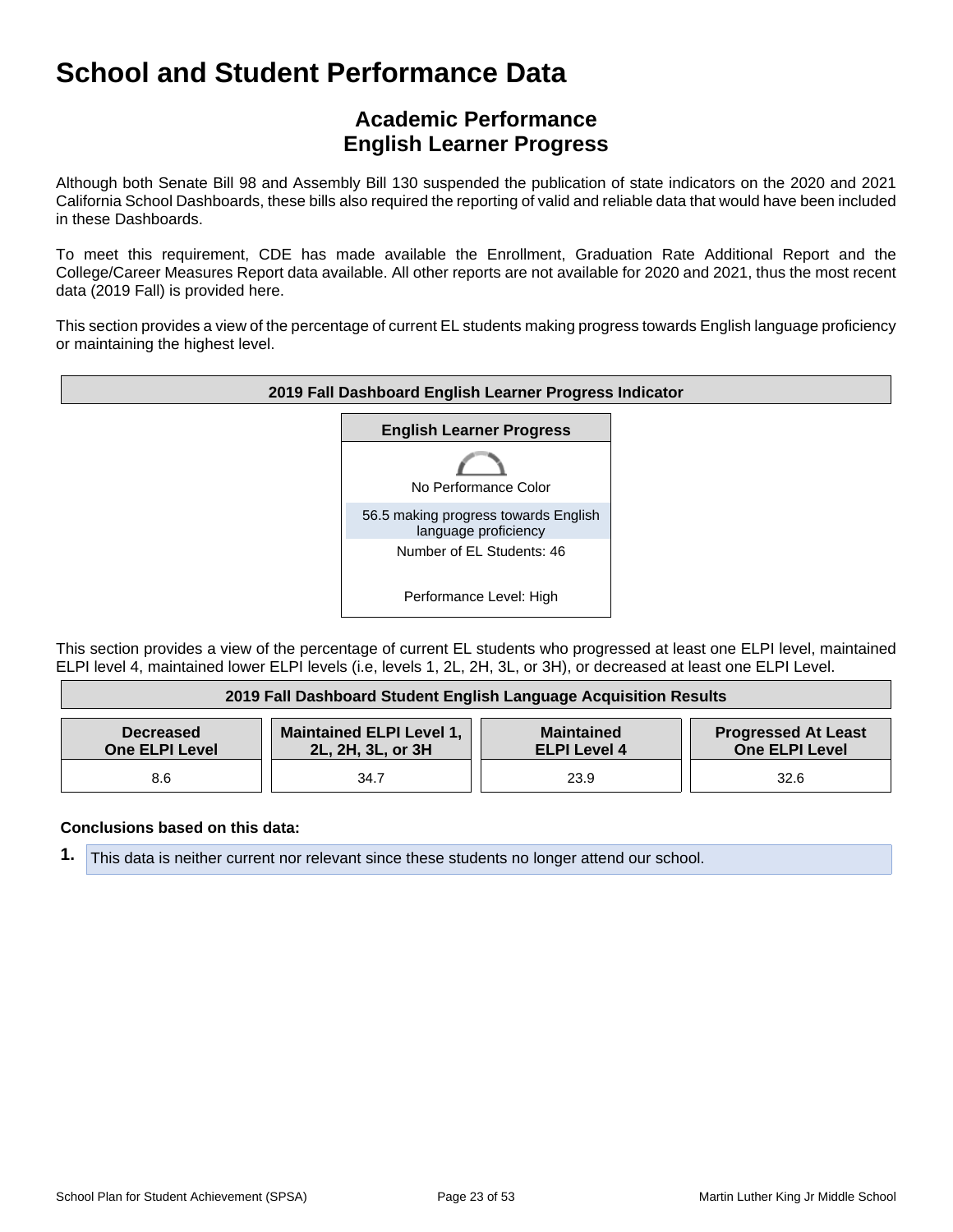### **Academic Performance College/Career Measures Only Report**

Although both Senate Bill 98 and Assembly Bill 130 suspended the publication of state indicators on the 2020 and 2021 California School Dashboards, these bills also required the reporting of valid and reliable data that would have been included in these Dashboards.

To meet this requirement, CDE has made available the Enrollment, Graduation Rate Additional Report and the College/Career Measures Report data available. All other reports are not available for 2020 and 2021.

| Number and Percentage of Students in the Combined Graduation Rate and/or<br>Dashboard Alternative School Status (DASS) Graduation Rate by Student Group |                                |                                 |  |
|---------------------------------------------------------------------------------------------------------------------------------------------------------|--------------------------------|---------------------------------|--|
| <b>Student Group</b>                                                                                                                                    | <b>Cohort</b><br><b>Totals</b> | <b>Cohort</b><br><b>Percent</b> |  |
| <b>All Students</b>                                                                                                                                     |                                |                                 |  |
| <b>African American</b>                                                                                                                                 |                                |                                 |  |
| American Indian or Alaska Native                                                                                                                        |                                |                                 |  |
| Asian                                                                                                                                                   |                                |                                 |  |
| <b>Filipino</b>                                                                                                                                         |                                |                                 |  |
| Hispanic                                                                                                                                                |                                |                                 |  |
| Native Hawaiian or Pacific Islander                                                                                                                     |                                |                                 |  |
| White                                                                                                                                                   |                                |                                 |  |
| <b>Two or More Races</b>                                                                                                                                |                                |                                 |  |
| <b>English Learners</b>                                                                                                                                 |                                |                                 |  |
| <b>Socioeconomically Disadvantaged</b>                                                                                                                  |                                |                                 |  |
| <b>Students with Disabilities</b>                                                                                                                       |                                |                                 |  |
| <b>Foster Youth</b>                                                                                                                                     |                                |                                 |  |
| <b>Homeless</b>                                                                                                                                         |                                |                                 |  |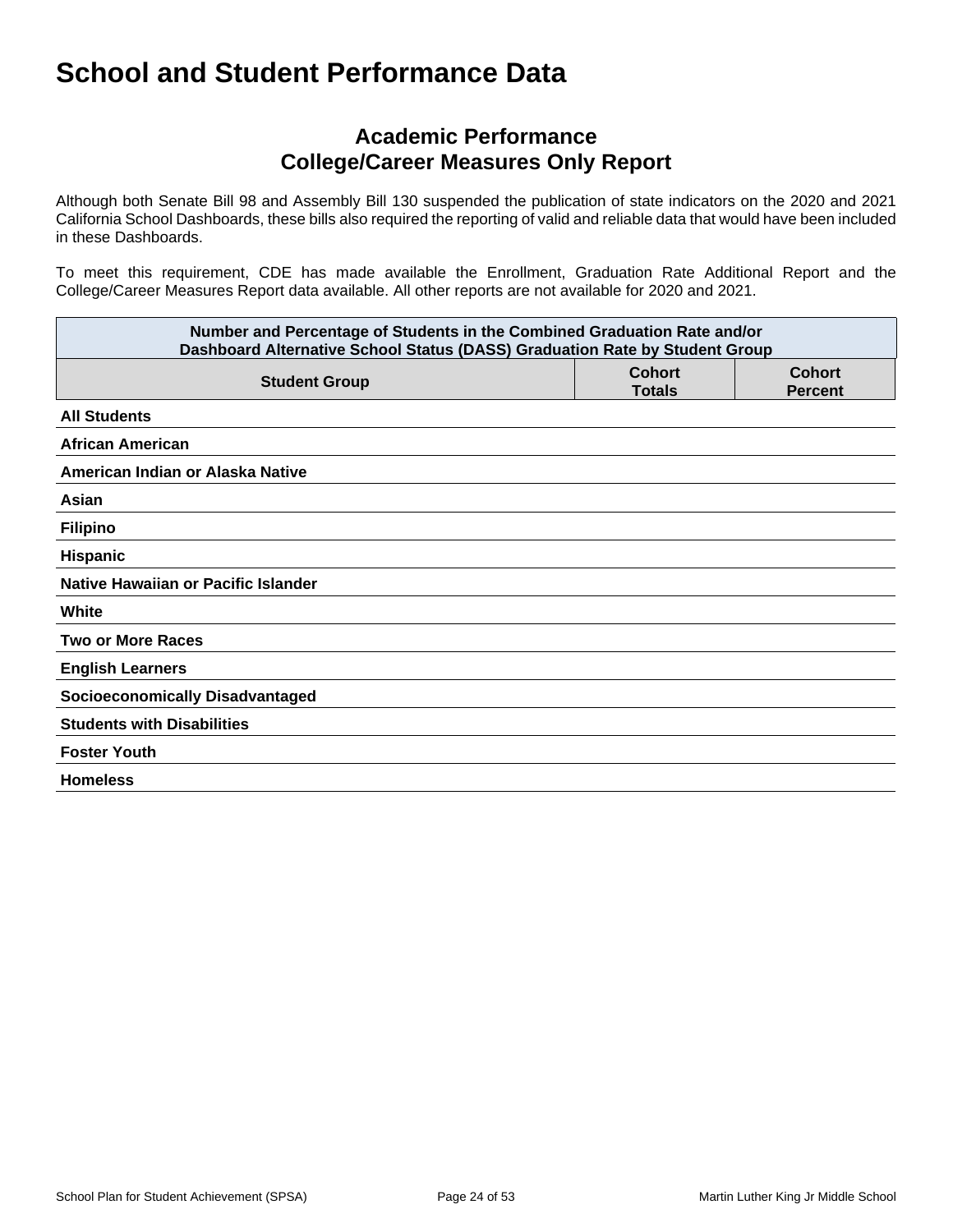| Advanced Placement Exams - Number and Percentage of Four-Year Graduation Rate Cohort Students                                                                                                                                                           |                                |                                 |
|---------------------------------------------------------------------------------------------------------------------------------------------------------------------------------------------------------------------------------------------------------|--------------------------------|---------------------------------|
| <b>Student Group</b>                                                                                                                                                                                                                                    | <b>Cohort</b><br><b>Totals</b> | <b>Cohort</b><br><b>Percent</b> |
| <b>All Students</b>                                                                                                                                                                                                                                     |                                |                                 |
| <b>African American</b>                                                                                                                                                                                                                                 |                                |                                 |
| American Indian or Alaska Native                                                                                                                                                                                                                        |                                |                                 |
| Asian                                                                                                                                                                                                                                                   |                                |                                 |
| <b>Filipino</b>                                                                                                                                                                                                                                         |                                |                                 |
| Hispanic                                                                                                                                                                                                                                                |                                |                                 |
| <b>Native Hawaiian or Pacific Islander</b>                                                                                                                                                                                                              |                                |                                 |
| White                                                                                                                                                                                                                                                   |                                |                                 |
| <b>Two or More Races</b>                                                                                                                                                                                                                                |                                |                                 |
| <b>English Learners</b>                                                                                                                                                                                                                                 |                                |                                 |
| <b>Socioeconomically Disadvantaged</b>                                                                                                                                                                                                                  |                                |                                 |
| <b>Students with Disabilities</b>                                                                                                                                                                                                                       |                                |                                 |
| <b>Foster Youth</b>                                                                                                                                                                                                                                     |                                |                                 |
| <b>Homeless</b>                                                                                                                                                                                                                                         |                                |                                 |
| This table shows students in the four-year graduation rate cohort by student group who scored 3 or higher on at least<br>two Advanced Placement exams.<br>International Baccalaureate Exams - Number and Percentage of Four-Year Graduation Rate Cohort |                                |                                 |
| <b>Student Group</b>                                                                                                                                                                                                                                    | <b>Cohort</b><br><b>Totals</b> | <b>Cohort</b><br><b>Percent</b> |
| <b>All Students</b>                                                                                                                                                                                                                                     |                                |                                 |
| <b>African American</b>                                                                                                                                                                                                                                 |                                |                                 |
| American Indian or Alaska Native                                                                                                                                                                                                                        |                                |                                 |
| Asian                                                                                                                                                                                                                                                   |                                |                                 |
| <b>Filipino</b>                                                                                                                                                                                                                                         |                                |                                 |
| Hispanic                                                                                                                                                                                                                                                |                                |                                 |
| <b>Native Hawaiian or Pacific Islander</b>                                                                                                                                                                                                              |                                |                                 |
| White                                                                                                                                                                                                                                                   |                                |                                 |
| <b>Two or More Races</b>                                                                                                                                                                                                                                |                                |                                 |
| <b>English Learners</b>                                                                                                                                                                                                                                 |                                |                                 |
| <b>Socioeconomically Disadvantaged</b>                                                                                                                                                                                                                  |                                |                                 |
| <b>Students with Disabilities</b>                                                                                                                                                                                                                       |                                |                                 |
| <b>Foster Youth</b>                                                                                                                                                                                                                                     |                                |                                 |
|                                                                                                                                                                                                                                                         |                                |                                 |
| <b>Homeless</b>                                                                                                                                                                                                                                         |                                |                                 |

\* This table shows students in the four-year graduation rate cohort by student group who scored 4 or higher on at least two International Baccalaureate Exams.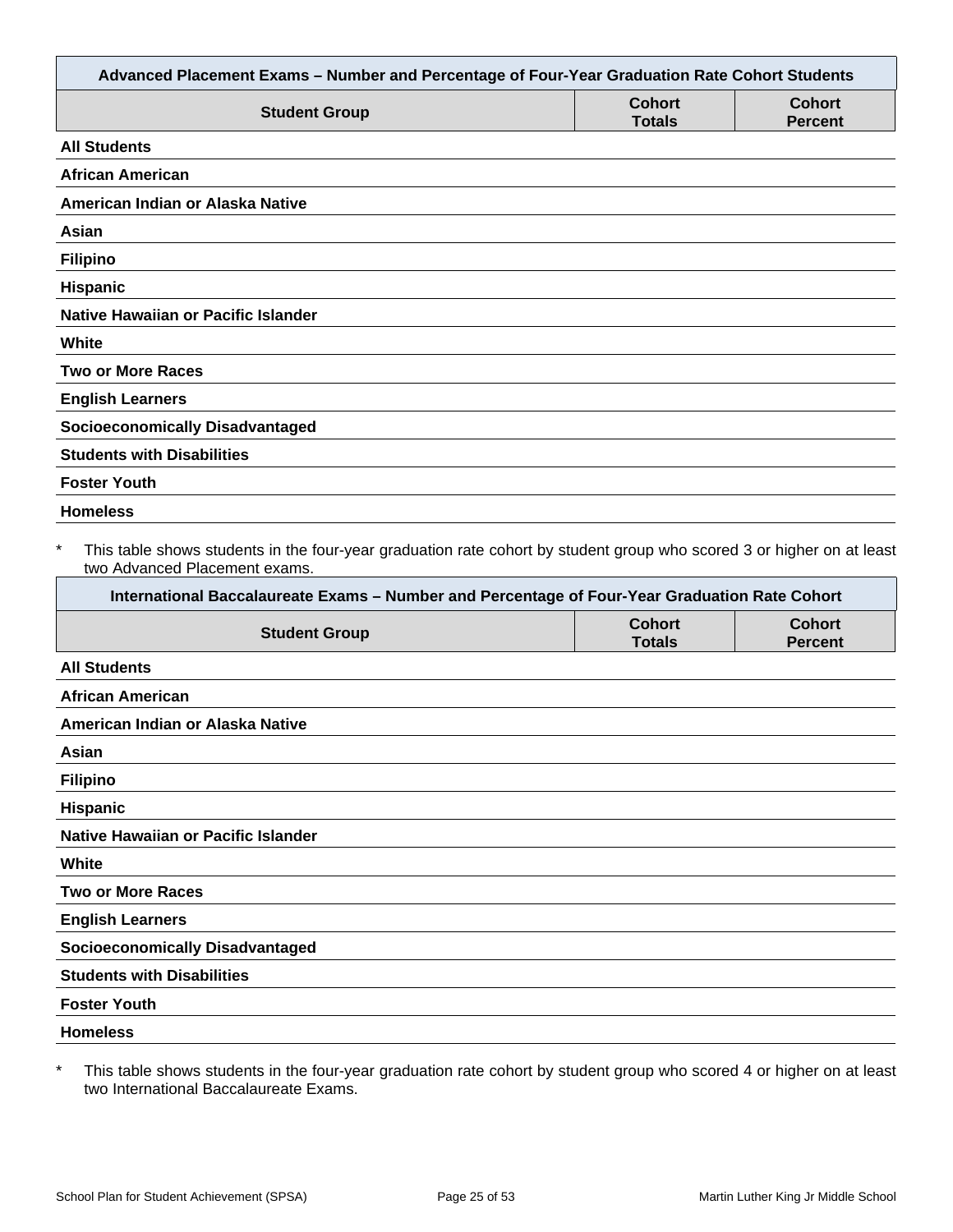| Completed at Least One Career Technical Education (CTE) Pathway - Number and Percentage of All Students |                                |                                 |  |
|---------------------------------------------------------------------------------------------------------|--------------------------------|---------------------------------|--|
| <b>Student Group</b>                                                                                    | <b>Cohort</b><br><b>Totals</b> | <b>Cohort</b><br><b>Percent</b> |  |
| <b>All Students</b>                                                                                     |                                |                                 |  |
| African American                                                                                        |                                |                                 |  |
| American Indian or Alaska Native                                                                        |                                |                                 |  |
| Asian                                                                                                   |                                |                                 |  |
| <b>Filipino</b>                                                                                         |                                |                                 |  |
| <b>Hispanic</b>                                                                                         |                                |                                 |  |
| <b>Native Hawaiian or Pacific Islander</b>                                                              |                                |                                 |  |
| White                                                                                                   |                                |                                 |  |
| <b>Two or More Races</b>                                                                                |                                |                                 |  |
| <b>English Learners</b>                                                                                 |                                |                                 |  |
| <b>Socioeconomically Disadvantaged</b>                                                                  |                                |                                 |  |
| <b>Students with Disabilities</b>                                                                       |                                |                                 |  |
| <b>Foster Youth</b>                                                                                     |                                |                                 |  |
| <b>Homeless</b>                                                                                         |                                |                                 |  |

This table shows students in the combined graduation rate and/or DASS graduation rate by student group who completed at least one CTE Pathway with a grade of C- or better (or Pass) in the capstone course.

| Completed a-g Requirements - Number and Percentage of All Students |                                |                                 |  |
|--------------------------------------------------------------------|--------------------------------|---------------------------------|--|
| <b>Student Group</b>                                               | <b>Cohort</b><br><b>Totals</b> | <b>Cohort</b><br><b>Percent</b> |  |
| <b>All Students</b>                                                |                                |                                 |  |
| <b>African American</b>                                            |                                |                                 |  |
| American Indian or Alaska Native                                   |                                |                                 |  |
| Asian                                                              |                                |                                 |  |
| <b>Filipino</b>                                                    |                                |                                 |  |
| <b>Hispanic</b>                                                    |                                |                                 |  |
| Native Hawaiian or Pacific Islander                                |                                |                                 |  |
| White                                                              |                                |                                 |  |
| <b>Two or More Races</b>                                           |                                |                                 |  |
| <b>English Learners</b>                                            |                                |                                 |  |
| <b>Socioeconomically Disadvantaged</b>                             |                                |                                 |  |
| <b>Students with Disabilities</b>                                  |                                |                                 |  |
| <b>Foster Youth</b>                                                |                                |                                 |  |
| <b>Homeless</b>                                                    |                                |                                 |  |

\* This table shows students in the combined graduation rate and/or DASS graduation rate by student group who met the University of California (UC) or California State University (CSU) a-g criteria with a grade of C or better (or Pass).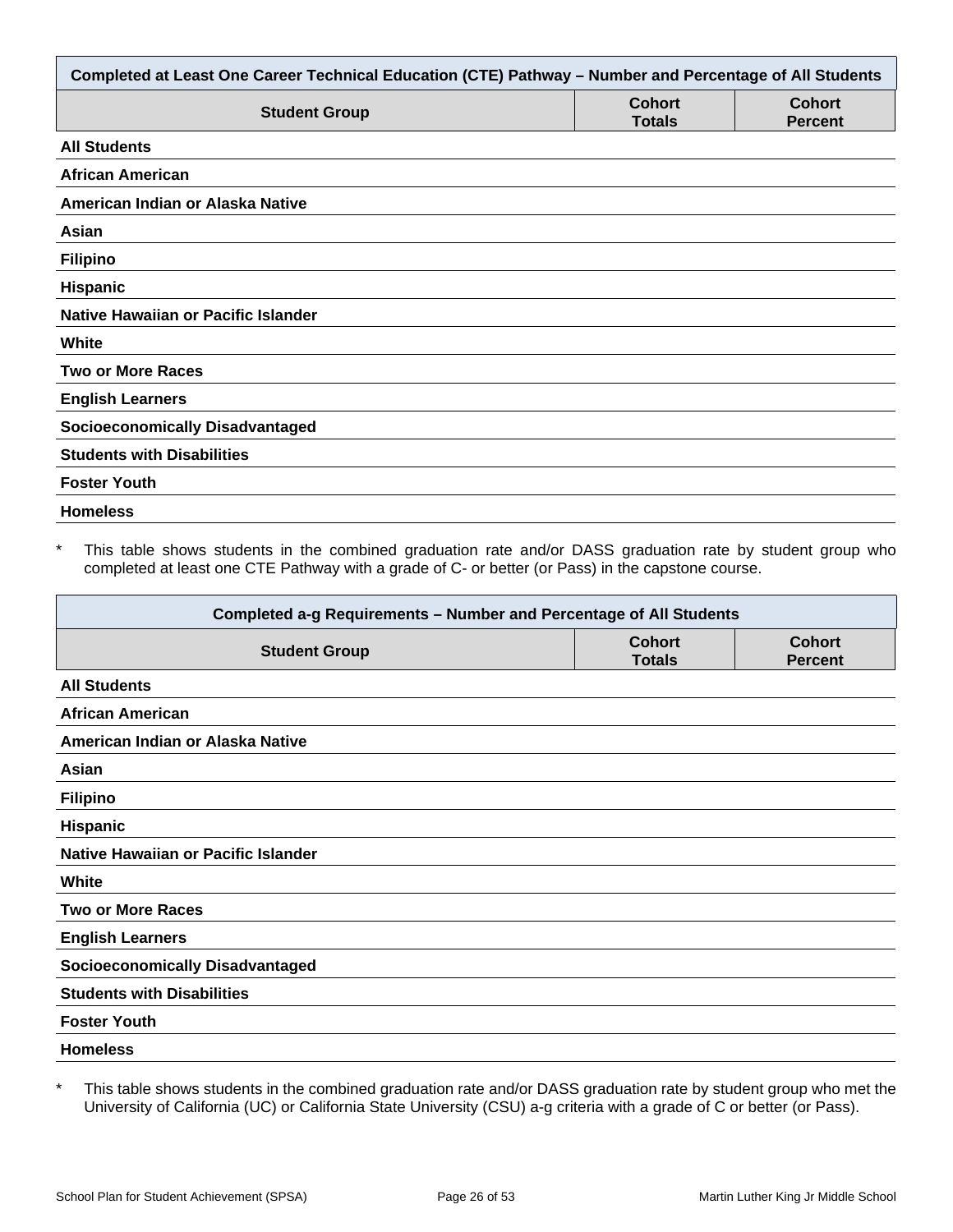| Completed a-g Requirements AND at Least One CTE Pathway - Number and Percentage of All Students                                                                                                                                                                                                        |                                |                                 |
|--------------------------------------------------------------------------------------------------------------------------------------------------------------------------------------------------------------------------------------------------------------------------------------------------------|--------------------------------|---------------------------------|
| <b>Student Group</b>                                                                                                                                                                                                                                                                                   | <b>Cohort</b><br><b>Totals</b> | <b>Cohort</b><br><b>Percent</b> |
| <b>All Students</b>                                                                                                                                                                                                                                                                                    |                                |                                 |
| <b>African American</b>                                                                                                                                                                                                                                                                                |                                |                                 |
| American Indian or Alaska Native                                                                                                                                                                                                                                                                       |                                |                                 |
| Asian                                                                                                                                                                                                                                                                                                  |                                |                                 |
| <b>Filipino</b>                                                                                                                                                                                                                                                                                        |                                |                                 |
| <b>Hispanic</b>                                                                                                                                                                                                                                                                                        |                                |                                 |
| Native Hawaiian or Pacific Islander                                                                                                                                                                                                                                                                    |                                |                                 |
| White                                                                                                                                                                                                                                                                                                  |                                |                                 |
| <b>Two or More Races</b>                                                                                                                                                                                                                                                                               |                                |                                 |
| <b>English Learners</b>                                                                                                                                                                                                                                                                                |                                |                                 |
| <b>Socioeconomically Disadvantaged</b>                                                                                                                                                                                                                                                                 |                                |                                 |
| <b>Students with Disabilities</b>                                                                                                                                                                                                                                                                      |                                |                                 |
| <b>Foster Youth</b>                                                                                                                                                                                                                                                                                    |                                |                                 |
| <b>Homeless</b>                                                                                                                                                                                                                                                                                        |                                |                                 |
| $\star$<br>This table shows students in the combined graduation rate and/or DASS graduation rate by student group who met the<br>UC or CSU a-g criteria with a grade of C or better (or Pass) AND completed at least one CTE Pathway with a grade of<br>C- or better (or Pass) in the capstone course. |                                |                                 |
| <b>Completed College Credit Courses - Number and Percentage of All Student</b><br>Students Completing One Semester, Two Quarters, or Two Trimesters of College Credit Courses                                                                                                                          |                                |                                 |
| <b>Student Group</b>                                                                                                                                                                                                                                                                                   | <b>Number of Students</b>      | <b>Percent of Students</b>      |
| <b>All Students</b>                                                                                                                                                                                                                                                                                    |                                |                                 |
| African American                                                                                                                                                                                                                                                                                       |                                |                                 |
| American Indian or Alaska Native                                                                                                                                                                                                                                                                       |                                |                                 |
| Asian                                                                                                                                                                                                                                                                                                  |                                |                                 |

**Hispanic**

**Native Hawaiian or Pacific Islander**

**White**

**Two or More Races**

**English Learners**

**Socioeconomically Disadvantaged**

**Students with Disabilities**

**Foster Youth**

**Homeless**

\* This table shows students in the combined graduation rate and/or DASS graduation rate by student group who completed Academic or CTE subject college credit courses with a grade of C- or better (or Pass).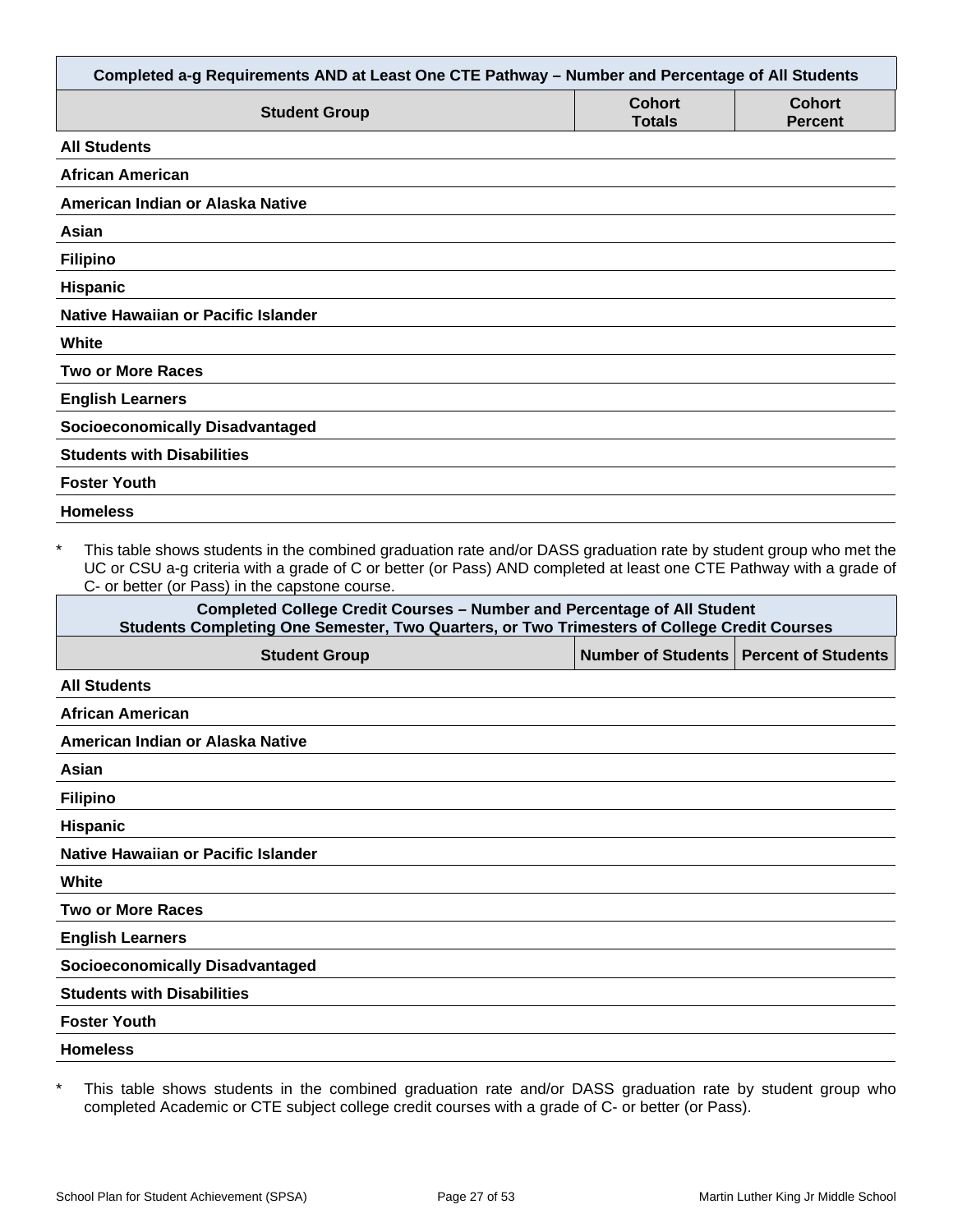| <b>Completed College Credit Courses - Number and Percentage of All Student</b><br>Students Completing Two Semesters, Three Quarters, or Three Trimesters of College Credit Courses |                                          |  |  |
|------------------------------------------------------------------------------------------------------------------------------------------------------------------------------------|------------------------------------------|--|--|
| <b>Student Group</b>                                                                                                                                                               | Number of Students   Percent of Students |  |  |
| <b>All Students</b>                                                                                                                                                                |                                          |  |  |
| <b>African American</b>                                                                                                                                                            |                                          |  |  |
| American Indian or Alaska Native                                                                                                                                                   |                                          |  |  |
| Asian                                                                                                                                                                              |                                          |  |  |
| <b>Filipino</b>                                                                                                                                                                    |                                          |  |  |
| Hispanic                                                                                                                                                                           |                                          |  |  |
| Native Hawaiian or Pacific Islander                                                                                                                                                |                                          |  |  |
| White                                                                                                                                                                              |                                          |  |  |
| <b>Two or More Races</b>                                                                                                                                                           |                                          |  |  |
| <b>English Learners</b>                                                                                                                                                            |                                          |  |  |
| <b>Socioeconomically Disadvantaged</b>                                                                                                                                             |                                          |  |  |
| <b>Students with Disabilities</b>                                                                                                                                                  |                                          |  |  |
| <b>Foster Youth</b>                                                                                                                                                                |                                          |  |  |
| <b>Homeless</b>                                                                                                                                                                    |                                          |  |  |

\* This table shows students in the combined graduation rate and/or DASS graduation rate by student group who completed Academic or CTE subject college credit courses with a grade of C- or better (or Pass).

| Earned the State Seal of Biliteracy - Number and Percentage of All Students |                                |                                 |  |
|-----------------------------------------------------------------------------|--------------------------------|---------------------------------|--|
| <b>Student Group</b>                                                        | <b>Cohort</b><br><b>Totals</b> | <b>Cohort</b><br><b>Percent</b> |  |
| <b>All Students</b>                                                         |                                |                                 |  |
| <b>African American</b>                                                     |                                |                                 |  |
| American Indian or Alaska Native                                            |                                |                                 |  |
| Asian                                                                       |                                |                                 |  |
| <b>Filipino</b>                                                             |                                |                                 |  |
| Hispanic                                                                    |                                |                                 |  |
| Native Hawaiian or Pacific Islander                                         |                                |                                 |  |
| White                                                                       |                                |                                 |  |
| <b>Two or More Races</b>                                                    |                                |                                 |  |
| <b>English Learners</b>                                                     |                                |                                 |  |
| <b>Socioeconomically Disadvantaged</b>                                      |                                |                                 |  |
| <b>Students with Disabilities</b>                                           |                                |                                 |  |
| <b>Foster Youth</b>                                                         |                                |                                 |  |
| <b>Homeless</b>                                                             |                                |                                 |  |

\* This table shows students in the combined graduation rate and/or DASS graduation rate by student group who earned the State Seal of Biliteracy.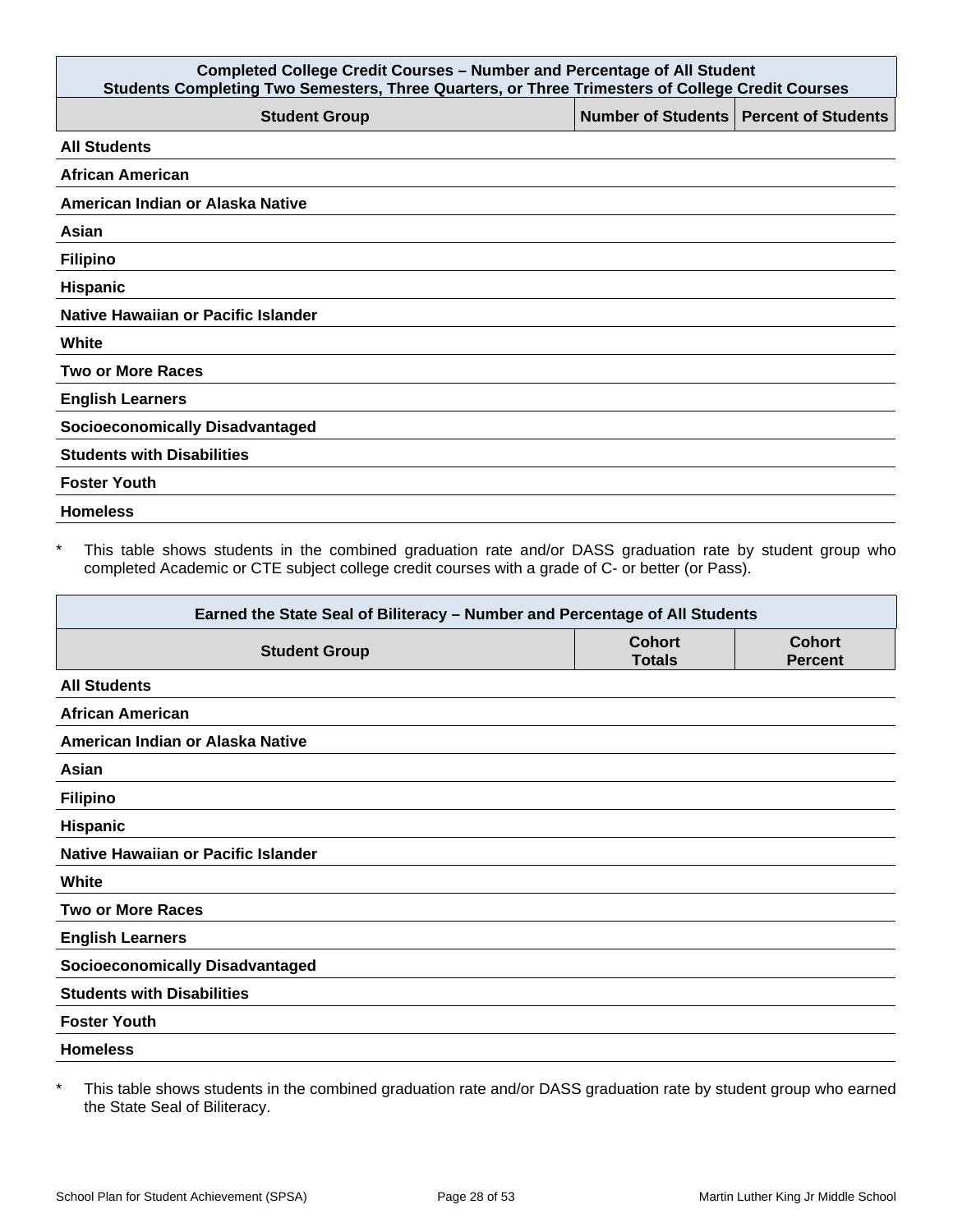#### **Conclusions based on this data:**

**1.** N/A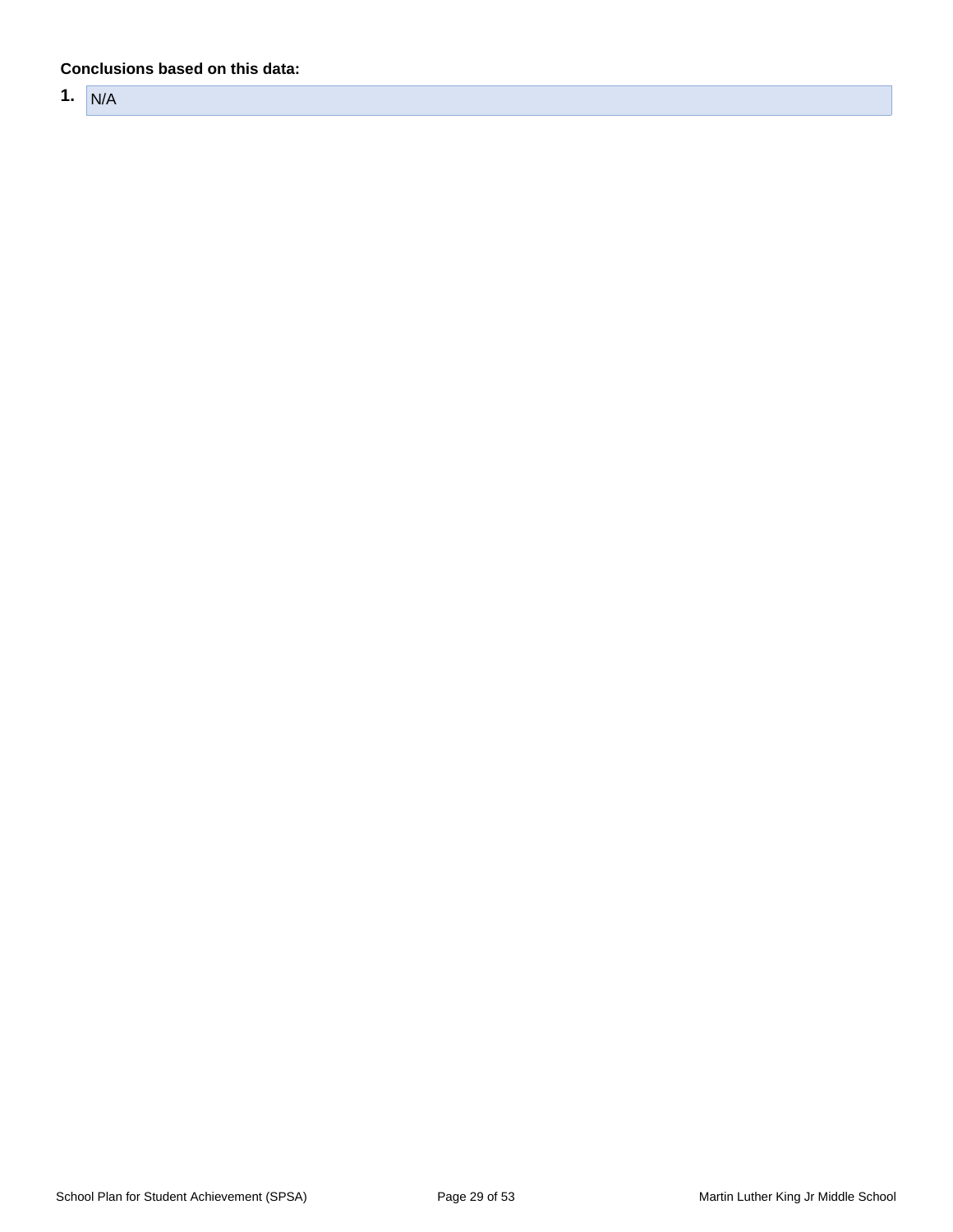## **Academic Engagement Chronic Absenteeism**

Although both Senate Bill 98 and Assembly Bill 130 suspended the publication of state indicators on the 2020 and 2021 California School Dashboards, these bills also required the reporting of valid and reliable data that would have been included in these Dashboards.

To meet this requirement, CDE has made available the Enrollment, Graduation Rate Additional Report and the College/Career Measures Report data available. All other reports are not available for 2020 and 2021, thus the most recent data (2019 Fall) is provided here.

The performance levels are color-coded and range from lowest-to-highest performance in the following order:



This section provides number of student groups in each color.

| 2019 Fall Dashboard Chronic Absenteeism Equity Report |  |  |       |      |
|-------------------------------------------------------|--|--|-------|------|
|                                                       |  |  | Green | Blue |
|                                                       |  |  |       |      |

This section provides information about the percentage of students in kindergarten through grade 8 who are absent 10 percent or more of the instructional days they were enrolled.

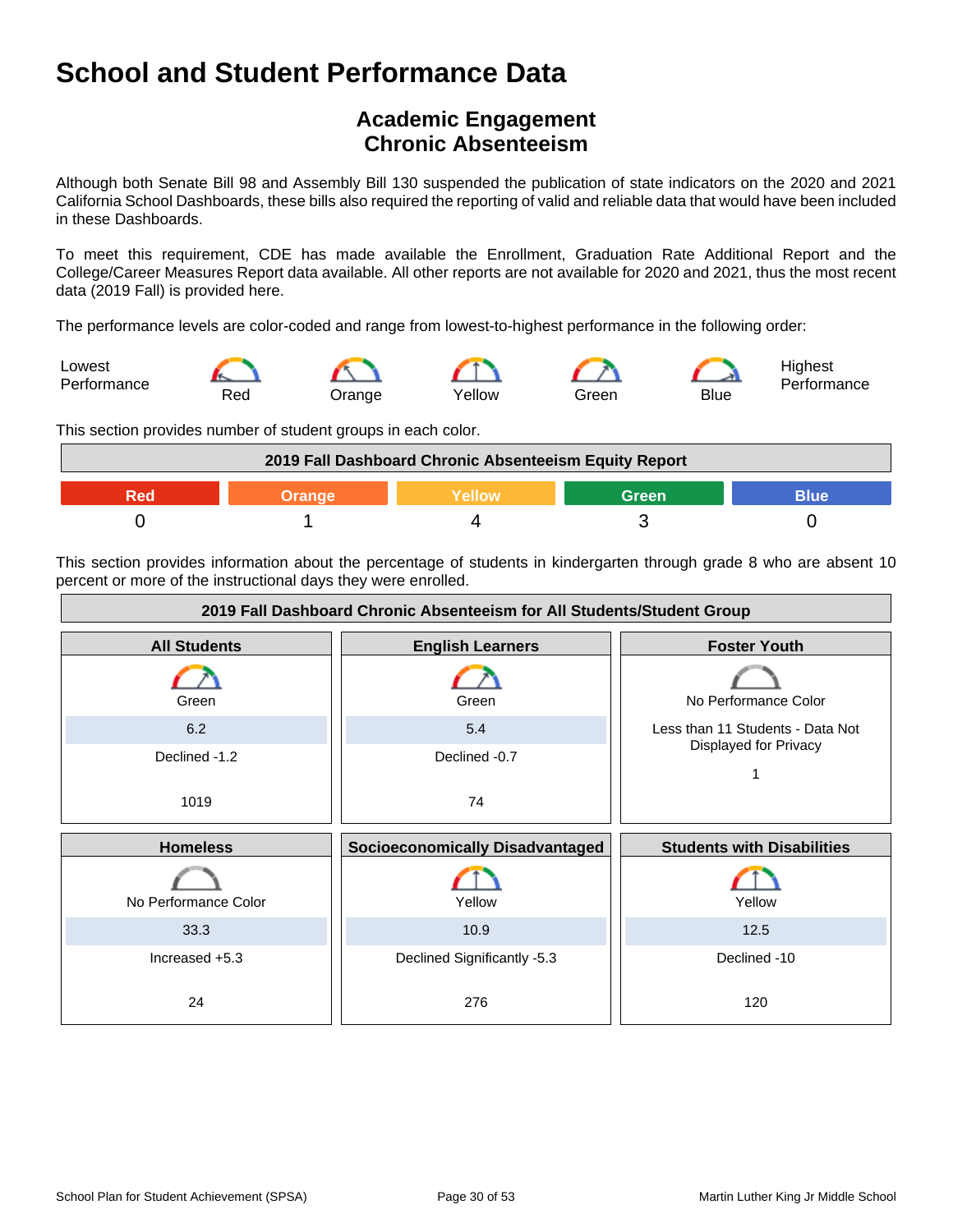

#### **Conclusions based on this data:**

- **1.** This data is not relevant since it is from 2019.
- **2.** There are a high number of students who meet the federal threshold for truancy.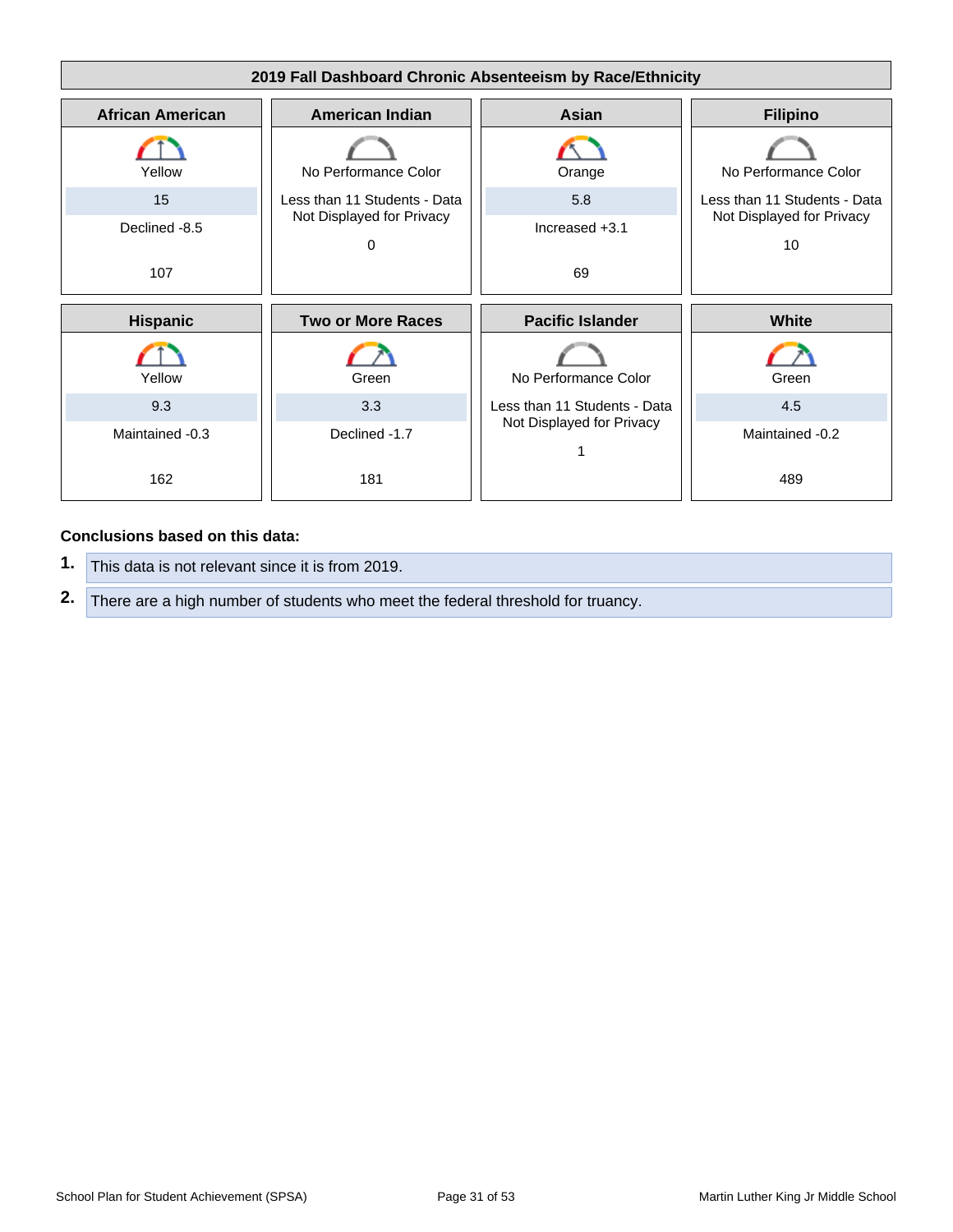## **Academic Engagement Graduation Rate Additional Report**

Although both Senate Bill 98 and Assembly Bill 130 suspended the publication of state indicators on the 2020 and 2021 California School Dashboards, these bills also required the reporting of valid and reliable data that would have been included in these Dashboards.

To meet this requirement, CDE has made available the Enrollment, Graduation Rate Additional Report and the College/Career Measures Report data available. All other reports are not available for 2020 and 2021.

| 2021 Graduation Rate by Student Group  |                                                                            |                               |                                                           |                           |
|----------------------------------------|----------------------------------------------------------------------------|-------------------------------|-----------------------------------------------------------|---------------------------|
| <b>Student Group</b>                   | <b>Number of</b><br><b>Students in</b><br>the<br><b>Graduation</b><br>Rate | Number of<br><b>Graduates</b> | <b>Number of</b><br><b>Fifth Year</b><br><b>Graduates</b> | <b>Graduation</b><br>Rate |
| <b>All Students</b>                    |                                                                            |                               |                                                           |                           |
| <b>English Learners</b>                |                                                                            |                               |                                                           |                           |
| <b>Foster Youth</b>                    |                                                                            |                               |                                                           |                           |
| <b>Homeless</b>                        |                                                                            |                               |                                                           |                           |
| <b>Socioeconomically Disadvantaged</b> |                                                                            |                               |                                                           |                           |
| <b>Students with Disabilities</b>      |                                                                            |                               |                                                           |                           |
| <b>African American</b>                |                                                                            |                               |                                                           |                           |
| American Indian or Alaska Native       |                                                                            |                               |                                                           |                           |
| Asian                                  |                                                                            |                               |                                                           |                           |
| <b>Filipino</b>                        |                                                                            |                               |                                                           |                           |
| <b>Hispanic</b>                        |                                                                            |                               |                                                           |                           |
| Native Hawaiian or Pacific Islander    |                                                                            |                               |                                                           |                           |
| White                                  |                                                                            |                               |                                                           |                           |
| <b>Two or More Races</b>               |                                                                            |                               |                                                           |                           |
| Conclusions based on this data:        |                                                                            |                               |                                                           |                           |

**1.** N/A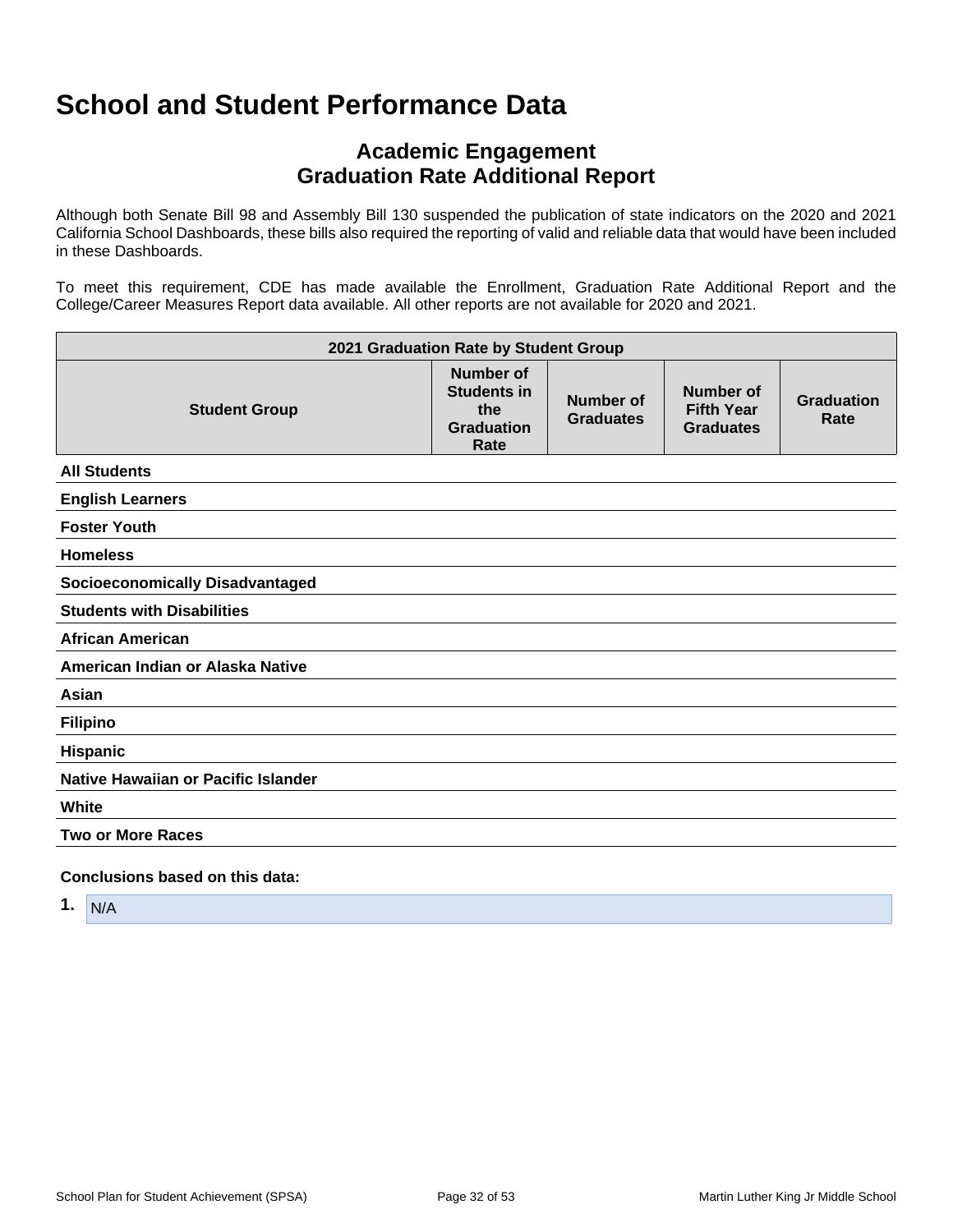## **Conditions & Climate Suspension Rate**

Although both Senate Bill 98 and Assembly Bill 130 suspended the publication of state indicators on the 2020 and 2021 California School Dashboards, these bills also required the reporting of valid and reliable data that would have been included in these Dashboards.

To meet this requirement, CDE has made available the Enrollment, Graduation Rate Additional Report and the College/Career Measures Report data available. All other reports are not available for 2020 and 2021, thus the most recent data (2019 Fall) is provided here.

The performance levels are color-coded and range from lowest-to-highest performance in the following order:



This section provides number of student groups in each color.



This section provides information about the percentage of students in kindergarten through grade 12 who have been suspended at least once in a given school year. Students who are suspended multiple times are only counted once.

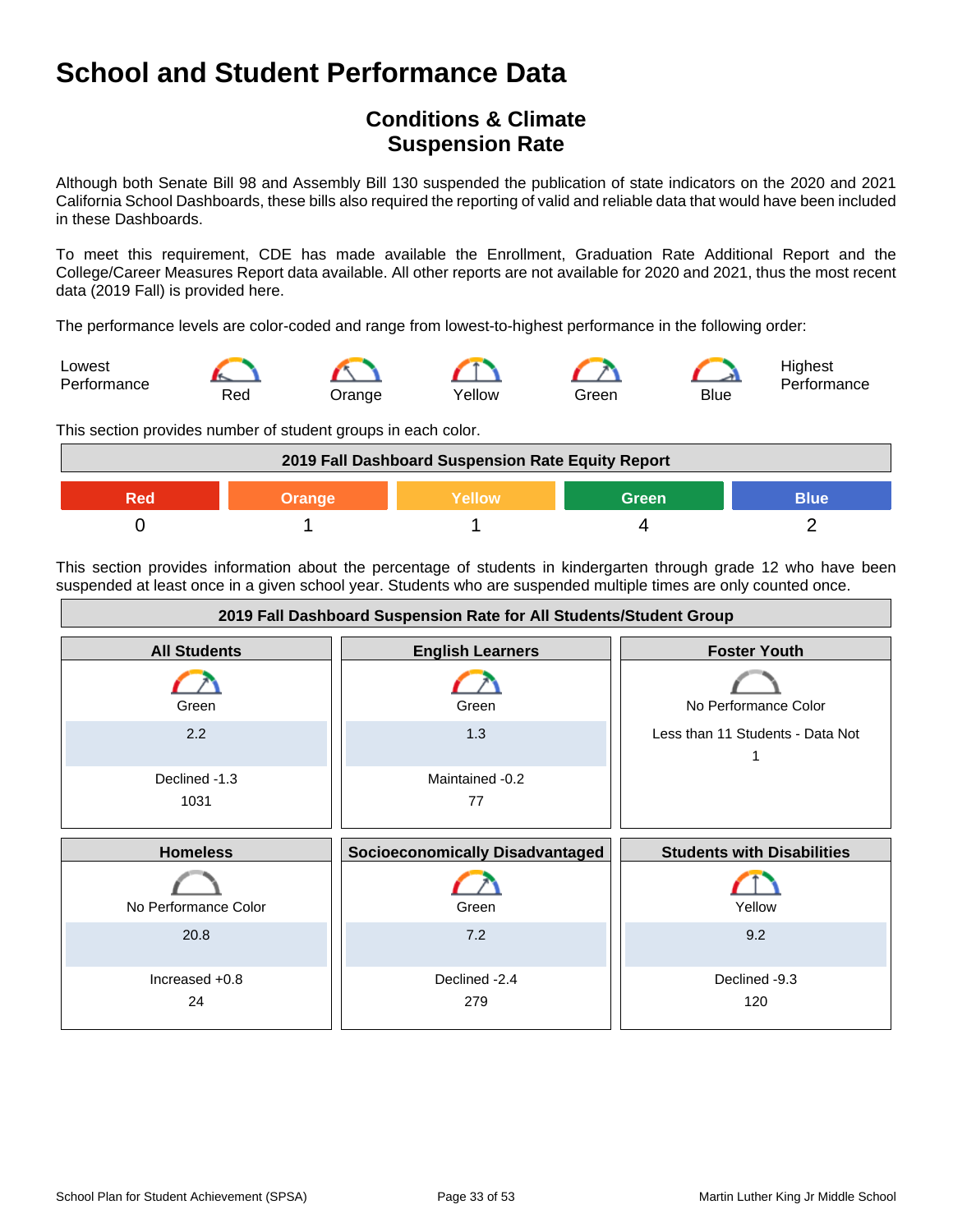

This section provides a view of the percentage of students who were suspended.

| 2019 Fall Dashboard Suspension Rate by Year |  |  |
|---------------------------------------------|--|--|
| 2017<br>2018<br>2019                        |  |  |
|                                             |  |  |

#### **Conclusions based on this data:**

**1.** This data is 3 years old and neither relevant nor current.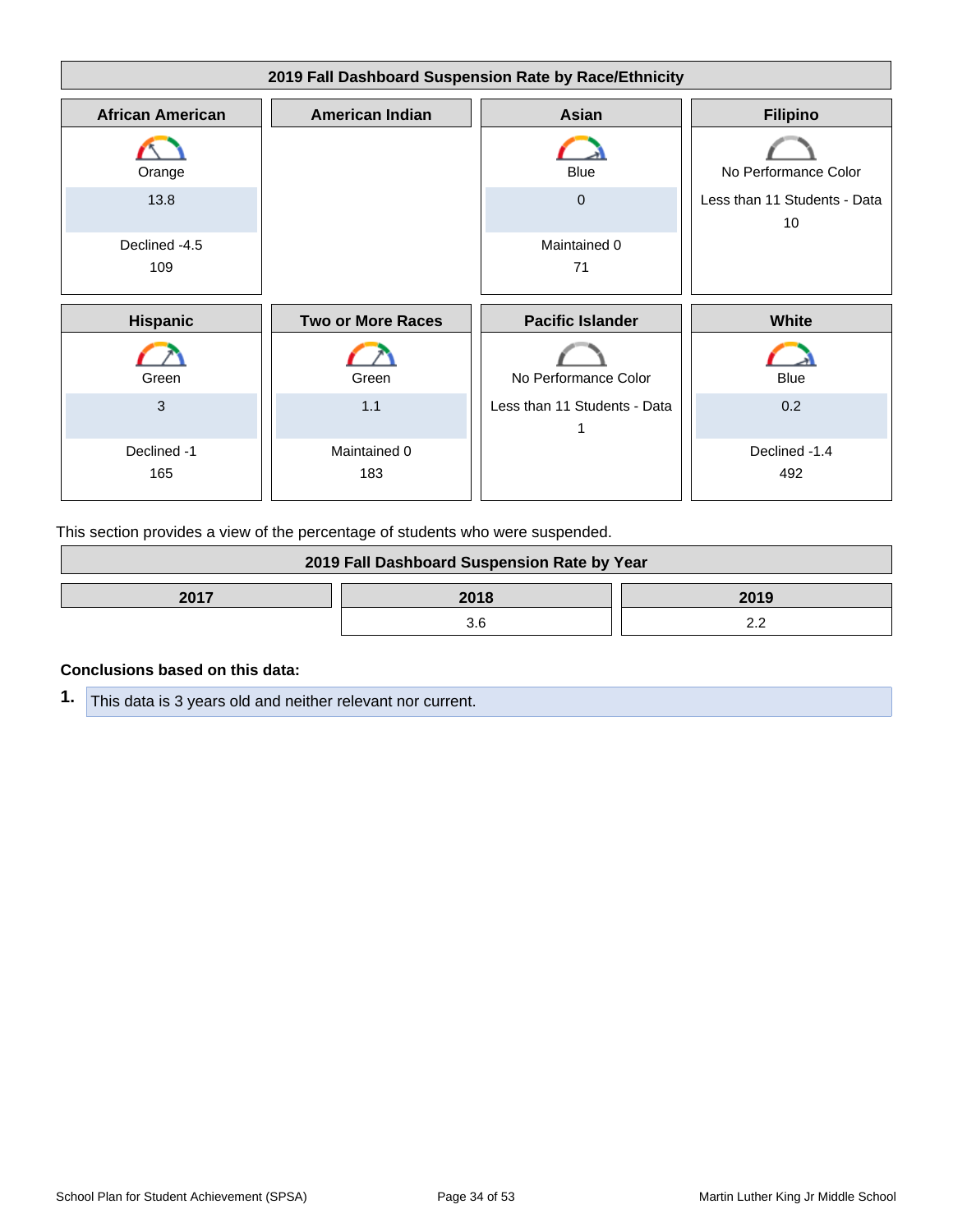## **Goals, Strategies, & Proposed Expenditures**

Complete a copy of the following table for each of the school's goals. Duplicate the table as needed.

## **LEA/LCAP Goal**

BUSD LCAP Focus Goal 1: Provide high quality classroom instruction and curriculum that promote college and career readiness with academic interventions in place to eliminate barriers to student success.

## **Goal 1**

Improve lesson design so that high expectations are supported by high help to provide differentiated tasks and small group support as evidenced by classroom observations and lesson plans. Provide support or intervention classes in math and reading to 15% of the student body with a priority on early intervention (6th grade) and students with disabilities.

### **Identified Need**

Disparity in academic achievement across subgroups

### **Annual Measurable Outcomes**

| Metric/Indicator                                                           | <b>Baseline/Actual Outcome</b>                                                                                                                                                                 | <b>Expected Outcome</b>                                                                                                           |
|----------------------------------------------------------------------------|------------------------------------------------------------------------------------------------------------------------------------------------------------------------------------------------|-----------------------------------------------------------------------------------------------------------------------------------|
| <b>SBA testing</b><br>STAR math and reading<br><b>District assessments</b> | About 15-20% of students are<br>below grade level in math or<br>reading according to SBA and<br><b>STAR assessments. Teachers</b><br>report similar numbers based<br>on classroom assessments. | All students will make at least<br>one year's growth with<br>students below grade level<br>making more than one year's<br>growth. |

Complete a copy of the Strategy/Activity table for each of the school's strategies/activities. Duplicate the table, including Proposed Expenditures, as needed.

### **Strategy/Activity 1**

#### **Students to be Served by this Strategy/Activity**

(Identify either All Students or one or more specific student groups)

All students, priority for unduplicated students

#### Strategy/Activity

Provide academic support and intervention in math and science.

1. Resource teachers will schedule support periods in the Learning Center for students with disabilities.

2. Any 6th grader who hasn't committed basic math facts to memory will be assigned to a math advisory for intensive practice per teacher availability.

3. Master schedule will include a 35 minute block advisory/tutorial 2 days/week with the same math teacher at 7th/8th grade per teacher availability.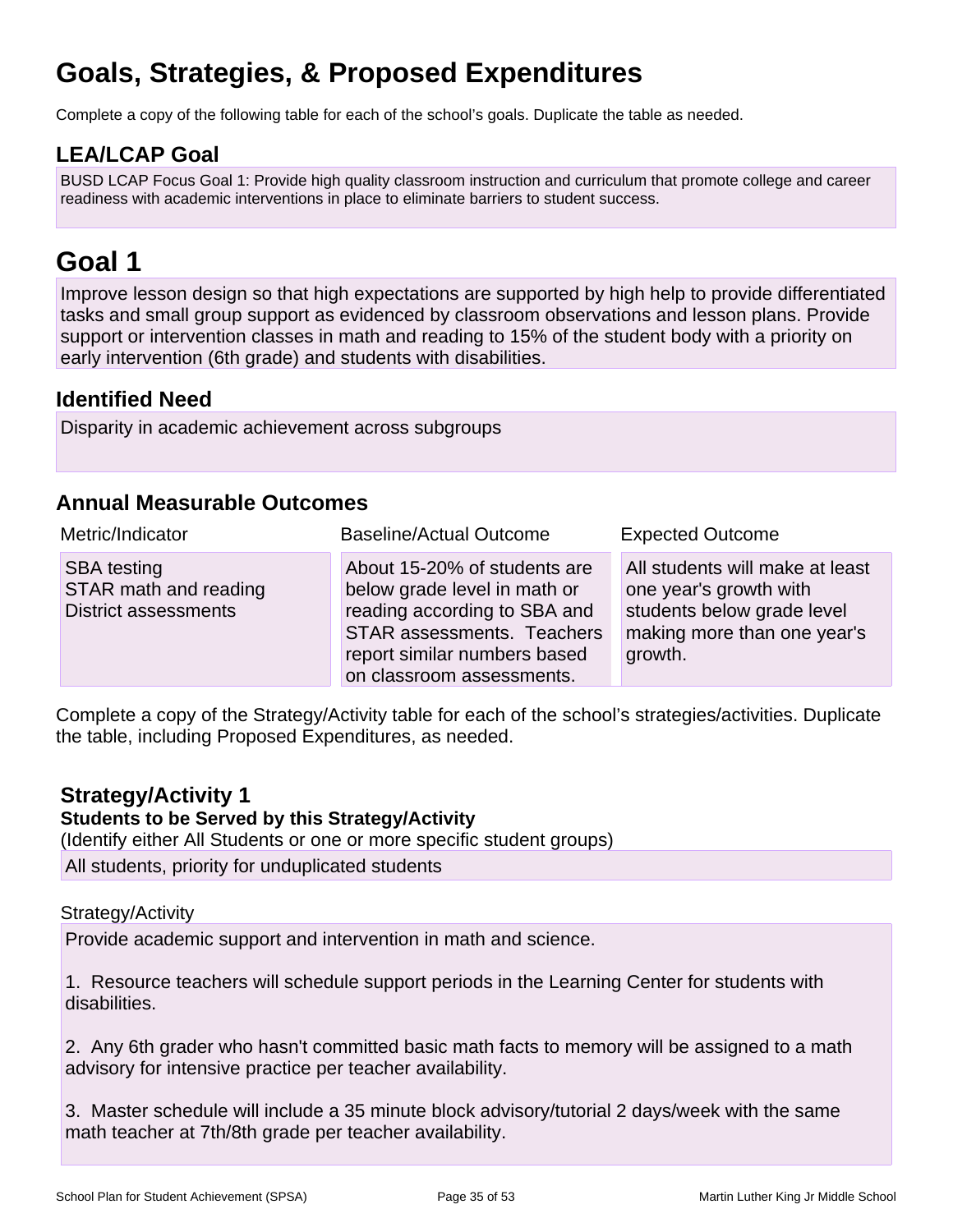4. All math teachers will offer challenging assignments through classroom differentiation (extensions) for students.

5. COS teams will monitor the placement of focus students for the 35 minute advisory period to ensure they are receiving extra support, with a focus on students with disabilities.

6. Math intervention and support classes will be in 6th grade during wheel rotation, and also offered in 7th and 8th grade. (Support classes will provide pre-teaching/re-teaching of current curriculum while intervention classes will teach foundational skills.)

7. Continue to pair all students with Bridge tutors from UC Berkeley and with UC Berkeley to provide mentoring for all 7th graders on their scientific research project called "You Be a Scientist".

(.80 teacher FTE, \$4000 for 1116 teacher substitutes and teacher hourly, \$3000 for 2116 classified hourly, \$5613 software)

#### **Proposed Expenditures for this Strategy/Activity**

List the amount(s) and funding source(s) for the proposed expenditures. Specify the funding source(s) using one or more of the following: LCFF, Federal (if Federal identify the Title and Part, as applicable), Other State, and/or Local.

| Amount(s) | Source(s)   |
|-----------|-------------|
| 83844     | <b>BSEP</b> |

### **Strategy/Activity 2**

#### **Students to be Served by this Strategy/Activity**

(Identify either All Students or one or more specific student groups)

All students

#### Strategy/Activity

Provide staff development and time for curriculum development to strengthen the Tier 1 program, improve alignment, assessment and instruction across grade levels in departments.

1. Provide opportunities for teachers to observe in each other's classrooms for professional growth and alignment purposes.

2. The math, humanities and science departments will be provided a collaboration day each semester to plan for the following semester's work.

3. The math, literacy and ELD coaches will provide individualized support for teachers to meet the instructional goals set by the Instructional Leadership team.

4. Instructional coaches (ELD and literacy) will help other teachers develop ways to scaffold and modify assignments using academic language strategies. These working sessions will be made possible by releasing teachers using a rotating substitute.

5. All new teachers will be given training in ELD strategies (Constructing Meaning).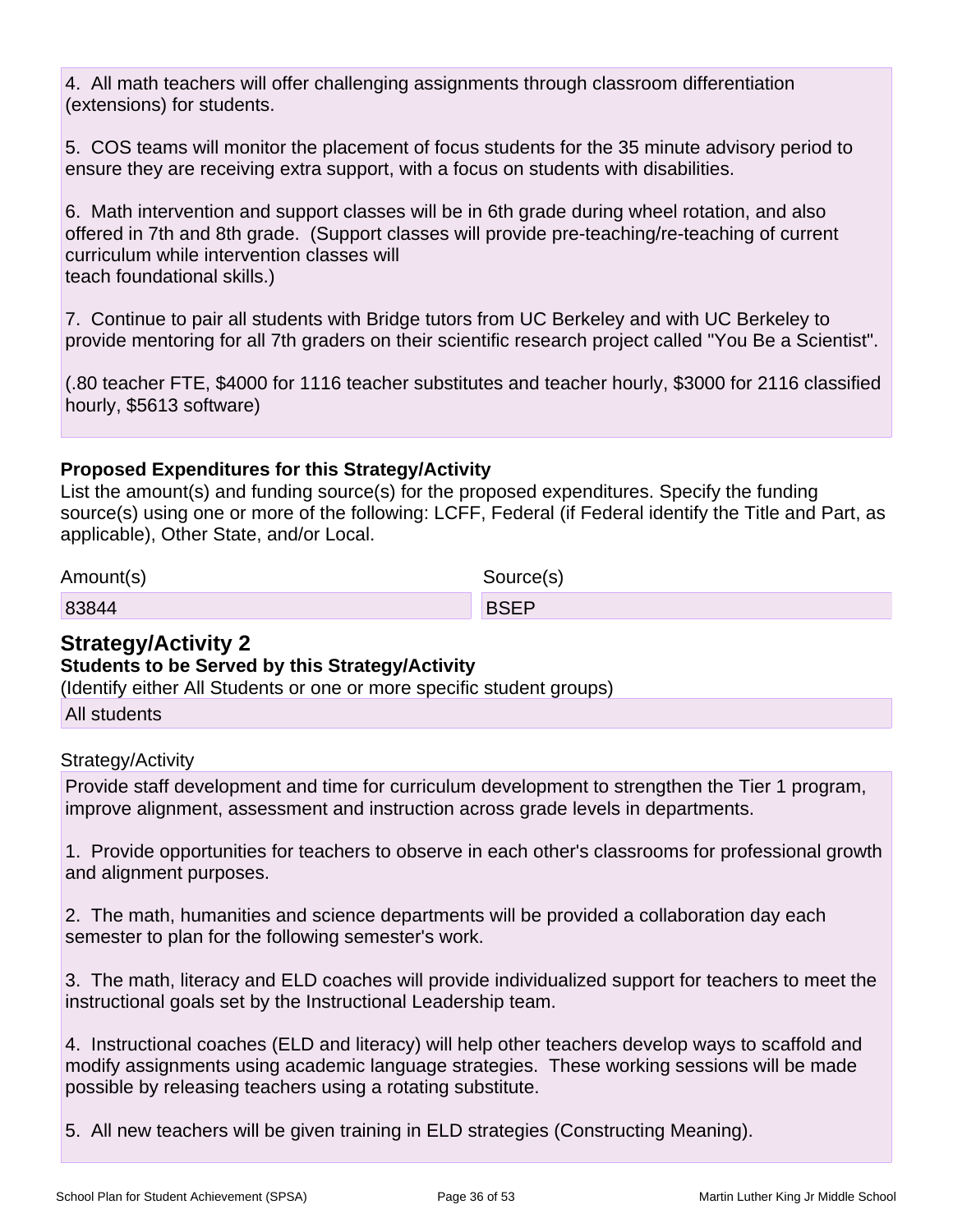#### **Proposed Expenditures for this Strategy/Activity**

List the amount(s) and funding source(s) for the proposed expenditures. Specify the funding source(s) using one or more of the following: LCFF, Federal (if Federal identify the Title and Part, as applicable), Other State, and/or Local.

Amount(s) Source(s)

### **Strategy/Activity 3 Students to be Served by this Strategy/Activity** (Identify either All Students or one or more specific student groups)

Students with Disabilities

#### Strategy/Activity

Work proactively to address barriers to learning before students are assessed for special education testing.

1. Staff development will prioritize helping teachers to implement strategic small group instruction groups within classrooms.

2. Faculty will use the Professional Learning Communities structure to focus on students who are not scoring proficient on state, district, and classroom assessments as well as those who are well above grade level.

3. The literacy coach and Response to Intervention coordinator will pull students for short term interventions with progress monitoring, and support classroom-based Tier I and Tier II strategies.

4. Teachers and instructional assistants will be given dedicated time to plan for differentiated instruction with the resource teachers and to learn from their colleagues who are teaching intervention and support classes.

#### **Proposed Expenditures for this Strategy/Activity**

List the amount(s) and funding source(s) for the proposed expenditures. Specify the funding source(s) using one or more of the following: LCFF, Federal (if Federal identify the Title and Part, as applicable), Other State, and/or Local.

Amount(s) Source(s)

### **Strategy/Activity 4**

#### **Students to be Served by this Strategy/Activity**

(Identify either All Students or one or more specific student groups)

All students with a prioritized focus on students one or more years below grade level.

Strategy/Activity

Provide academic intervention and support in reading and writing.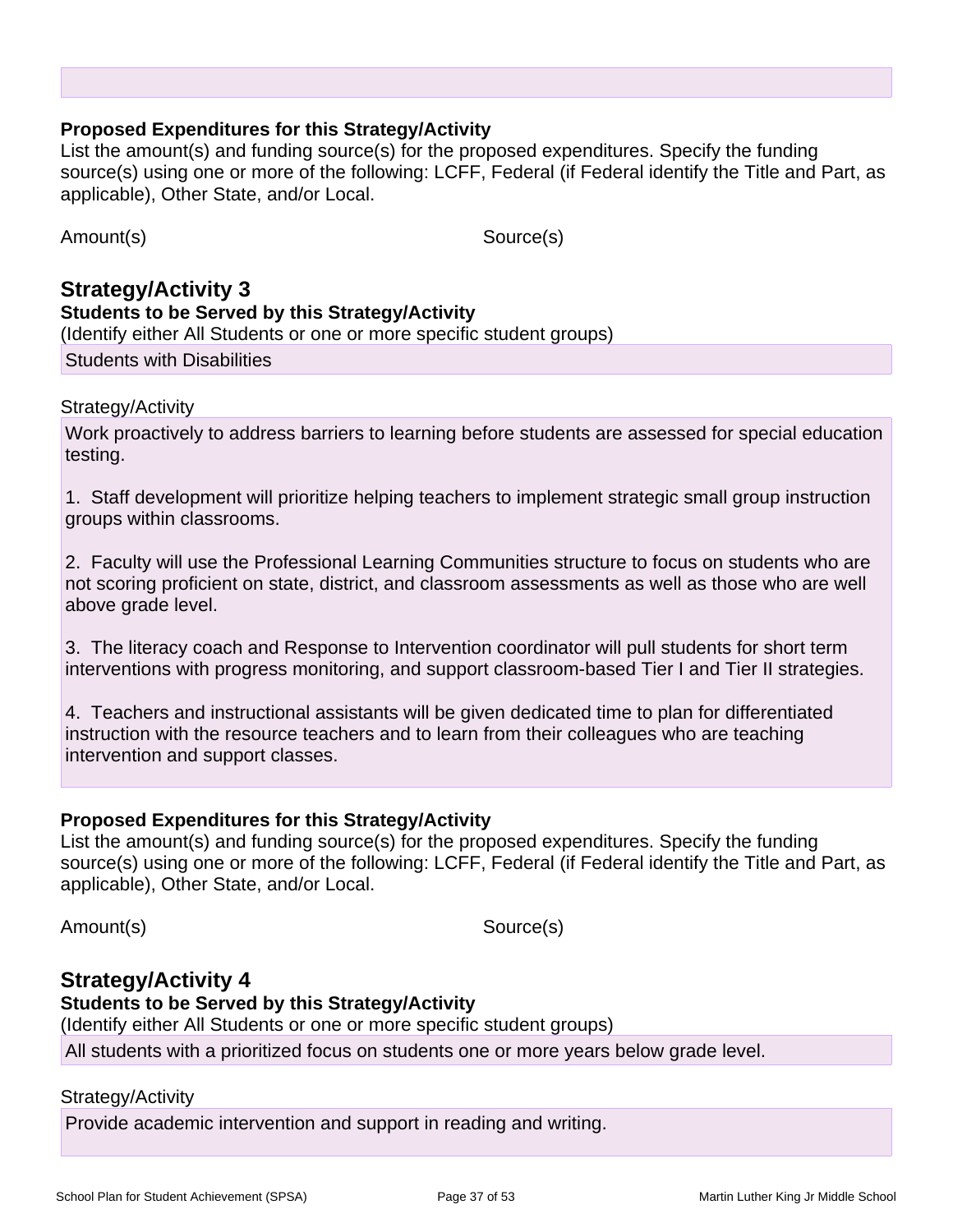1. The literacy coach will continue to support all grade levels in reading support with direct instruction for 6th and 8th grade.

2. The literacy coach will continue to support teachers to improve Tier I and Tier II instruction in reading.

3. Teachers and the literacy coach will continue to create incentives that push students to meet goals such as the 30 Book Challenge and AdvisoriesRock Reading to continue the strong reading culture for all students.

4. The resource teachers will provide pull-out instruction using the Wilson and Lexia curriculum for students identified as needing this reading support.

### **Proposed Expenditures for this Strategy/Activity**

List the amount(s) and funding source(s) for the proposed expenditures. Specify the funding source(s) using one or more of the following: LCFF, Federal (if Federal identify the Title and Part, as applicable), Other State, and/or Local.

Amount(s) Source(s)

## **Annual Review**

#### **SPSA Year Reviewed: 2021-22**

Respond to the following prompts relative to this goal. If the school is in the first year of implementing the goal, an analysis is not required and this section may be deleted.

## **ANALYSIS**

Describe the overall implementation of the strategies/activities and the overall effectiveness of the strategies/activities to achieve the articulated goal.

Strong teaching across the school but still pervasive gaps in achievement.

Briefly describe any major differences between the intended implementation and/or the budgeted expenditures to implement the strategies/activities to meet the articulated goal.

COVID brought our plans to a standstill.

Describe any changes that will be made to this goal, the annual outcomes, metrics, or strategies/activities to achieve this goal as a result of this analysis. Identify where those changes can be found in the SPSA.

Adding more support and intervention in reading and math. (See goal 2)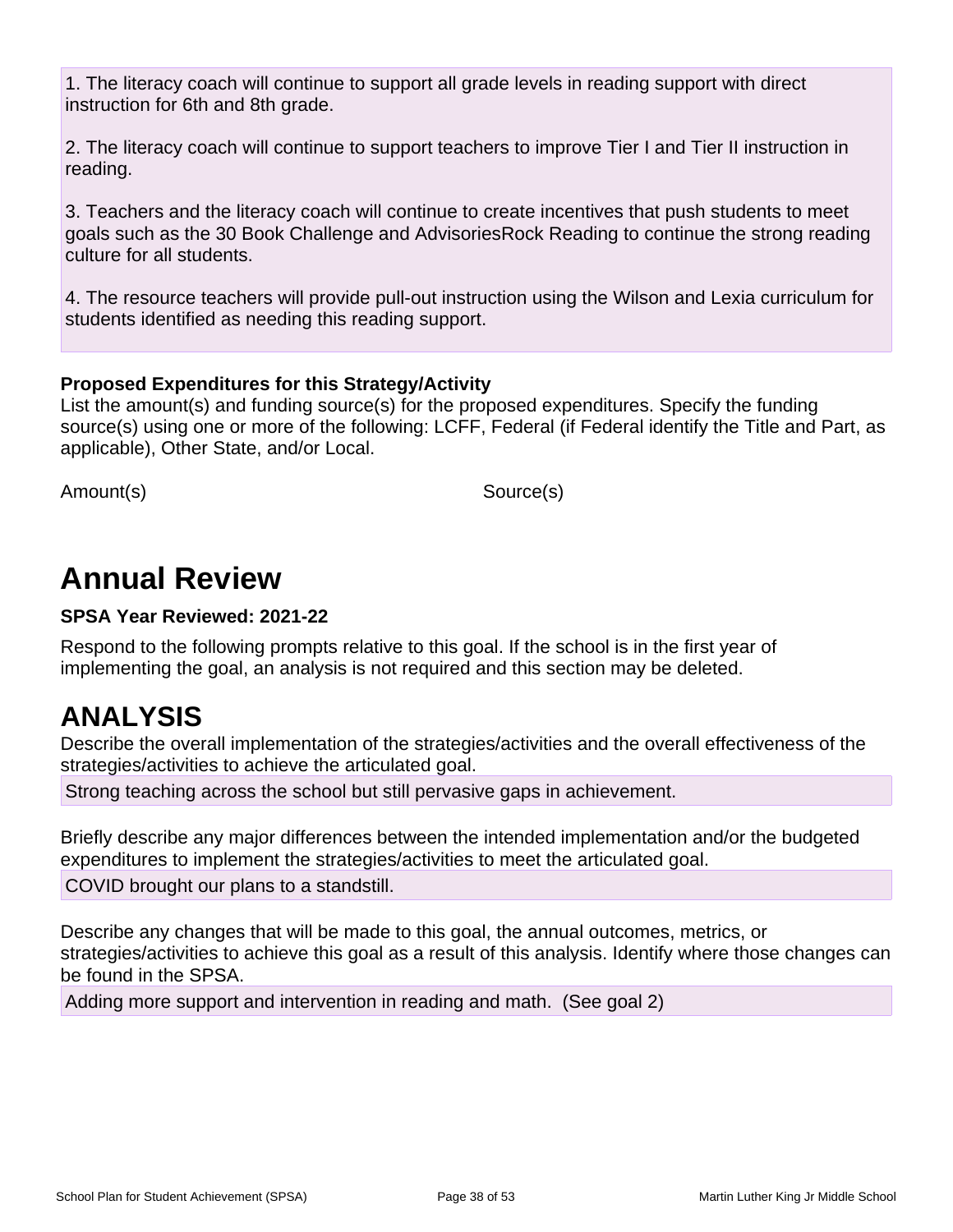## **Goals, Strategies, & Proposed Expenditures**

Complete a copy of the following table for each of the school's goals. Duplicate the table as needed.

## **LEA/LCAP Goal**

BUSD LCAP Focus Goal 2: End the racial predictability of academic achievement by ensuring that all systems are culturally and linguistically responsive to the needs of our students.

## **Goal 2**

Close the academic achievement gap between subgroups with underperforming students making more than one year's growth annually and ensuring at least one year's growth annually for all English Learners.

### **Identified Need**

There is still a significant achievement gap between subgroups in all subjects and a concern that the gap has widened in math due to the pandemic.

### **Annual Measurable Outcomes**

| Metric/Indicator                                                   | <b>Baseline/Actual Outcome</b>                                                                                                             | <b>Expected Outcome</b>                                                                                                 |
|--------------------------------------------------------------------|--------------------------------------------------------------------------------------------------------------------------------------------|-------------------------------------------------------------------------------------------------------------------------|
| STAR reading and math<br><b>SBA</b><br><b>District assessments</b> | See data analysis for specifics<br>but White and English Only<br>students are scoring higher on<br>all standard tests than their<br>peers. | All students will make one<br>year's growth with<br>underperforming subgroups<br>making more than one year's<br>growth. |

Complete a copy of the Strategy/Activity table for each of the school's strategies/activities. Duplicate the table, including Proposed Expenditures, as needed.

## **Strategy/Activity 1**

#### **Students to be Served by this Strategy/Activity**

(Identify either All Students or one or more specific student groups)

All students with a focus on newcomer English learners and any subgroup with a disproportionate percentage of students below grade level

#### Strategy/Activity

Provide systematic support for English Learners..

1. Continue to fund a tutorial after school for all English Learners and a homework center in LEARNS.

2. Offer the AVID Excel class for long term English Learners (LTELs) who have not yet been redesignated as English proficient.

3. Purchase any other necessary books, materials, or supplies for instruction or enrichment.

4. Provide parent education in Spanish and support all EL families with the help of a home school liaison.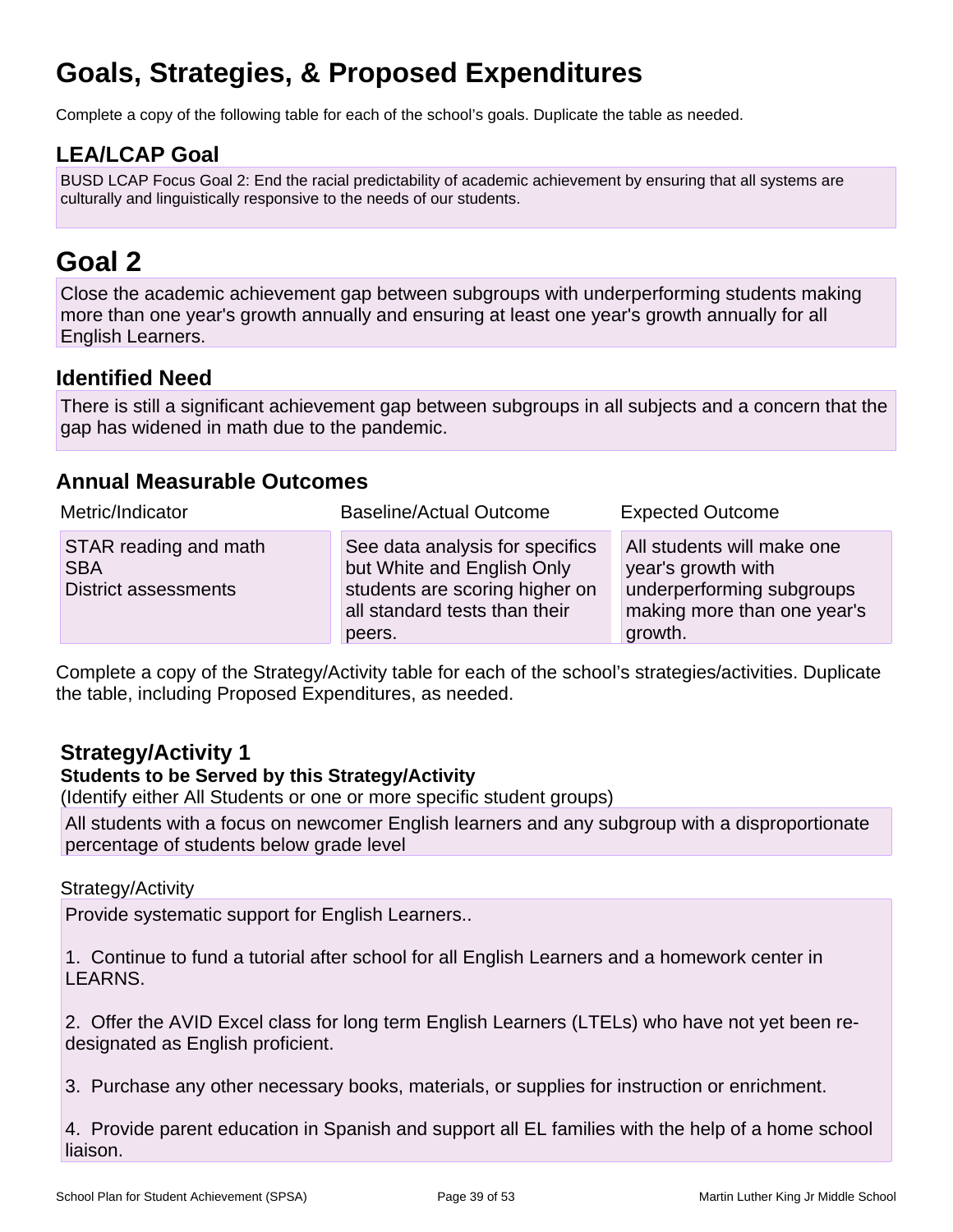#### (\$1692 for 4300, \$2000 for 4200, \$3000 for 5800, .75 VP, \$34000 for .4 home school liaison)

#### **Proposed Expenditures for this Strategy/Activity**

List the amount(s) and funding source(s) for the proposed expenditures. Specify the funding source(s) using one or more of the following: LCFF, Federal (if Federal identify the Title and Part, as applicable), Other State, and/or Local.

| Amount(s) | Source(s)   |
|-----------|-------------|
| 158133    | <b>BSEP</b> |

### **Strategy/Activity 2**

#### **Students to be Served by this Strategy/Activity**

(Identify either All Students or one or more specific student groups)

All students

#### Strategy/Activity

Focus on Cultural Competency and Cultural Relevancy in Professional Development

1. Focus Teacher Initiated Professional Development (TIP) funds on differentiated instruction so lesson design and delivery become an instrument for disrupting previously predictable outcomes by subgroup.

2. The equity teacher leaders will collaborate with the principal and instructional leadership team to plan monthly PD focused on race and equity.

3. Continue staff book club by purchasing more relevant professional texts around issues of race and education.

4. Offer "equity walkthroughs" for teachers who are interested in getting ideas from colleagues by looking for specific tools and strategies that help all students access the curriculum.

(5200 Travel and conferences \$5000 from District TIP allocation)

#### **Proposed Expenditures for this Strategy/Activity**

List the amount(s) and funding source(s) for the proposed expenditures. Specify the funding source(s) using one or more of the following: LCFF, Federal (if Federal identify the Title and Part, as applicable), Other State, and/or Local.

Amount(s) Source(s)

### **Strategy/Activity 3 Students to be Served by this Strategy/Activity**

(Identify either All Students or one or more specific student groups)

All students

#### Strategy/Activity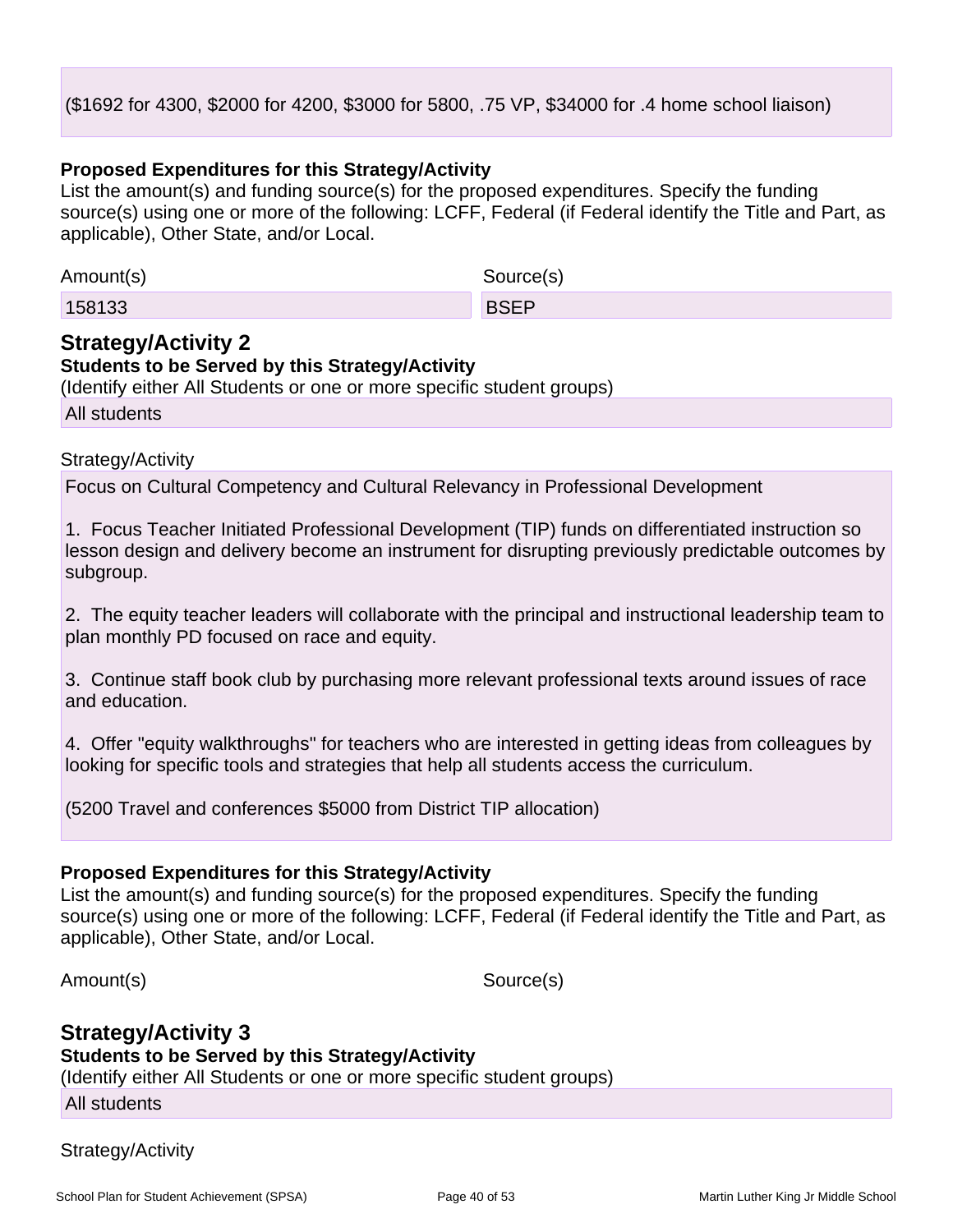Provide a systematic structure to support emotional and academic growth of students.

1. The Response to Intervention coordinator will continue to provide consistency across grade level teams in terms of referrals, use of data, individual learning plans, case management, and parent communication.

2. A vice principal, counselor and two resource teachers per grade level will support full development of each team using a cohort model. (.75FTE for VP=\$121,555 and .6FTE for Counselor=\$65778 from BSEP for a total of \$187333)

3. Counselors will supervise interns and also work with an outside agency to provide individual mental health counseling for students.

4. Efforts will be made to map out and monitor the class schedules across the 3 years for students receiving math and reading intervention.

5. Counselors will develop a prevention approach to key issues: drug and alcohol use/abuse among students, sexual harassment, and social media (curriculum implementation, guest speakers, and student leadership).

6. Hold snapshot meetings at the start of year to compile lists of student support needs for early intervention from counselors, support staff and classroom teachers.

7. Teacher, case managers, and instructional assistants will meet regularly to coordinate and collaborate. on student support.

#### **Proposed Expenditures for this Strategy/Activity**

List the amount(s) and funding source(s) for the proposed expenditures. Specify the funding source(s) using one or more of the following: LCFF, Federal (if Federal identify the Title and Part, as applicable), Other State, and/or Local.

Amount(s) Source(s)

### **Strategy/Activity 4**

**Students to be Served by this Strategy/Activity**

(Identify either All Students or one or more specific student groups)

All Students

Strategy/Activity Required reserve for personnel variance:

#### **Proposed Expenditures for this Strategy/Activity**

List the amount(s) and funding source(s) for the proposed expenditures. Specify the funding source(s) using one or more of the following: LCFF, Federal (if Federal identify the Title and Part, as applicable), Other State, and/or Local.

Amount(s) Source(s)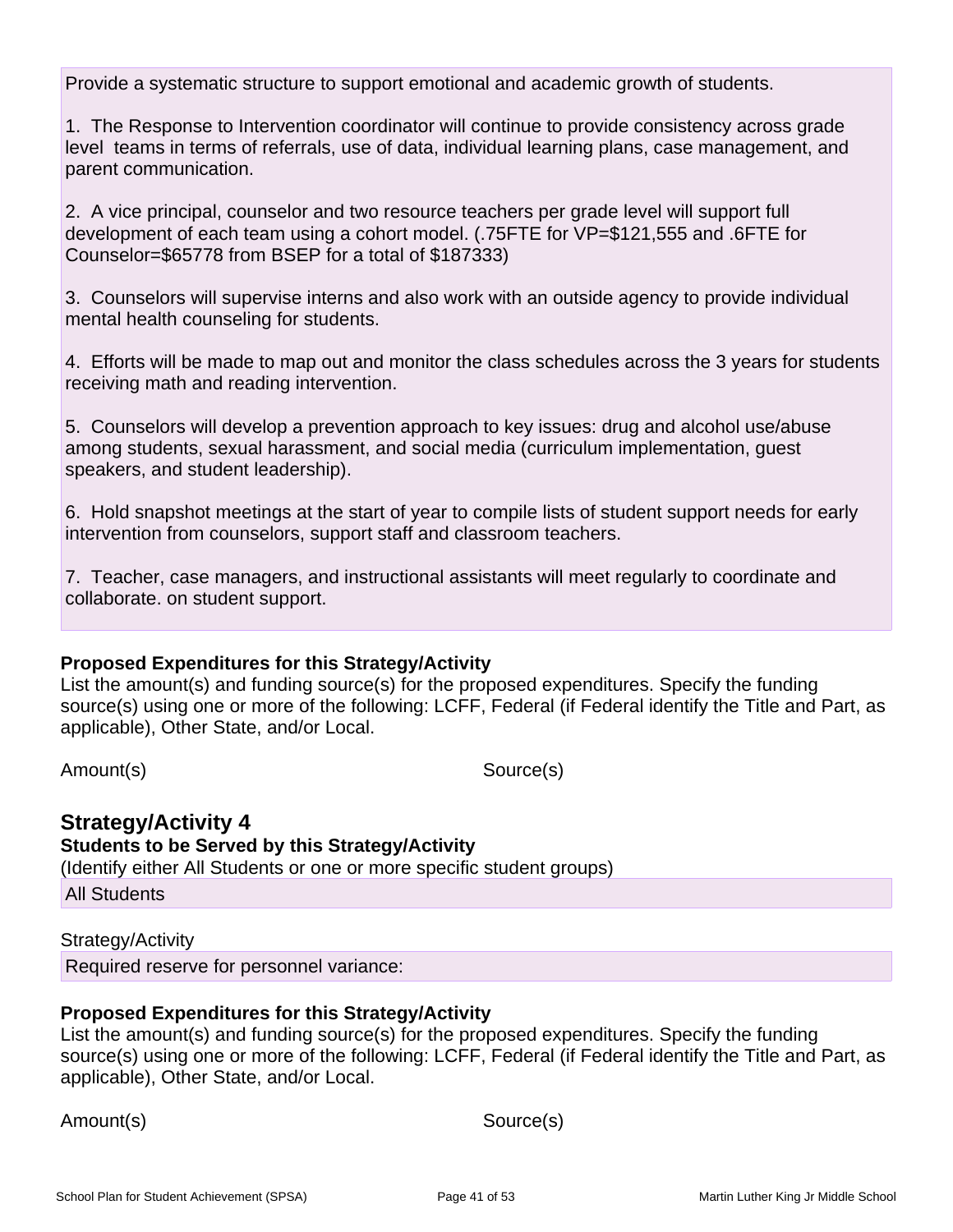## **Annual Review**

### **SPSA Year Reviewed: 2021-22**

Respond to the following prompts relative to this goal. If the school is in the first year of implementing the goal, an analysis is not required and this section may be deleted.

## **ANALYSIS**

Describe the overall implementation of the strategies/activities and the overall effectiveness of the strategies/activities to achieve the articulated goal.

This year was one of survival; all staff focused on getting students to school keeping them safe, and helping them to re-engage as students.

Briefly describe any major differences between the intended implementation and/or the budgeted expenditures to implement the strategies/activities to meet the articulated goal.

The needs were greater than anticipated. We especially saw an increased need in math with students lacking basic number concepts.

Describe any changes that will be made to this goal, the annual outcomes, metrics, or strategies/activities to achieve this goal as a result of this analysis. Identify where those changes can be found in the SPSA.

Adding more support and intervention in reading and math. Adding more support for English Learners if General Funds are available.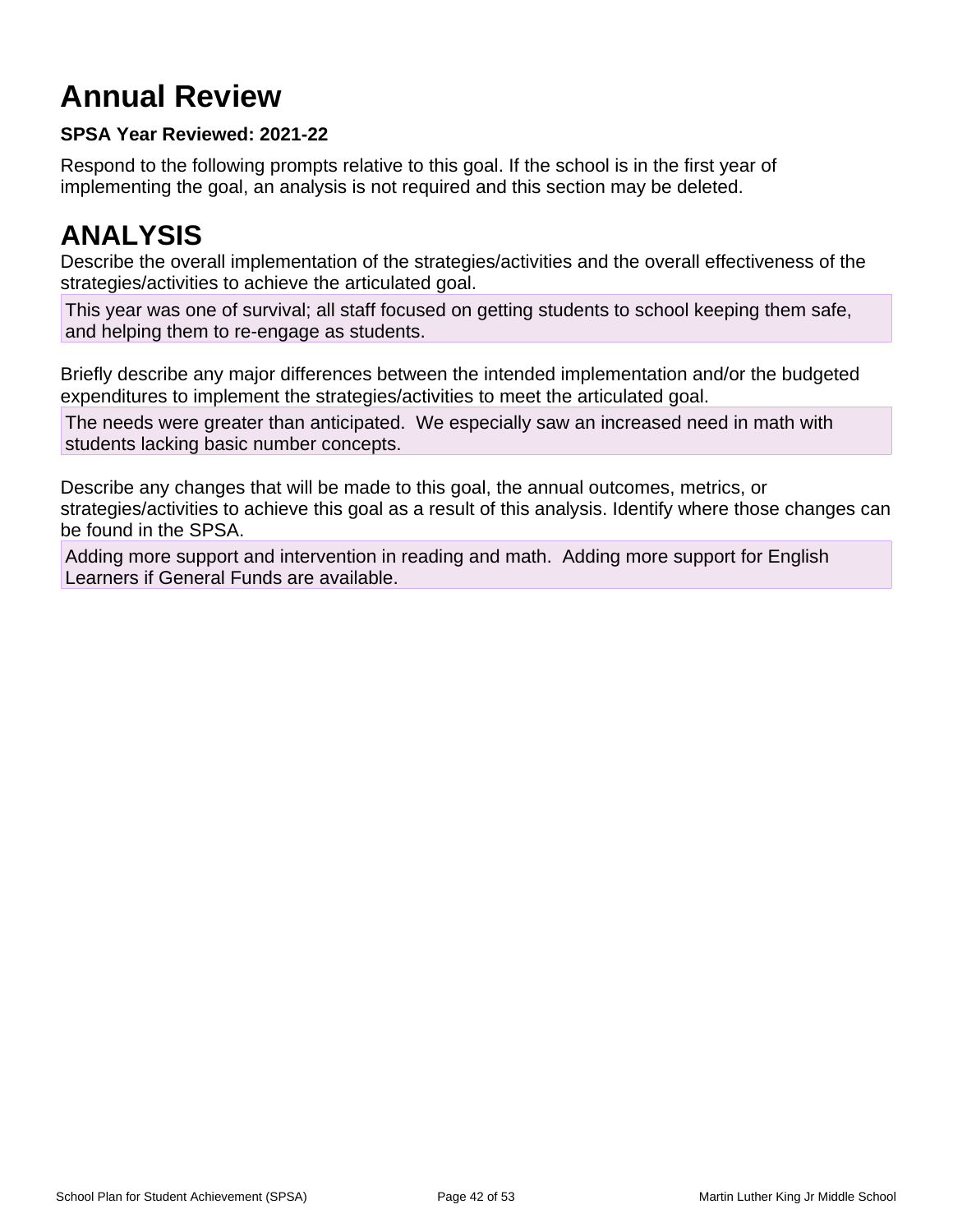## **Goals, Strategies, & Proposed Expenditures**

Complete a copy of the following table for each of the school's goals. Duplicate the table as needed.

## **LEA/LCAP Goal**

BUSD LCAP Focus Goal 3: Ensure all school sites have safe, welcoming and inclusive climates for all students and their families, so that all students are in their classes ready to learn.

## **Goal 3**

Establish a baseline of how many families are engaged and develop systems to ensure that all families are involved in the 3 years their students attend King as measured by participation rates according to defined metrics.

## **Identified Need**

Positive academic growth and positive student behavior are closely connected to family support and school connectedness.

### **Annual Measurable Outcomes**

| Metric/Indicator                                                                                                                                                                                                                                                         | <b>Baseline/Actual Outcome</b>                                        | <b>Expected Outcome</b>                                                             |
|--------------------------------------------------------------------------------------------------------------------------------------------------------------------------------------------------------------------------------------------------------------------------|-----------------------------------------------------------------------|-------------------------------------------------------------------------------------|
| Attendance data<br><b>LCAP</b> parent survey<br>Student survey<br>Sign in sheets from events<br>such as Open House,<br>Welcome Fair, parent<br>conferences, parent education<br>nights.<br>Notes form SST and other<br>parent meetings<br>Justice Council sign in sheets | Attendance data<br><b>LCAP</b> parent survey<br><b>Student survey</b> | School will engage all families<br>in school events or student-<br>focused meetings |

Complete a copy of the Strategy/Activity table for each of the school's strategies/activities. Duplicate the table, including Proposed Expenditures, as needed.

## **Strategy/Activity 1**

**Students to be Served by this Strategy/Activity**

(Identify either All Students or one or more specific student groups)

All students

#### Strategy/Activity

Increase parent understanding of the middle school academic program and provide opportunities for whole family engagement around the middle school curriculum.

1. The PTA will organize a "Welcome Fair" for all grade levels in August before the start of the school year to collect and distribute information about the whole school and special programs.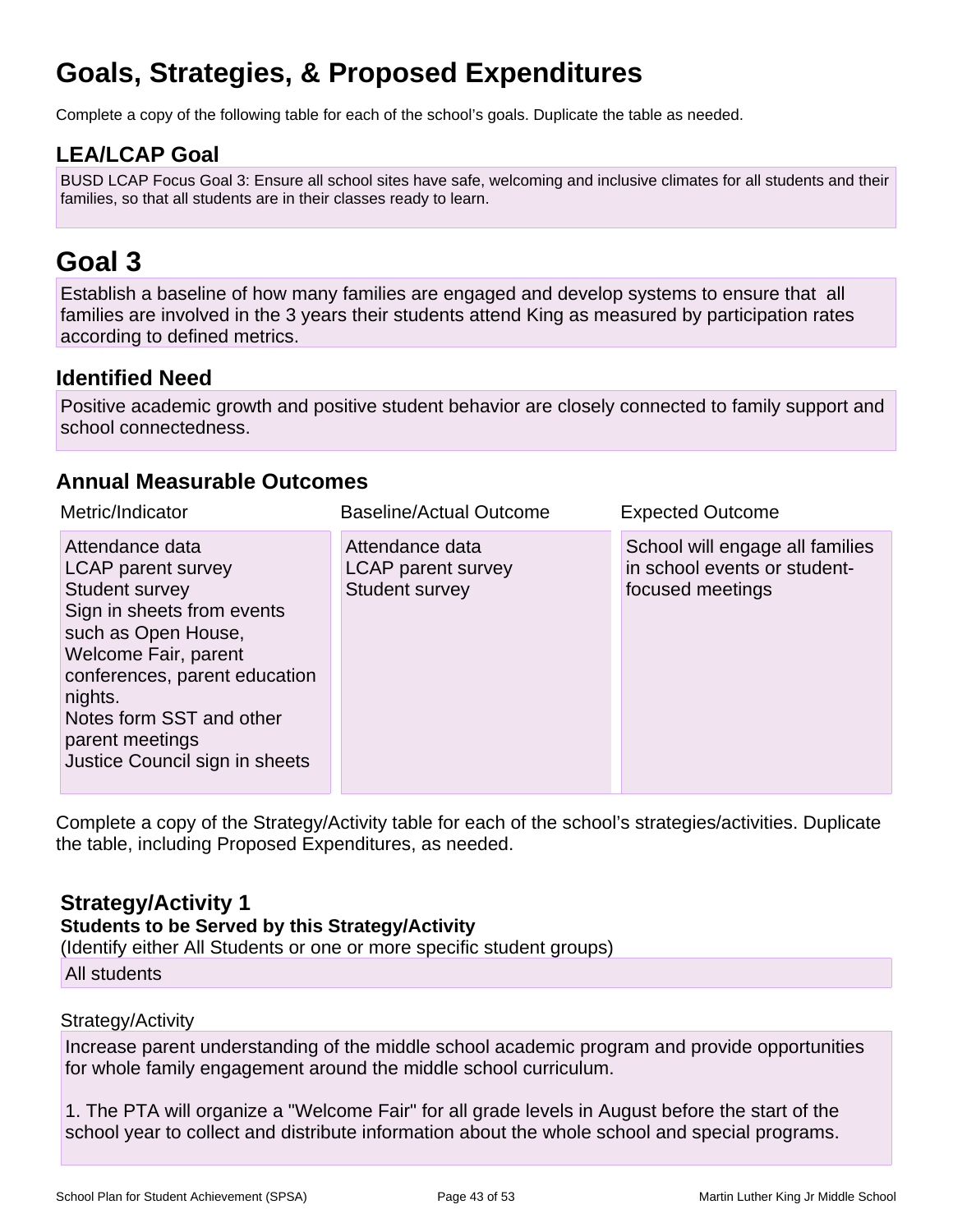2. The 6th and 7th grade VPs and counselors and PTA will organize welcome dinners for all 6th and 7th grade families in late September/early October.

3. At least monthly the PTA will host parent education nights with guest speakers in targeted areas (parent-teen communication, cyber safety, drug and alcohol use/abuse, etc)

4. Teachers will schedule "academic information nights" for math and reading to help parents understand how to support their students in these subjects.

5. Counselors will present information to parents on common patterns of need in the middle school years.

(\$82,668 for counselor, includes personnel variance)

### **Proposed Expenditures for this Strategy/Activity**

List the amount(s) and funding source(s) for the proposed expenditures. Specify the funding source(s) using one or more of the following: LCFF, Federal (if Federal identify the Title and Part, as applicable), Other State, and/or Local.

| Amount(s) | Source(s)   |
|-----------|-------------|
| 82668     | <b>BSEP</b> |

### **Strategy/Activity 2**

#### **Students to be Served by this Strategy/Activity**

(Identify either All Students or one or more specific student groups)

All students

#### Strategy/Activity

Improve school-home communication and increase sense of whole school community.

1. PTA will maintain the school website with up to date information about the school and school events and send out information weekly via the school etree to update parents on important school information.

2. Principal will continue weekly phone and email message to the parent community in both English and Spanish.

3. The grade level VP, counselor or RTI coordinator will hold intake meetings with all midyear newly assigned students and their parents to get background information and establish the expectation of parent involvement.

4. Use the Language Line to ensure that translation is not a barrier to communicating with families.

5. Pilot video messages to families to spotlight some important messages.

6. The PTA will sponsor events to bring families together such as Edible Schoolyard family nights, game nights, a talent show, Fall festival, and 6th& 7th grade family dinners.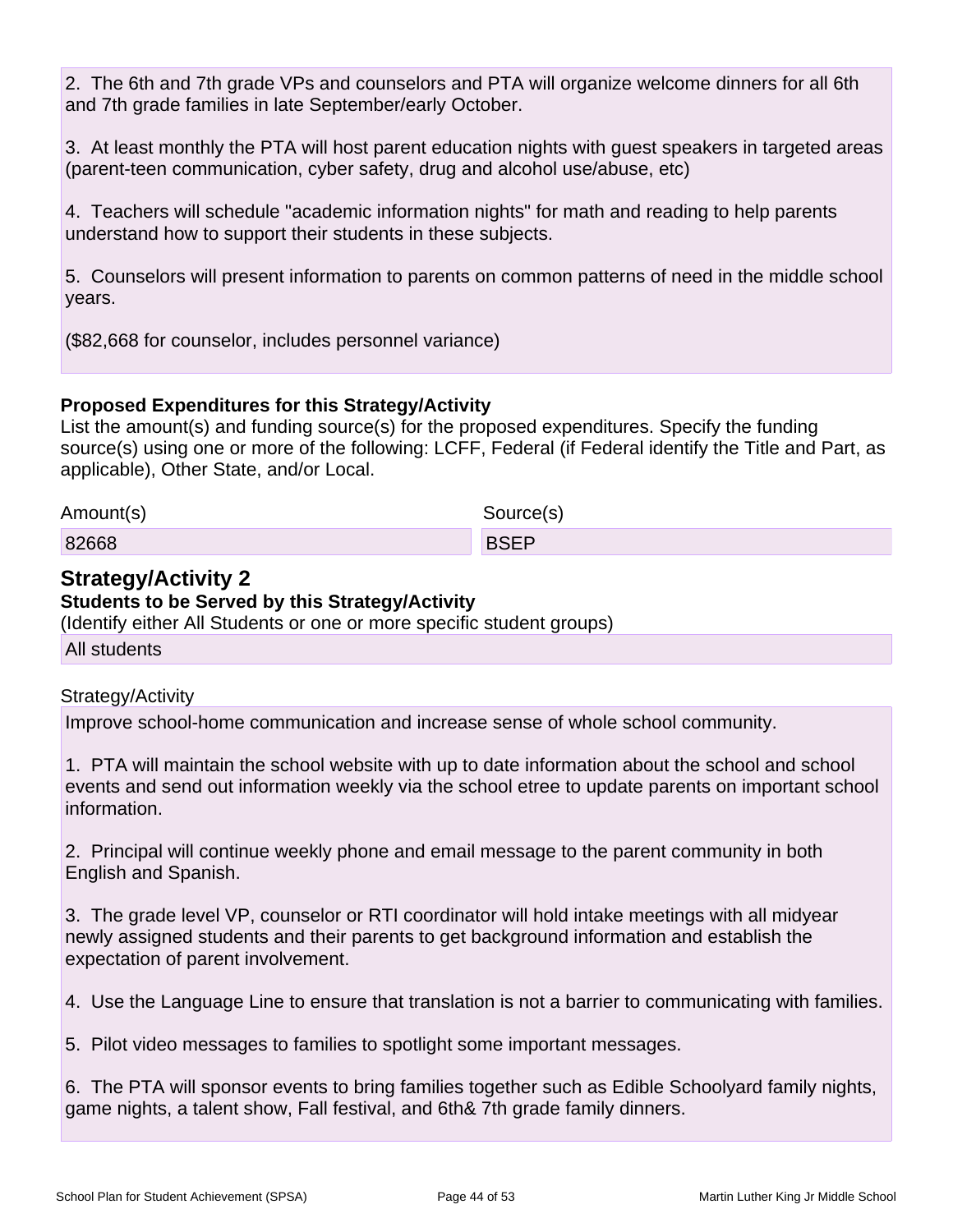#### **Proposed Expenditures for this Strategy/Activity**

List the amount(s) and funding source(s) for the proposed expenditures. Specify the funding source(s) using one or more of the following: LCFF, Federal (if Federal identify the Title and Part, as applicable), Other State, and/or Local.

Amount(s) Source(s)

## **Strategy/Activity 3 Students to be Served by this Strategy/Activity**

(Identify either All Students or one or more specific student groups)

All students

#### Strategy/Activity

Engage parents whose students have behavioral or academic challenges by including them in the behavior management process.

1. Teachers and VP's will schedule face-to-face meetings with families whenever students are underperforming either behaviorally or academically.

2. VP's and counselors will use a check in/check out system that facilitates communication between home and school and incentivizes positive behavior.

3. The counselors and administrative team will continue to implement alternatives to suspension when allowable, and to give students and their parent a chance to reflect and engage in a restorative process when discipline issues occur.

4. Any student receiving a 1/1 grade will remain on the COS team monitoring list until the grade improves.

5. Special education teachers will work with the district behaviorists to add behavioral goals to IEP's for students with disabilities as needed to help reduce the number of suspensions.

### **Proposed Expenditures for this Strategy/Activity**

List the amount(s) and funding source(s) for the proposed expenditures. Specify the funding source(s) using one or more of the following: LCFF, Federal (if Federal identify the Title and Part, as applicable), Other State, and/or Local.

Amount(s) Source(s)

## **Strategy/Activity 4 Students to be Served by this Strategy/Activity**

(Identify either All Students or one or more specific student groups)

All students

#### Strategy/Activity

Improve the school climate and increase student engagement/ownership.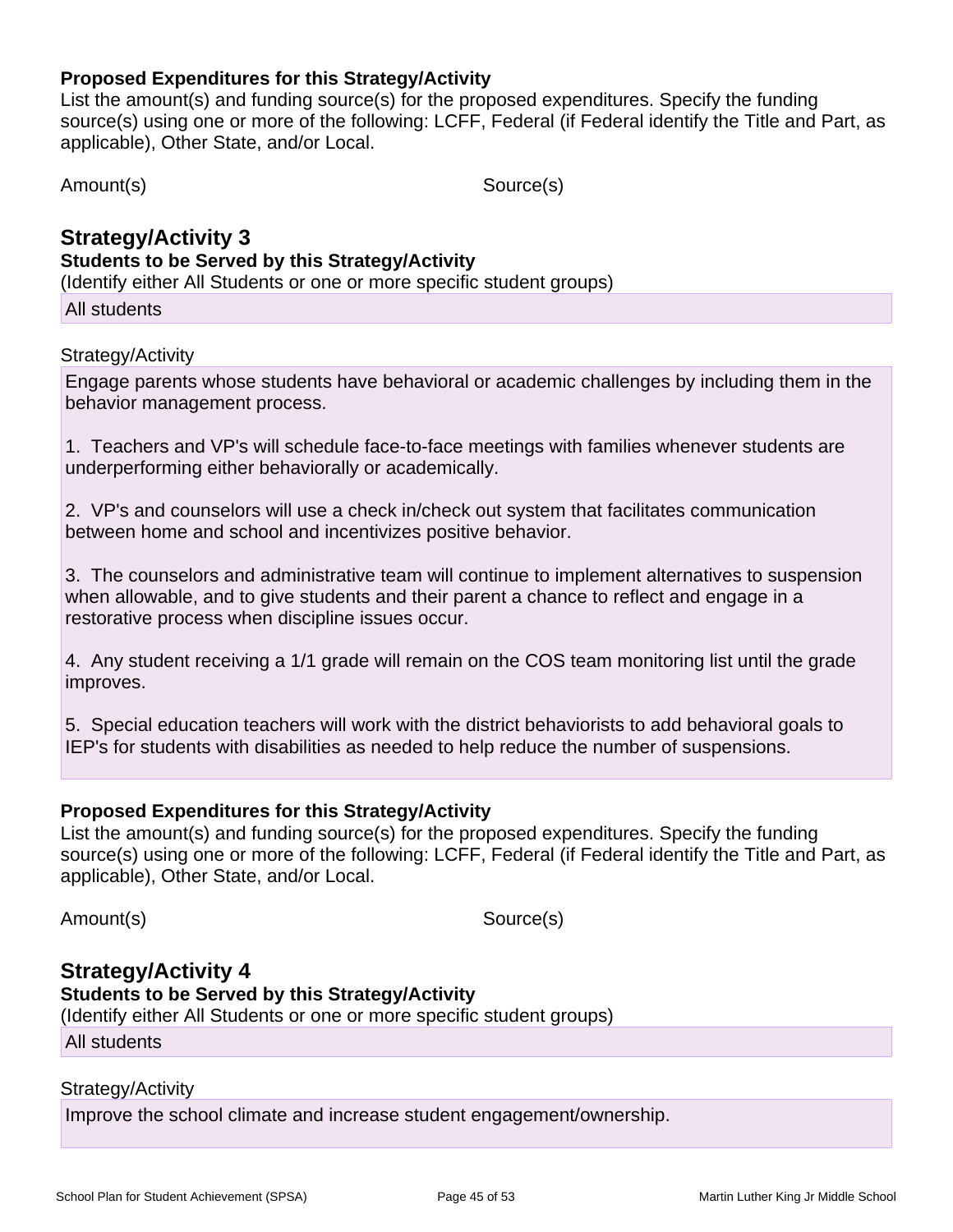1. All staff will continue to work on ways to develop student voice and leadership on campus to increase school spirit such as Student Council, student film festival, lunchtime activities, student vs. staff contests, Spirit Days,

clubs, student created assemblies, etc.

2. Provide positive incentives for students meeting grade level or schoolwide goals.

3. School will survey students annually to get feedback on their experience.

4. Students will serve as guides at the welcome Fair, Back to School Night, parent conferences, and Open House.

5. Expand the student mentor program to match more 8th graders with 6th graders as positive peer role models.

6. Develop and deliver a strong educational series for students on sexual harassment and cyber citizenship.

7. Hold monthly assemblies to teach and celebrate the ideal school climate we are striving to achieve.

8. Increase lunch time programming to engage students in positive play/connection---clubs, leadership, tournaments, yard equipment.

#### **Proposed Expenditures for this Strategy/Activity**

List the amount(s) and funding source(s) for the proposed expenditures. Specify the funding source(s) using one or more of the following: LCFF, Federal (if Federal identify the Title and Part, as applicable), Other State, and/or Local.

Amount(s) Source(s)

### **Strategy/Activity 5**

**Students to be Served by this Strategy/Activity** (Identify either All Students or one or more specific student groups) All students

#### Strategy/Activity

Implement a restorative practices frame for discipline.

1. The restorative practices counselor will support teachers to use classroom community building circles. The number of teachers using circles in their classrooms will increase by 5% annually.

2. The Restorative Justice Council (a Youth Court model with a more positive name) will continue with 8th graders serving as panel members for cases involving any student in the school who has been referred for behavioral issues.

3. Parents of students assigned to Justice Council will be asked to attend with their student.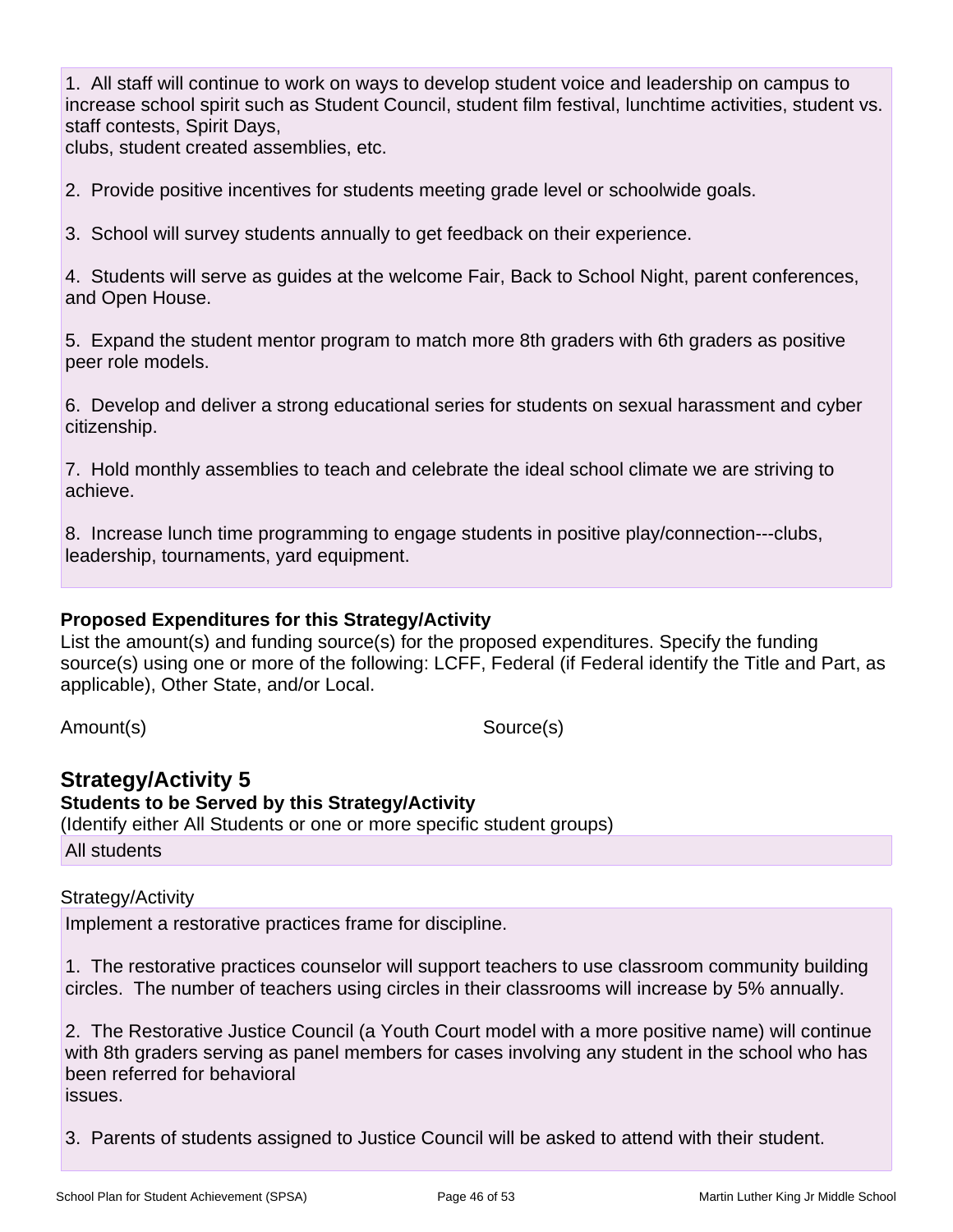4. Every student who is suspended will be welcomed back with a re-entry circle led by the VP or counselor, with other adults particularly connected to the student.

5. Circles of support and accountability will be used for students whose behavior is challenging to remind them that they have caring adults around to help them before they make poor decisions.

#### **Proposed Expenditures for this Strategy/Activity**

List the amount(s) and funding source(s) for the proposed expenditures. Specify the funding source(s) using one or more of the following: LCFF, Federal (if Federal identify the Title and Part, as applicable), Other State, and/or Local.

Amount(s) Source(s)

## **Strategy/Activity 6**

**Students to be Served by this Strategy/Activity**

(Identify either All Students or one or more specific student groups)

All students

#### Strategy/Activity

Increase school connectedness and attendance through a combination of accountability, incentives and positive support

1. The administrator team will use the SART and SARB process for students who are absent frequently, including students with excessive excused absences due to illness.

2. Counselors will work with the district homeless coordinator to provide support to the families of homeless students who are truant.

3. Attendance data will be reviewed monthly during each grade level COS team meetings.

4. Students with excessive absences who are excused for medical reasons will be referred to the District nurse for follow up.

5. Convene IEP team meetings when any student with a disability has an attendance rate below 10%. Create an attendance goal for that student.

6. Provide on site mentors to provide check in/check out to students who are missing more than 10% of any given month and reward improved attendance through incentives.

7. Continue to offer a food pantry, Room of Requirement, and other methods of supplying basic supplies to those students who are in need.

#### **Proposed Expenditures for this Strategy/Activity**

List the amount(s) and funding source(s) for the proposed expenditures. Specify the funding source(s) using one or more of the following: LCFF, Federal (if Federal identify the Title and Part, as applicable), Other State, and/or Local.

Amount(s) Source(s)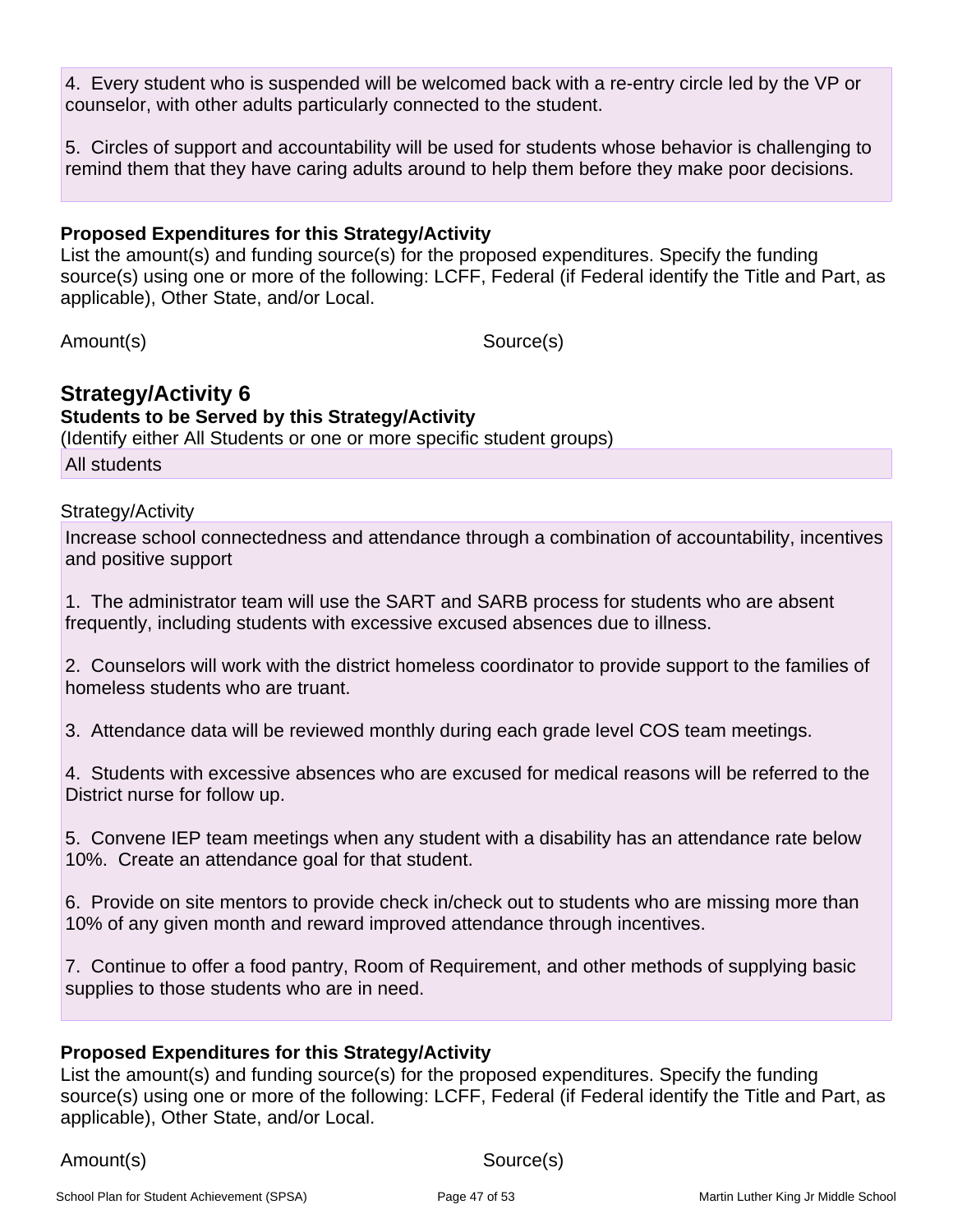## **Annual Review**

### **SPSA Year Reviewed: 2021-22**

Respond to the following prompts relative to this goal. If the school is in the first year of implementing the goal, an analysis is not required and this section may be deleted.

## **ANALYSIS**

Describe the overall implementation of the strategies/activities and the overall effectiveness of the strategies/activities to achieve the articulated goal.

We were not able to gather as a community this year but did our best to remain in close communication with families. Student behavior was challenging and we need a strong behavioral reset for next year to teach the behaviors we wish to see.

Briefly describe any major differences between the intended implementation and/or the budgeted expenditures to implement the strategies/activities to meet the articulated goal.

COVID prevented us from bringing families into school.

Describe any changes that will be made to this goal, the annual outcomes, metrics, or strategies/activities to achieve this goal as a result of this analysis. Identify where those changes can be found in the SPSA.

Start the year with strong messaging around expected behaviors, and our vision for our school.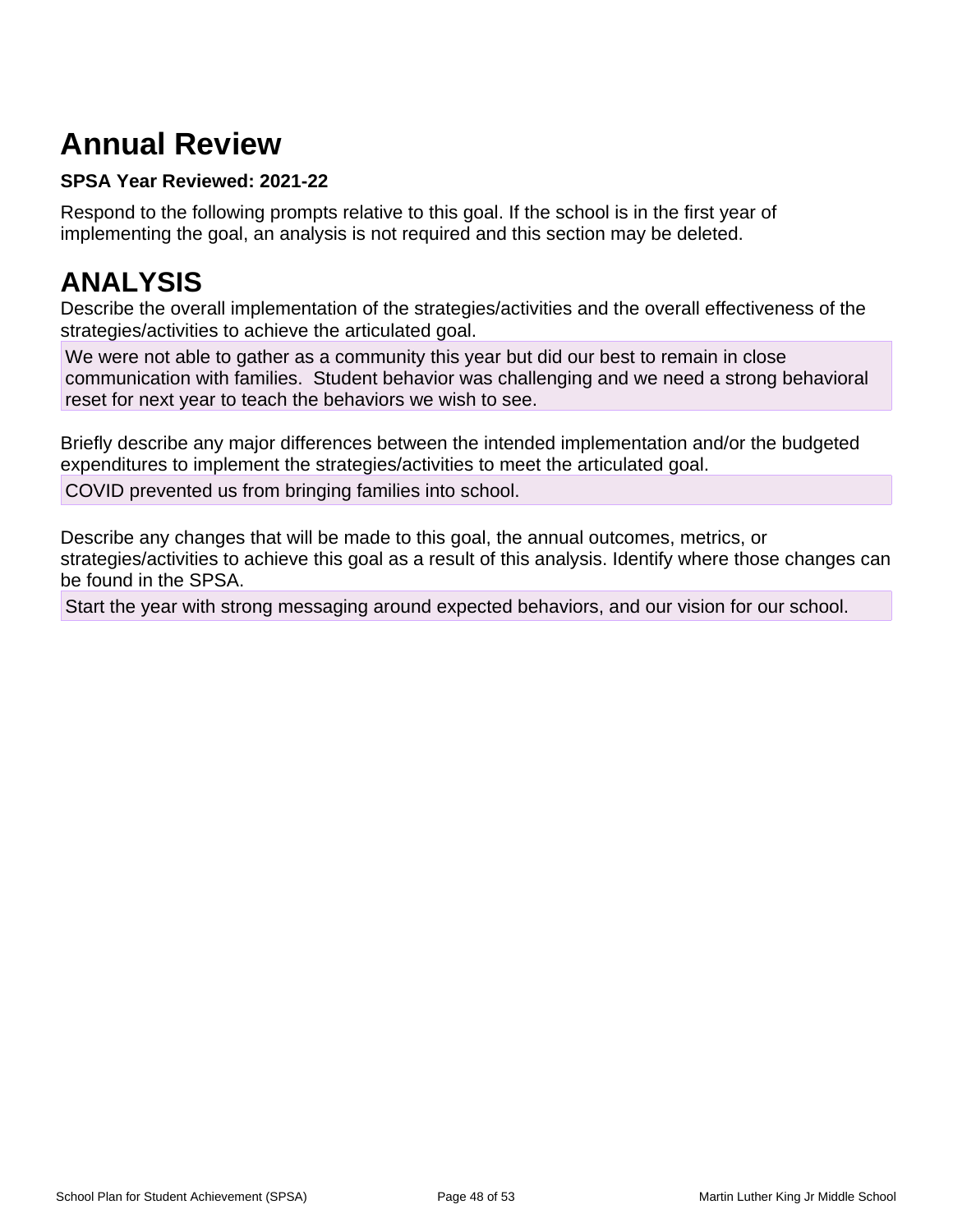## **Goals, Strategies, & Proposed Expenditures**

Complete a copy of the following table for each of the school's goals. Duplicate the table as needed.

## **LEA/LCAP Goal**

Carryover Priorities

## **Goal 4**

Carryover Priorities

### **Identified Need**

Utilize carryover funds to support all students

### **Annual Measurable Outcomes**

Metric/Indicator **Baseline/Actual Outcome** Expected Outcome

Complete a copy of the Strategy/Activity table for each of the school's strategies/activities. Duplicate the table, including Proposed Expenditures, as needed.

### **Strategy/Activity 7**

#### **Students to be Served by this Strategy/Activity**

(Identify either All Students or one or more specific student groups)

All students

#### Strategy/Activity

| <b>Mental Health Counseling</b>        | 34,000 |       |
|----------------------------------------|--------|-------|
| Prof Devt/Hourly for IA's              | 20,000 |       |
| <b>LEARNS classes</b>                  | 22,000 |       |
| <b>Materials and Supplies</b>          | 15000  |       |
| Field trips                            | 5000   |       |
| Substitutes (for Teacher/IA meetings). |        | 12000 |
| <b>Student Groups</b>                  | 10000  |       |
|                                        |        |       |

#### **Proposed Expenditures for this Strategy/Activity**

List the amount(s) and funding source(s) for the proposed expenditures. Specify the funding source(s) using one or more of the following: LCFF, Federal (if Federal identify the Title and Part, as applicable), Other State, and/or Local.

| Amount(s) | Source(s)             |
|-----------|-----------------------|
| 118000    | <b>BSEP Carryover</b> |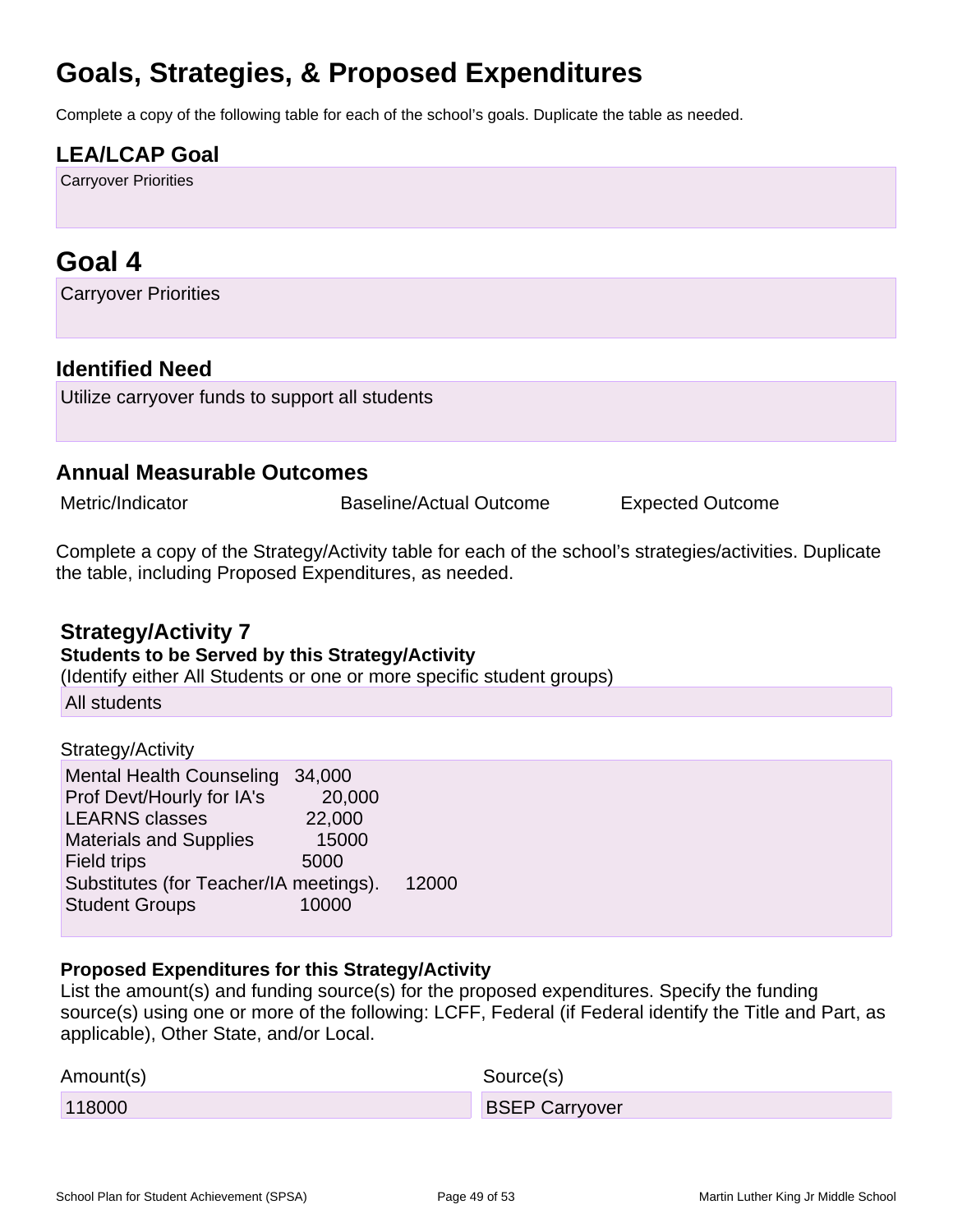## **Annual Review**

### **SPSA Year Reviewed: 2021-22**

Respond to the following prompts relative to this goal. If the school is in the first year of implementing the goal, an analysis is not required and this section may be deleted.

## **ANALYSIS**

Describe the overall implementation of the strategies/activities and the overall effectiveness of the strategies/activities to achieve the articulated goal.

N/A

Briefly describe any major differences between the intended implementation and/or the budgeted expenditures to implement the strategies/activities to meet the articulated goal. N/A

Describe any changes that will be made to this goal, the annual outcomes, metrics, or strategies/activities to achieve this goal as a result of this analysis. Identify where those changes can be found in the SPSA.

N/A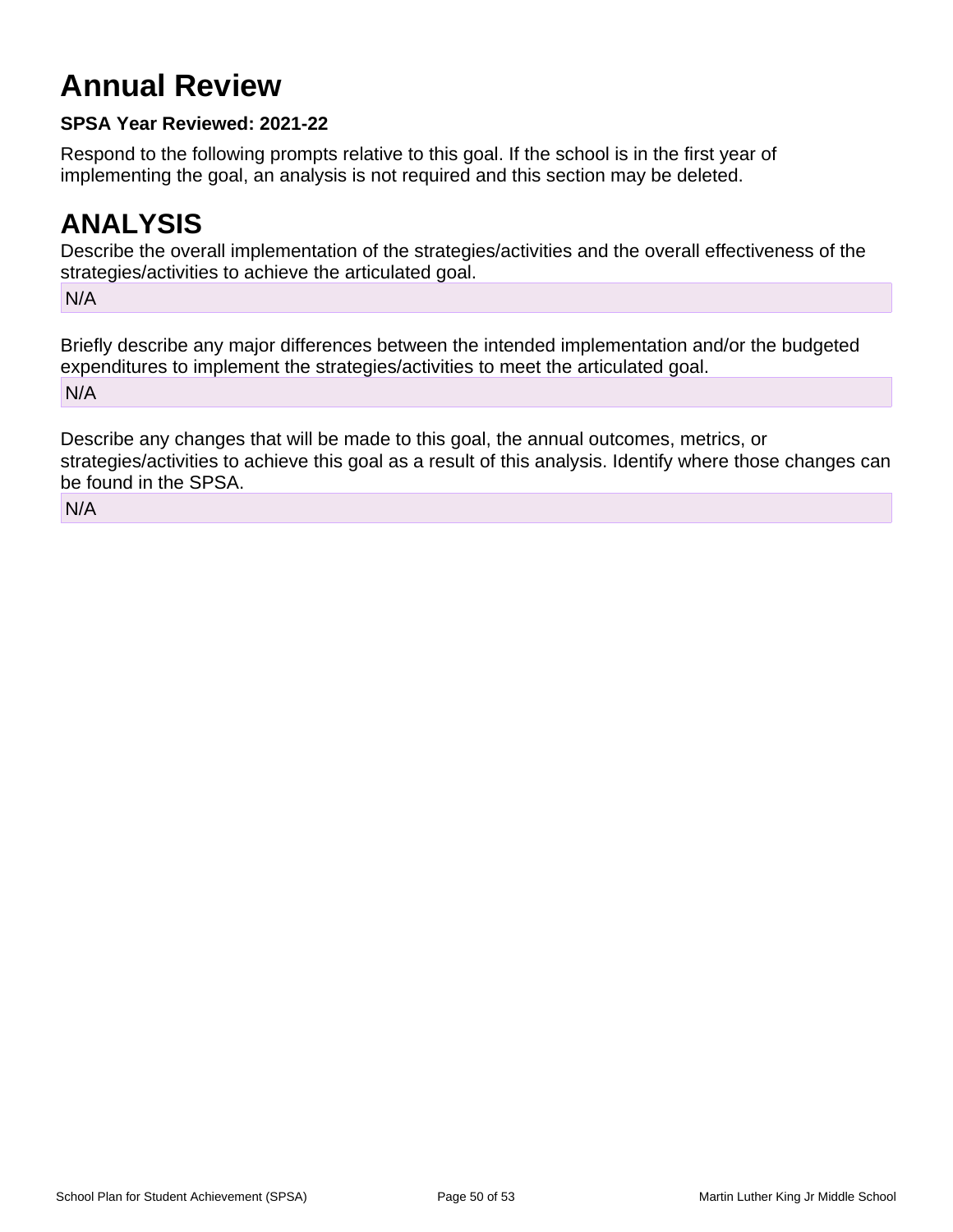## **Budget Summary**

Complete the table below. Schools may include additional information. Adjust the table as needed. The Budget Summary is required for schools funded through the ConApp, and/or that receive funds from the LEA for Comprehensive Support and Improvement (CSI).

## **Budget Summary**

| <b>Description</b>                                                      | Amount       |  |  |  |  |  |
|-------------------------------------------------------------------------|--------------|--|--|--|--|--|
| Total Funds Provided to the School Through the Consolidated Application | \$           |  |  |  |  |  |
| Total Federal Funds Provided to the School from the LEA for CSI         | \$           |  |  |  |  |  |
| Total Funds Budgeted for Strategies to Meet the Goals in the SPSA       | \$442,645.00 |  |  |  |  |  |

## **Other Federal, State, and Local Funds**

List the additional Federal programs that the school is including in the schoolwide program. Adjust the table as needed. If the school is not operating a Title I schoolwide program this section is not applicable and may be deleted.

| <b>Federal Programs</b> | <b>Allocation (\$)</b> |
|-------------------------|------------------------|
|                         |                        |

Subtotal of additional federal funds included for this school: \$

List the State and local programs that the school is including in the schoolwide program. Duplicate the table as needed.

| <b>State or Local Programs</b> | Allocation (\$) |  |  |  |  |  |
|--------------------------------|-----------------|--|--|--|--|--|
| <b>BSEP</b>                    | \$324,645.00    |  |  |  |  |  |
| <b>BSEP Carryover</b>          | \$118,000.00    |  |  |  |  |  |

Subtotal of state or local funds included for this school: \$442,645.00

Total of federal, state, and/or local funds for this school: \$442,645.00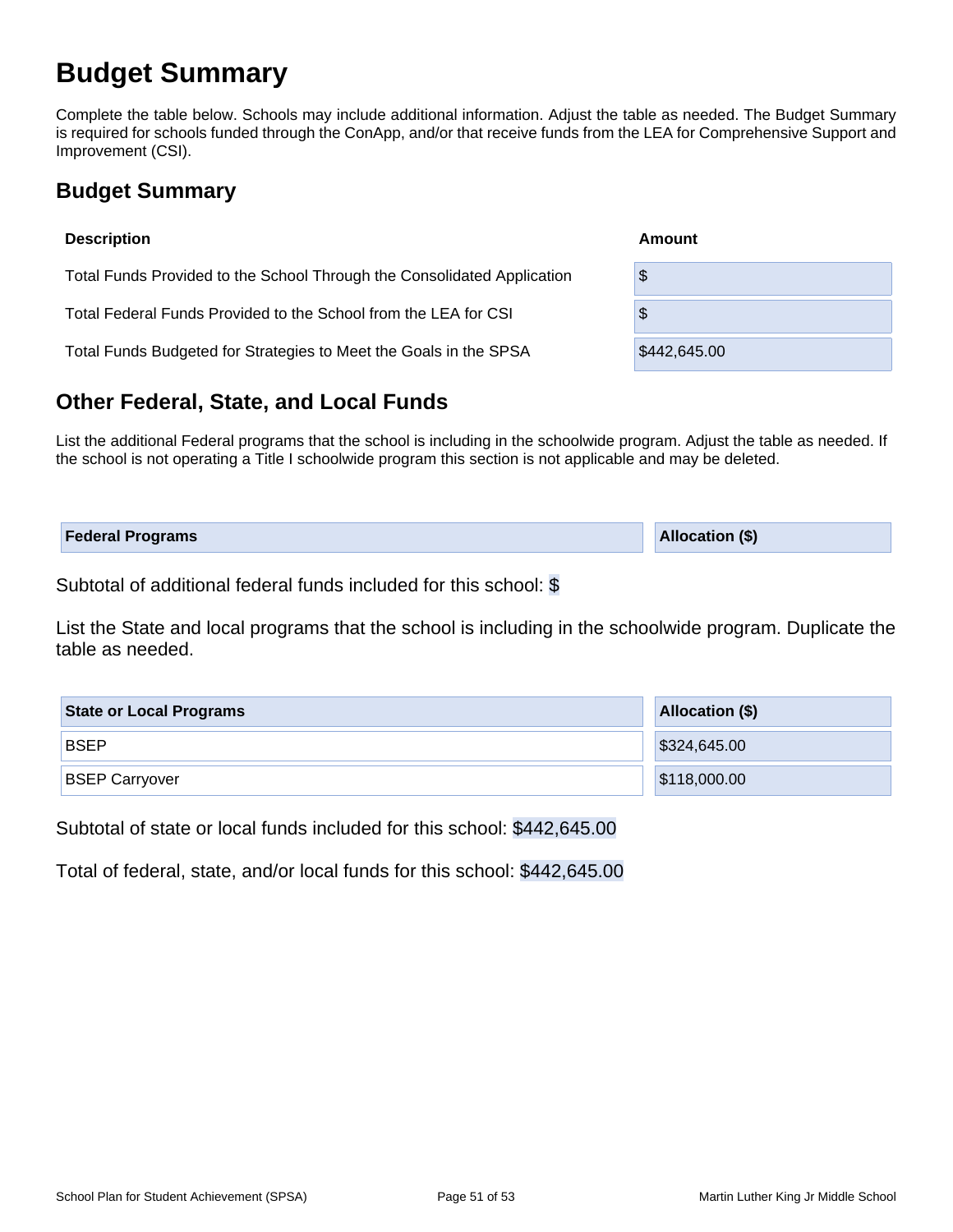## **School Site Council Membership**

California Education Code describes the required composition of the School Site Council (SSC). The SSC shall be composed of the principal and representatives of: teachers selected by teachers at the school; other school personnel selected by other school personnel at the school; parents of pupils attending the school selected by such parents; and, in secondary schools, pupils selected by pupils attending the school. The current make-up of the SSC is as follows:

- 1 School Principal
- 4 Classroom Teachers
- 1 Other School Staff
- 6 Parent or Community Members

| <b>Name of Members</b>   | <b>Role</b>                                             |
|--------------------------|---------------------------------------------------------|
| Janet Levenson           | Principal                                               |
| Sara Dieli               | <b>Classroom Teacher</b>                                |
| <b>Ember Kelley</b>      | <b>Classroom Teacher</b>                                |
| Ron Chung                | <b>Other School Staff</b><br>Parent or Community Member |
| <b>Jeff Selk</b>         | <b>Classroom Teacher</b>                                |
| <b>Christina Freschl</b> | <b>Classroom Teacher</b>                                |
| <b>Tom Nishioka</b>      | Parent or Community Member                              |
| Chetan Kamdar            | <b>Parent or Community Member</b>                       |
| Nicole Chabot            | Parent or Community Member                              |
| <b>Weldon Bradstreet</b> | Parent or Community Member                              |
| <b>Heather Gilbert</b>   | Parent or Community Member                              |
|                          | <b>Parent or Community Member</b>                       |

At elementary schools, the school site council must be constituted to ensure parity between (a) the principal, classroom teachers, and other school personnel, and (b) parents of students attending the school or other community members. Classroom teachers must comprise a majority of persons represented under section (a). At secondary schools there must be, in addition, equal numbers of parents or other community members selected by parents, and students. Members must be selected by their peer group.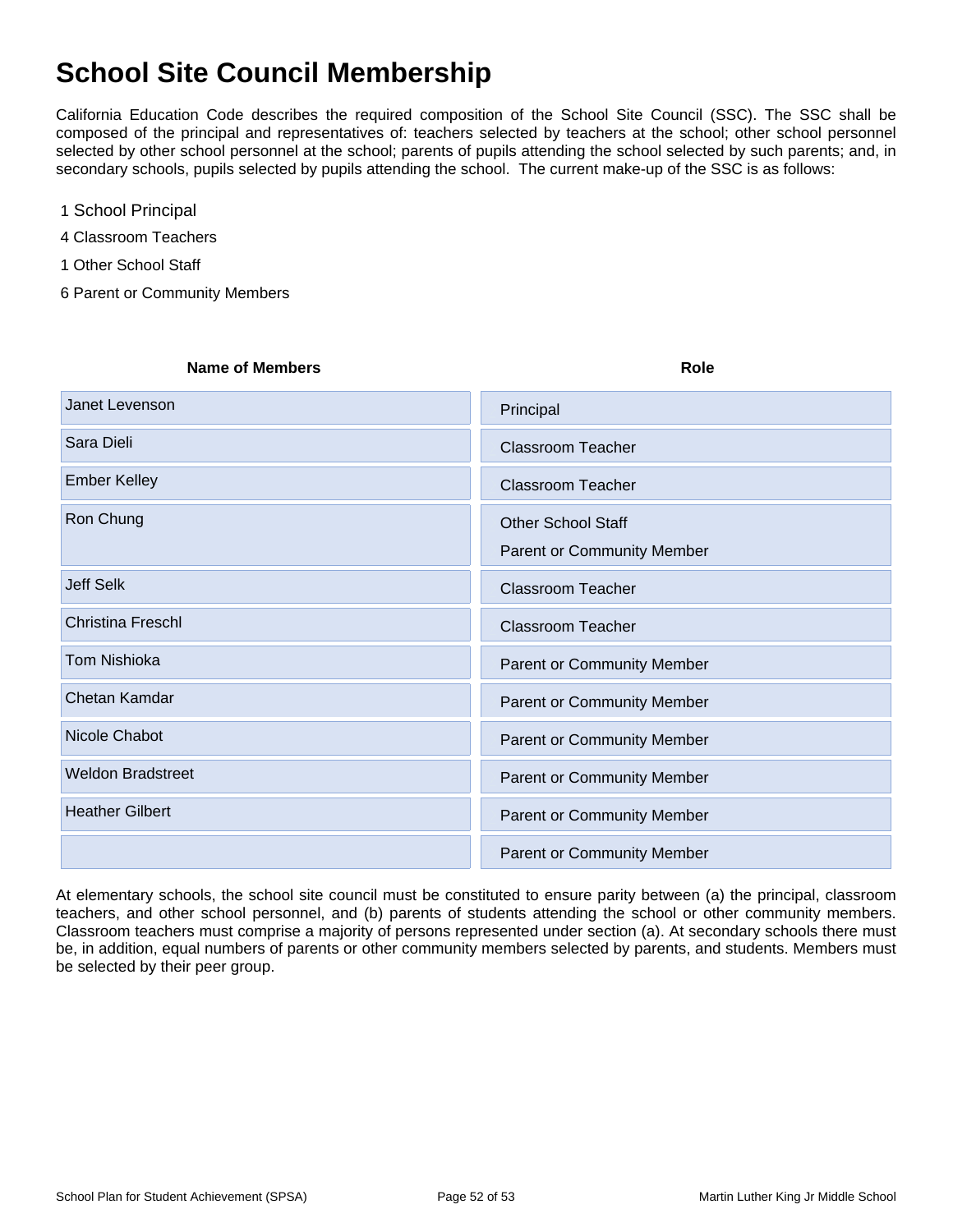## **Recommendations and Assurances**

The School Site Council (SSC) recommends this school plan and proposed expenditures to the district governing board for approval and assures the board of the following:

The SSC is correctly constituted and was formed in accordance with district governing board policy and state law.

The SSC reviewed its responsibilities under state law and district governing board policies, including those board policies relating to material changes in the School Plan for Student Achievement (SPSA) requiring board approval.

The SSC sought and considered all recommendations from the following groups or committees before adopting this plan:

#### **Signature Committee or Advisory Group Name**

**English Learner Advisory Committee** 

Other: School Leadership Team

The SSC reviewed the content requirements for school plans of programs included in this SPSA and believes all such content requirements have been met, including those found in district governing board policies and in the local educational agency plan.

This SPSA is based on a thorough analysis of student academic performance. The actions proposed herein form a sound, comprehensive, coordinated plan to reach stated school goals to improve student academic performance.

This SPSA was adopted by the SSC at a public meeting on 5/2/22.

Attested:

Jont Leve

Principal, Janet Levenson on 5/2/22

SSC Chairperson, Tom NIshioka on 5/2/22

Kathy Fleming

Ruben Aurelio Associate Superintendent, Educational Services Signature Date

Kathy Fleming 5-24-22<br>Director of Local Resources Signature Director of Local Resources

Re Sc

5/25/22